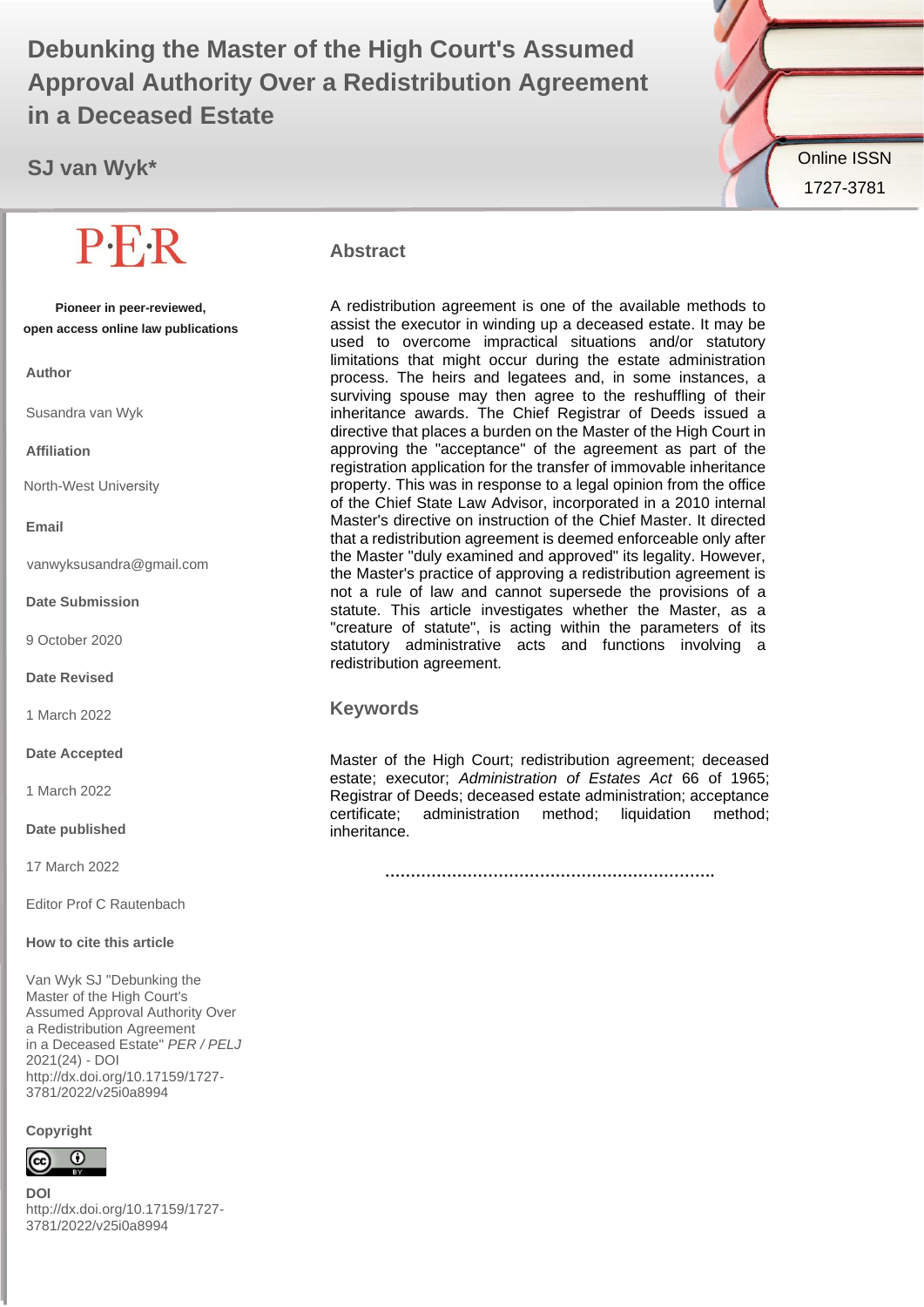# **1 Introduction**

During the winding-up of a deceased estate, the executor is obliged to choose the best possible method/s to resolve issues caused by statutory limitations,<sup>1</sup> or conflict and/or hardship, and/or impractical situations.<sup>2</sup> Proactive and timeous action is required to prevent unnecessary delays and/or financial losses.<sup>3</sup> One option is to facilitate a redistribution agreement (hereafter "RDA") with the willing cooperation of the heirs involved and/or the legatees (hereafter "beneficiaries").<sup>4</sup> In such instance, the beneficiaries, and in appropriate cases, a surviving spouse, may agree to the reshuffling of their inheritance property<sup>5</sup> among themselves using the mechanisms of a sale, donation and/or exchange.<sup>6</sup>

In this article I will investigate the Master's statutory administrative acts and functions 7 involving an RDA as prescribed in the *Administration of Estates Act* 66 of 1965 (hereafter "the *Estates Act*" or "Act") and regulation 5 to the

- The different administration methods derive from the South African common law. See Bouwer *Bestorwe Boedels* 98, while most of the procedures of the method are prescribed in the *Administration of Estates* Act 66 of 1965 (the *Estates Act*). In the article I prefer to use the term "administration" and not "liquidation" used by scholars and in law cases. In practice I found that sometimes the parties involved, not specialising in deceased estates, inappropriately assign its normal grammatical meaning to the term "liquidation method" as a method when the executor converts all non-liquid estate properties into cash. However, the duty of the executor is to apply the best possible lawful solutions during his/her administration of the properties and liabilities of the deceased estate. The sale of the property of a deceased estate is only one method and is allowed only under specific circumstances. See for instance, Meyerowitz *Administration of Estates* para 12.27.
- $5$  Collectively referred to in this article as "inheritance property/properties" that include immovable and/or movable property of the deceased estate (after deductions of estate debts), awarded to beneficiaries as an inheritance in accordance with the South African rules of intestate succession and/or a valid will and/or an RDA (redistribution agreement).
- <sup>6</sup> *Klerck v Registrar of Deeds* 1950 1 SA 626 (T) 630-631, the learned judge Dowling referred to these mechanisms as "vehicles of redistribution".
- $7$  See my discussion of the types of administration acts and functions in para 6.2.

Susandra J van Wyk. BIuris (UOVS) LLB (UNISA) LLM (PUCHO) BA Hons MA DLitt et Phil (UNISA). Practicing Attorney, Notary and Conveyancer of the High Court of South Africa. Formerly Estate Examiner and Acting Assistant Master, Bloemfontein, Master of the High Court, 1991-1999. Extraordinary Researcher, North-West University, South Africa. Email: vanwyksusandra@gmail.com. ORCID https://orcid.org/ 000-0002-4642-4859.

<sup>1</sup> For instance, the *Subdivision of Agricultural Land Act* 70 of 1970 prohibits the transfer of farm property to more than one person.

 $\overline{2}$ It may be impractical and/or impossible to transfer undivided shares in movable inheritance property such as household goods and jewellery.

<sup>&</sup>lt;sup>3</sup> *Lockhat's Estate v North British and Mercantile Insurance Co Ltd* 1959 3 SA 295 (A).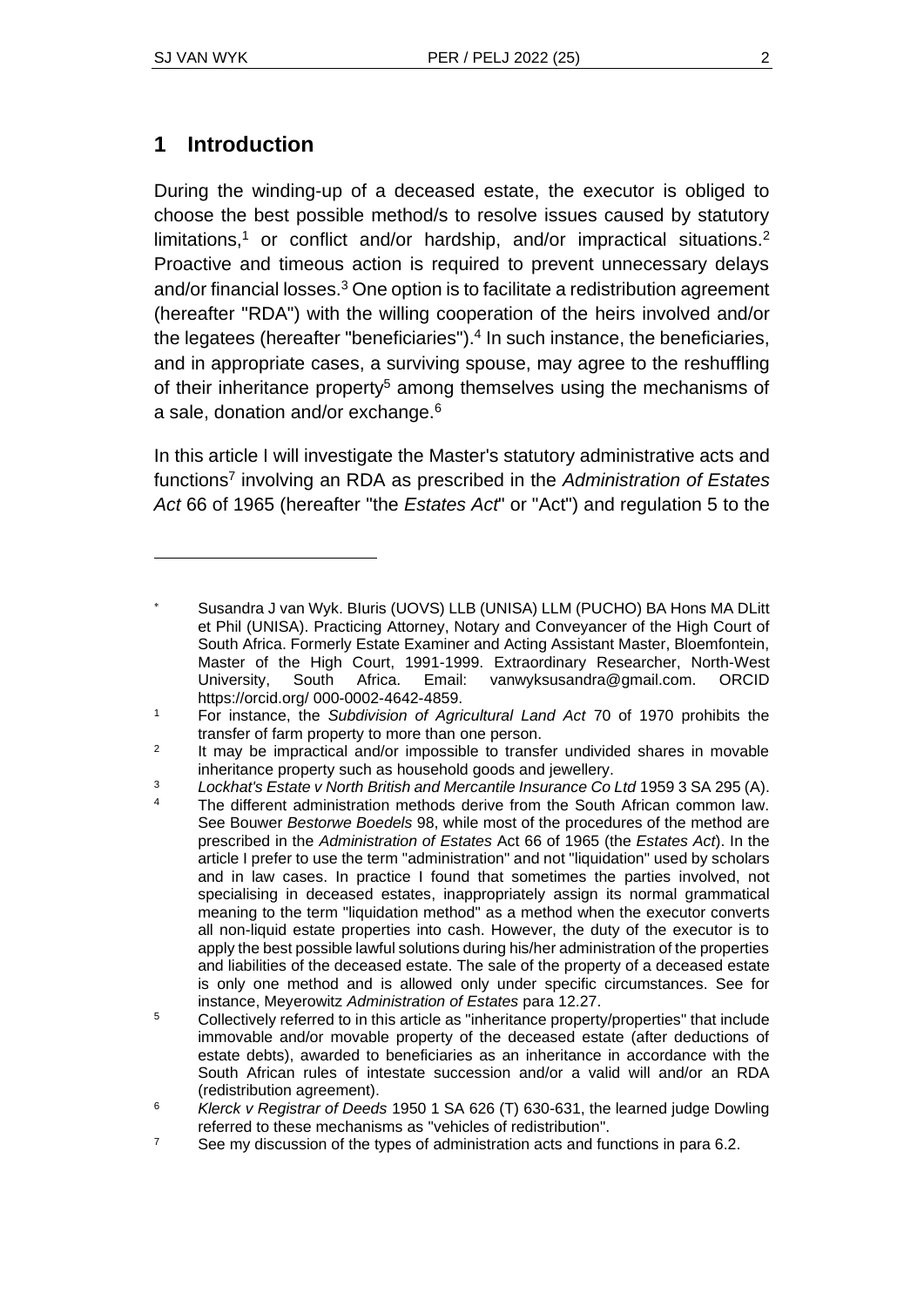Act.<sup>8</sup> Regulation 5(1)(e)(iii) to the *Estates Act* requires (if applicable) a signed RDA's attachment to the executor's formal report to the Master of the High Court (hereafter "the Master") concerning the winding-up of the estate.<sup>9</sup> The wording of the regulation seems to imply that the Master should exercise a clerical function in its examination of the formal report in accordance with an attached RDA. In practice the Master assumes an additional supervisory role in assessing an RDA's correctness of facts and/or its legal validity of only those RDAs involving immovable inheritance property. In 2010 the former Chief Master requested a legal opinion (hereafter "the OCSLA's legal opinion") from the office of the Chief State Law Advisor (hereafter "the OCSLA").<sup>10</sup> This was to assess the extent of the Master's administrative acts and functions in its evaluation of RDAs in two identified issues.<sup>11</sup> The legal opinion concluded that the Master holds the additional function of supervision, and that an RDA is "enforceable" only after the Master "duly examined and approved" its legality. On instruction of the Chief Master, all Master's branches follow the recommendations of the OCSLA's legal opinion. In the instance where the Master refuses to accept the legality of a consensually agreed RDA, the executor is left with two options. The executor may either proceed with an involuntary sale of the inheritance properties or apply to the High Court for the review<sup>12</sup> of the Master's decision. Whatever decision is taken, this results in a financial loss for the estate and its beneficiaries and/or possible extended delays in the finalisation of such an estate.

The purpose of this article is to raise the question of whether the Master, as a "creature of statute", is acting within the parameters of its statutory authorisation in assessing an RDA's correctness of facts and/or its legal validity.<sup>13</sup> Is an RDA "enforceable" only after the Master's approval as

<sup>8</sup> GN R473 in GG 3425 of 24 March 1972.

<sup>9</sup> Section 35(1) of the *Estates Act* read with reg 5(1) to the Act. The formal report is called a Liquidation and Distribution account (L&D account).

<sup>&</sup>lt;sup>10</sup> The Chief State Law Advisor (OCSLA) provides legal advice, representation, and legislative drafting services to the executive and all state departments.

<sup>&</sup>lt;sup>11</sup> See my discussion in para 5.3.

<sup>12</sup> Section 95 of the *Estates Act*.

The scope and length of the article does not allow an in-depth study of the Deeds Office administrative actions and the South African Revenue Service's (SARS's) position in its exercising of fiscal control relating to RDAs as well as all the responsibilities and liabilities of the executor and/or conveyancer. See for instance West *Practitioners Guide to Conveyancing* ch 13, 200ff; Meyerowitz *Administration of Estates* paras 12.1-12.46, 13.7; Nel *Jones Conveyancing* 80-84; Bouwer *Bestorwe Boedels* 121-127; Kernick *Administration of Estates* 58-59; Chief Registrar of Deeds *Practice Manuals* 1.384-1.392.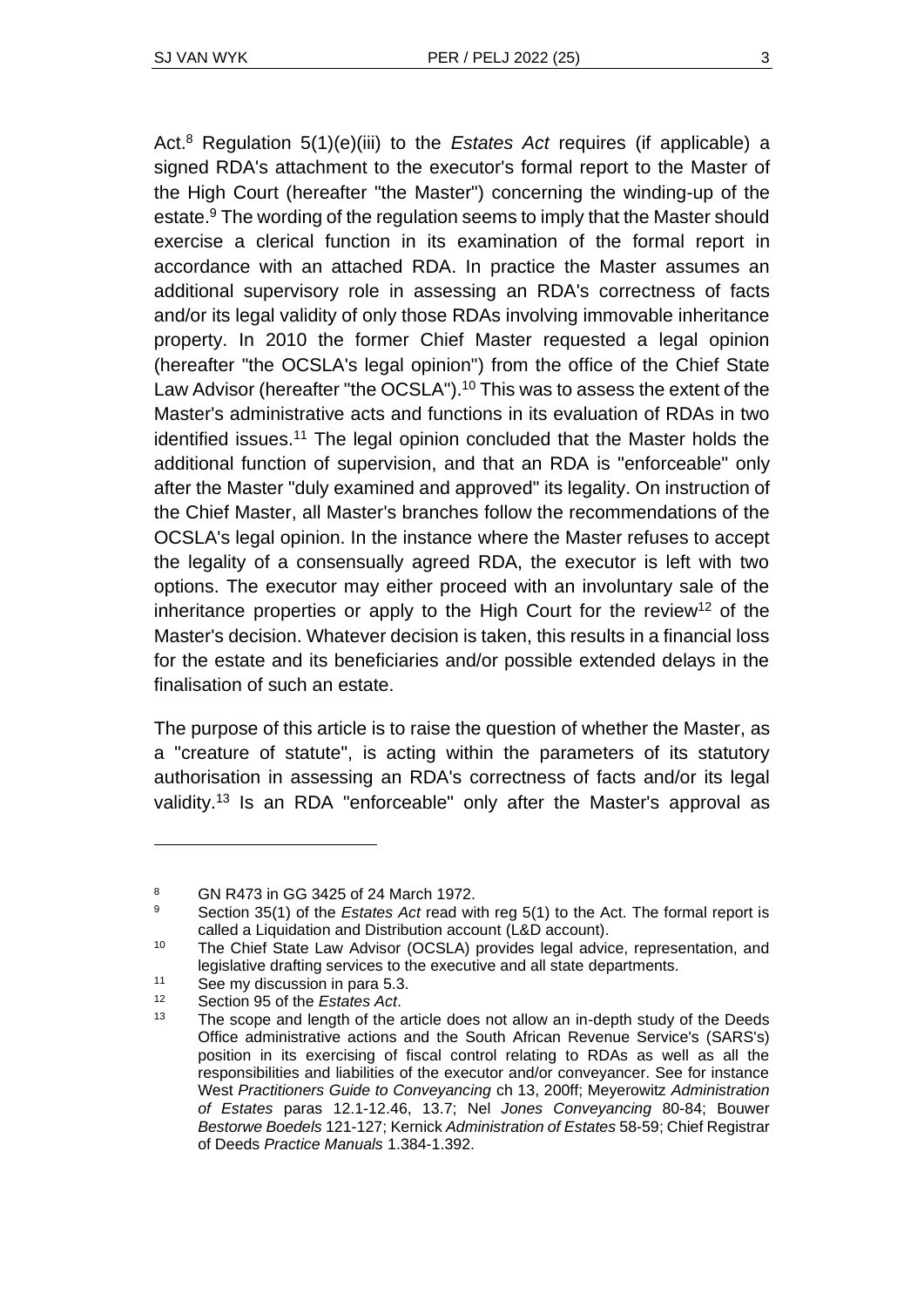recommended in the OCSLA's legal opinion? Furthermore, what is the extent of the Master's statutory administrative acts and functions prescribed in the *Estates Act* and regulation 5 thereto that involve RDAs?

I will first provide a practical example of an RDA. Then I will give a brief sketch of an RDA's functionality in South African deceased estates from its roots in the Roman law, Roman-Dutch law, and its development of the common law in court cases. After that I will outline the statutory provisions related especially to a notarised RDA that also involves certain statutory offices and office-bearers. The outline will be followed by a discussion of the historical context of the Master's practices pertaining to an RDA. The greater part of the article deals with the extent of the Master's administrative acts and functions involving an RDA as set out in the *Estates Act* and regulation 5 to the Act. In this discussion I will consider the recommendations in the OCSLA's legal opinion. As a result of my conclusions, I will present alternative internal procedures to replace the Master's existing practice. This will relate to all RDAs for the Master to perform lawful administrative acts as required and empowered in terms of statute. Lastly, I will reflect on the consequences of unlawful administrative acts in the Master's assumption to approve the legality of RDAs.

# **2 Practical example of what an RDA entails**

A, B and C are to inherit undivided shares in 5000 hectares of farmland and two motor vehicles after the payment of the estate debts of R500 000. However, the beneficiaries consider sharing co-ownership in two motor vehicles as impractical. Also, section 3 of the *Subdivision of Agricultural Land Act* 70 of 1970 prohibits the transfer of the farm property to more than one beneficiary. As a solution, the beneficiaries could agree that the executor liquidate the estate properties<sup>14</sup> and distribute the cash proceeds. As an alternative, the beneficiaries may opt to redistribute the inheritance property using the mechanisms of a sale, and/or donation and/or an exchange. They may agree that A receives the farmland in exchange for B and C each receiving a motor vehicle. A, who receives the property of

<sup>&</sup>lt;sup>14</sup> In the article "estates' property or properties" referred to the deceased estate's asset or assets.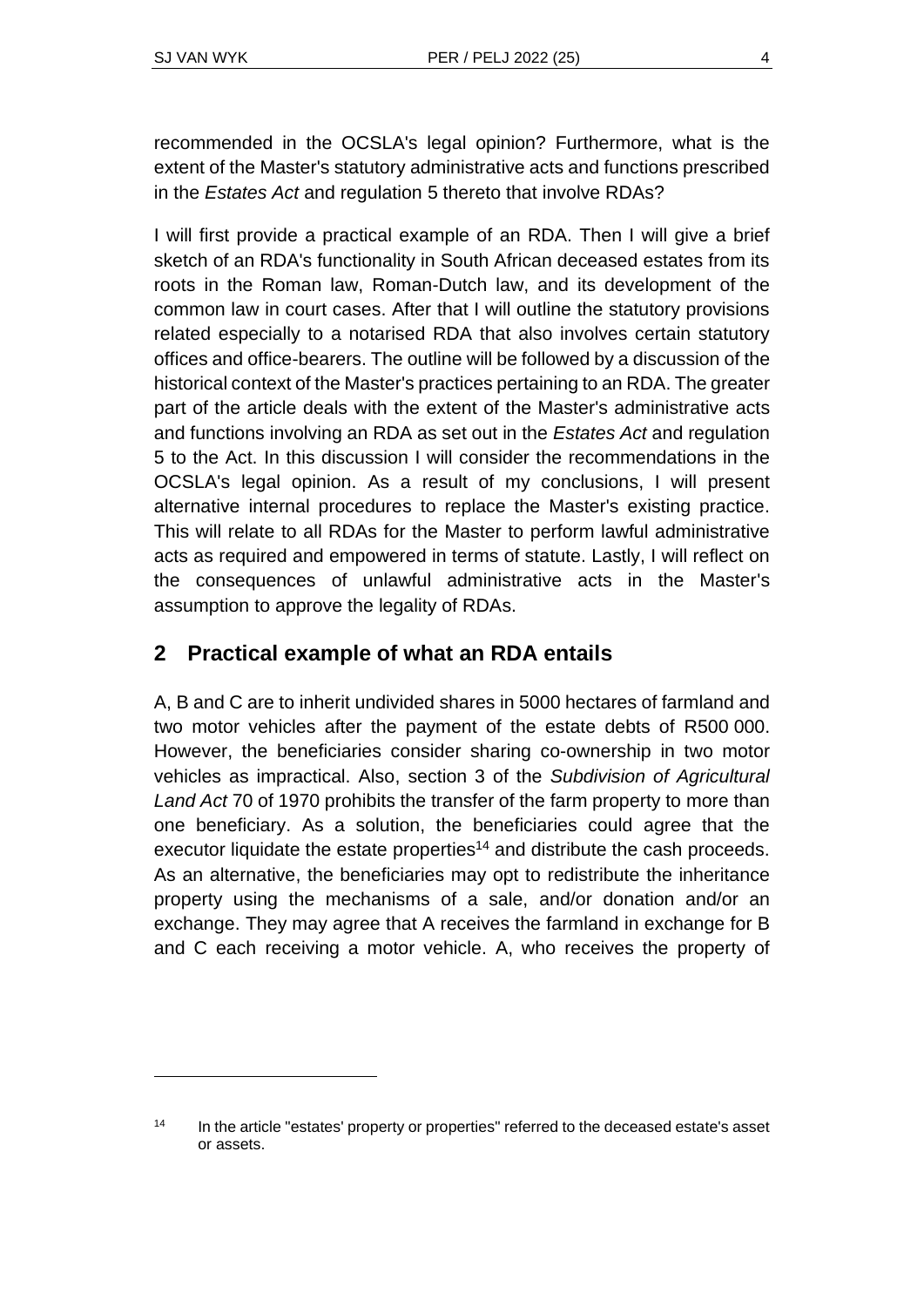greater value (the farmland) agrees to bring-in cash and pay the estate debts. 15

# **3 The historical background to an RDA: Roman law, Roman-Dutch law, and court case development**

Roman law is considered the forerunner of the South African RDA in its developing stage. Under Roman law, the relationship between beneficiaries who were co-owners of the same property continuously developed. In early Roman law, a co-owner could independently dissolve the co-ownership by means of an action called *actio familiae eriscundae*. Later, in the Justinian period, the mutual consent of all the co-owners was required.<sup>16</sup>

The Roman-Dutch law is, however, the South African common law source in so far as RDAs in their final developed form is concerned. Roman-Dutch law recognised the requirement of mutual consent and the option to bringin movable property as a redistribution mechanism. <sup>17</sup> Under Roman-Dutch law, family beneficiaries who shared in a family inheritance could opt to reshuffle their shared inheritance.<sup>18</sup> The common law RDA served as a practical solution to avert undesirable consequences and situations resulting from the shared family inheritance of property.<sup>19</sup>

From the eighteenth century onwards, an RDA was initially referred to in South African court cases as a "family agreement". In these cases the court followed a stricter approach in applying Roman-Dutch law regarding the choices available pertaining to an RDA's terms and conditions. <sup>20</sup> In the

<sup>15</sup> See practical examples in Meyerowitz *Administration of Estates* paras 12.31-13.7; Nel *Jones Conveyancing* 80-84; Bouwer *Bestorwe Boedels* 121-127; Kernick *Administration of Estates* 58-59.

<sup>16</sup> Kaser 1984 *Römisches Privatrecht* 123, 225; Van Warmelo 1950 *THRHR* 217, 223- 227, 232.

<sup>&</sup>lt;sup>17</sup> In Roman-Dutch law the consensual basis of an RDA was emphasised by Voet *Commentarius ad Pandectas* para 10.2.32. Also see Huber *Heedensdaegse Rechtsgeleertheyt* para 3.29.16; Maasdorp *Hugo Grotius* 297-298.

<sup>18</sup> Huber *Heedensdaegse Rechtsgeleertheyt* para 3.29.16; Maasdorp *Hugo Grotius* 297-298. See the discussion in Claassens' published LLM thesis on the historical perspectives of South African RDAs (Claassens 2004-5 *Tydskrif vir Boedelbeplanningsreg* 38-45).

<sup>19</sup> As Voet *Commentarius ad Pandectas* para 10.2.32, a Roman-Dutch legal scholar, stated: co-ownership is (or may be) "that mother of disagreement and carelessness".

<sup>20</sup> *Esterhuizen's Executor Dative v Registrar of Deeds* 5 Searle 124; *Testate Estate of John McDonald* (1897) 18 NLR 156. The latter case was confirmed in *Bydawell v Chapman* 1953 3 SA 514 (A) 523B (the *Bydawell* case) as a "case of schichten en delen between beneficiaries of full capacity".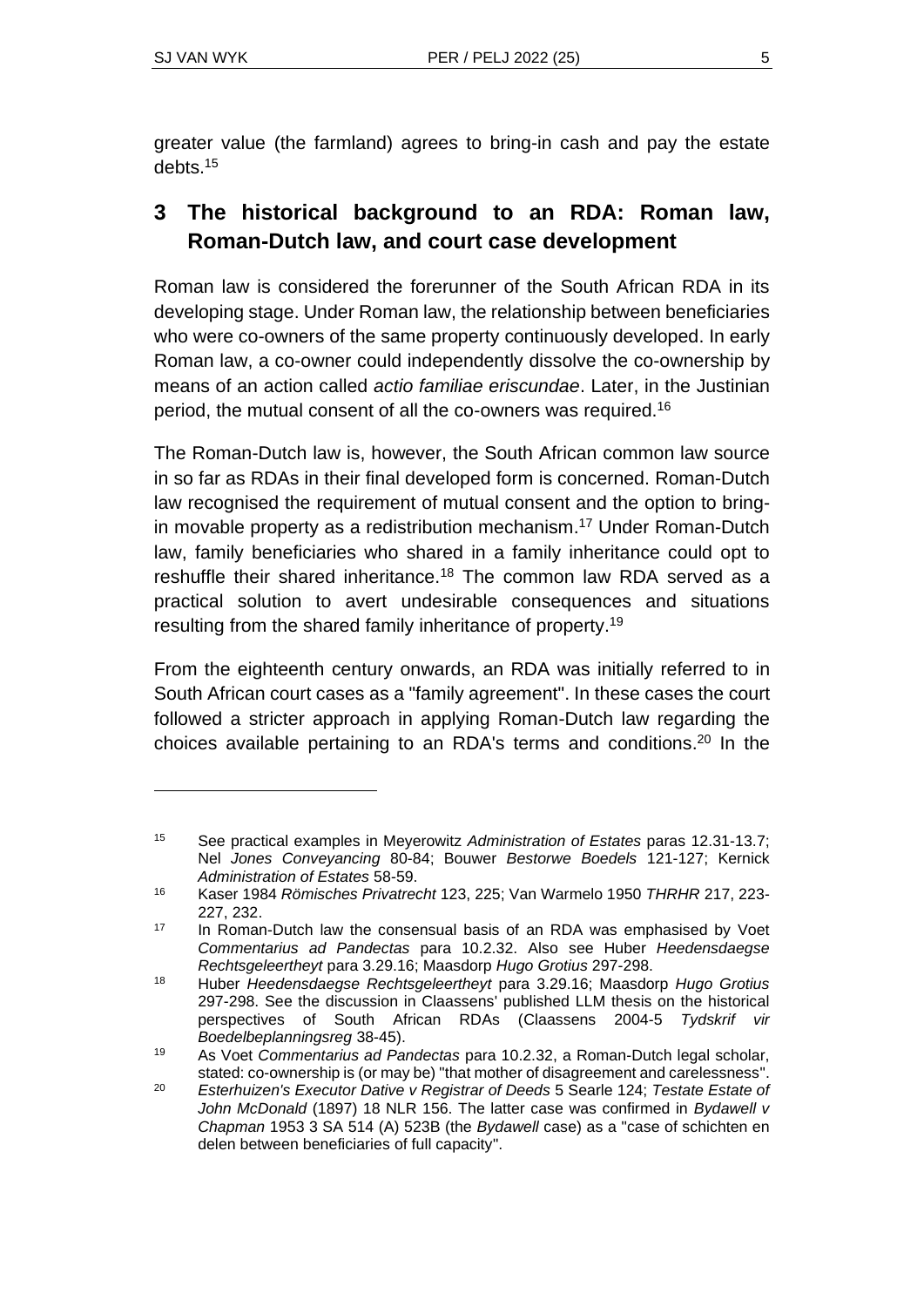the estate. $30$ 

majority of the decisions from the 1910s until the 1960s the court made a distinction between an  $RDA^{21}$  (later coined as such)<sup>22</sup> and the Natal practice of entering into family arrangements, coined a family agreement.<sup>23</sup> The latter was practised in Natal for more than 80 years "in the same spirit" as those "supported by the English Courts". <sup>24</sup> The Natal family agreement "aimed directly or indirectly ... to alter or modify the effect of provisions contained in wills".<sup>25</sup> The family arrangements were usually agreed upon after the administration of the estate  $-$  even years after the death of the testator.<sup>26</sup> The family members would then approach the Natal court to grant the application for the incorporation of the family agreement. <sup>27</sup> In *Bydawell v Chapman*, <sup>28</sup> (hereafter "the *Bydawell* case") the Appellate division confirmed the position of most prior cases that the family agreement practised in Natal is "not warranted by our law and, when challenged, had no claims to recognition". <sup>29</sup> Unlike the family agreement, an RDA is a contract between the beneficiaries agreed upon during the administration of

As time passed, the court gave a wider interpretation to an RDA's application in South African law.<sup>31</sup> This includes the purpose of resolving

<sup>21</sup> See *Bydawell* case 515E-H, 516; *De Wet v De Wet* 1951 4 SA 212 (CPD). Also see *Ex parte Grant* 1952 4 SA 95 (N); *Ex parte Adams* 1964 2 SA 135 (CPD).

 $22$  One may state that the naming of an RDA as a "redistribution agreement" relates to original inheritance *awards* that are *redistributed* with the conclusion of an RDA. Consequently, the inheritance awards in the *distribution* section of the L&D account should be in correlation with the *agreed redistributed awards* in the accompanied RDA.

 $23$  The length and scope of the article does not permit a discussion of the family agreement's historical development.

<sup>24</sup> *Ex parte Bloch* 1936 WLD 48; *Ex parte Mapherson* 18 CTR 154; *Ex parte Forbes* 1912 NPD 352; *In re Estate Linder* 1935 NPD 99. But see *Bydawell* case 518H-519A, 521A-C.

<sup>25</sup> *Bydawell* case 521B.

<sup>26</sup> In the *Bydawell* case 520H "the family agreement purports to effect substantial deviations from the testator's will" – almost 30 years after the death of the testator.

<sup>27</sup> *Bydawell* case 516A. See *Ex parte Forbes* 1912 NPD 352; *In re Estate Linder* 1935 NPD 99; but see *Ex parte Grant* 1952 4 SA 95 (N) and *Ex parte Trustees MH Adam*  1927 NPD 314.

<sup>&</sup>lt;sup>28</sup> *Bydawell* case.

<sup>29</sup> *Bydawell* case 521C.

<sup>30</sup> *Bydawell* case 523H.

<sup>31</sup> For instance, in *Ex parte Evans and Evans* 1950 3 SA 732 (T) the co-heirs agreed that each party receives one of the two co-shared immovable properties, and also takes over the liability of the bond registered to such property. In *Van den Berg v Registrateur van Aktes* 1974 4 SA 619 (T) the fiduciarius was allowed in an RDA to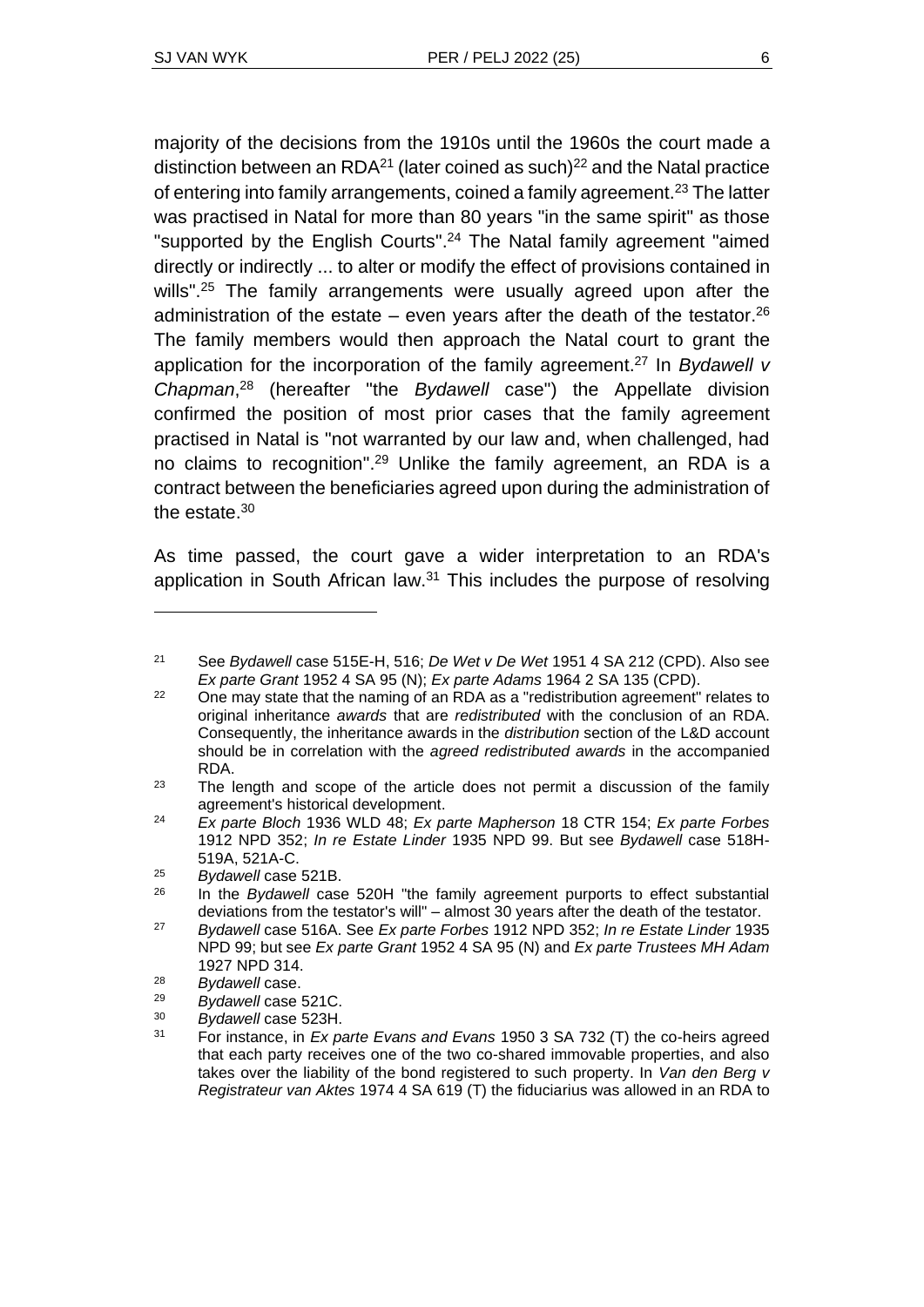issues in statutory prohibitions $32$  in the instance of a shared inheritance and/or other impractical situations<sup>33</sup> created by the provisions of a will or the rules of intestate succession. $34$  Also, the conclusion of an RDA is a legal method that may be used to overcome the demands and constitutional developments in the field of the Law of Persons, Family Law, testate and intestate succession such as polygamous marriages with succession rights and/or maintenance claims by a surviving spouse. <sup>35</sup> This contributed to the development of an RDA that is now considered something more than a stereotype contract.<sup>36</sup> The beneficiaries have the option to agree to a certain extent to "trade" with their bequests. $37$  They may agree by either a sale, exchange, or donation to reshuffle the inheritance bequests among themselves. They may also bring-in movables that do not form part of the estate to equalise the redistribution if the beneficiaries involved so wish.<sup>38</sup>

# **4 Current legislation: directly related to the RDA written**

The common law RDAs confirmed in court decisions were statutorily recognised on 11 September 1937 with the commencement of the *Deeds Registries Act* 47 of 1937 (hereafter "the *Deeds Act*"). <sup>39</sup> Sections 14(1)(b)(iii) and (iv) of the *Deeds Act* applied only to those RDAs involved with the transfer of ownership of immovable inheritance property and/or rights in a

renounce his fiduciary rights to receive a usufruct. In *Ex parte Jooste* 1968 4 SA 437 (O) a personal servitude may be created in an RDA. See the discussion in Meyerowitz *Administration of Estates* paras 12.31, 13.7; Nel *Jones Conveyancing* 80-84; Bouwer *Bestorwe Boedels* 121-127; Kernick *Administration of Estates* 58-59.

<sup>32</sup> Eg s 3 of the *Subdivision of Agricultural Land Act* 70 of 1970.

<sup>33</sup> *Klerck v Registrar of Deeds* 1950 1 SA 81 (T); *Klerck v Registrar of Deeds* 1950 1 SA 626 (T); *Ex parte Jooste* 1968 4 SA 437 (O); *Van den Berg v Registrateur van Aktes* 1974 4 SA 619 (T); *Ex parte Evans and Evans* 1950 3 SA 732 (T).

<sup>34</sup> *Lubbe v Kommissaris van Binnelandse Inkomste* 1962 2 SA 503 (O); *Ex parte Grant* 1952 4 SA 95 (N); *Van den Berg v Registrateur van Aktes* 1974 4 SA 619 (T). But see *Oertel v Pieterse* 1954 4 SA 746 (O).

 $35$  The length and scope of the article does not permit a discussion of the maintenance claim of a surviving spouse that may be incorporated in an RDA in terms of s 35(9) of the *Estates Act* read with s 2(3)(c) of *Maintenance of a Surviving Spouse Act* 27 of 1990.

<sup>36</sup> See the discussion by West *Practitioners Guide to Conveyancing* ch 13, 200ff regarding the practical considerations and implications of RDAs; *Klerck v Registrar of Deeds* 1950 1 SA 626 (T) 630-631.

<sup>37</sup> *Klerck v Registrar of Deeds* 1950 1 SA 626 (T) 630-631.

<sup>38</sup> *Klerck v Registrar of Deeds* 1950 1 SA 626 (T) 630-631; *Cradock's Estate v Cradock* 1951 3 SA 51 (N) 59C.

<sup>39</sup> Denoon 1945 *SALJ* 312 the Chief Registrar confers at the time of the *Deeds Registries Act* 47 of 1937(the *Deeds Act*'s) promulgation, that "section 14 ... was intended to represent the general practice of the Deeds Office at the time of its drafting".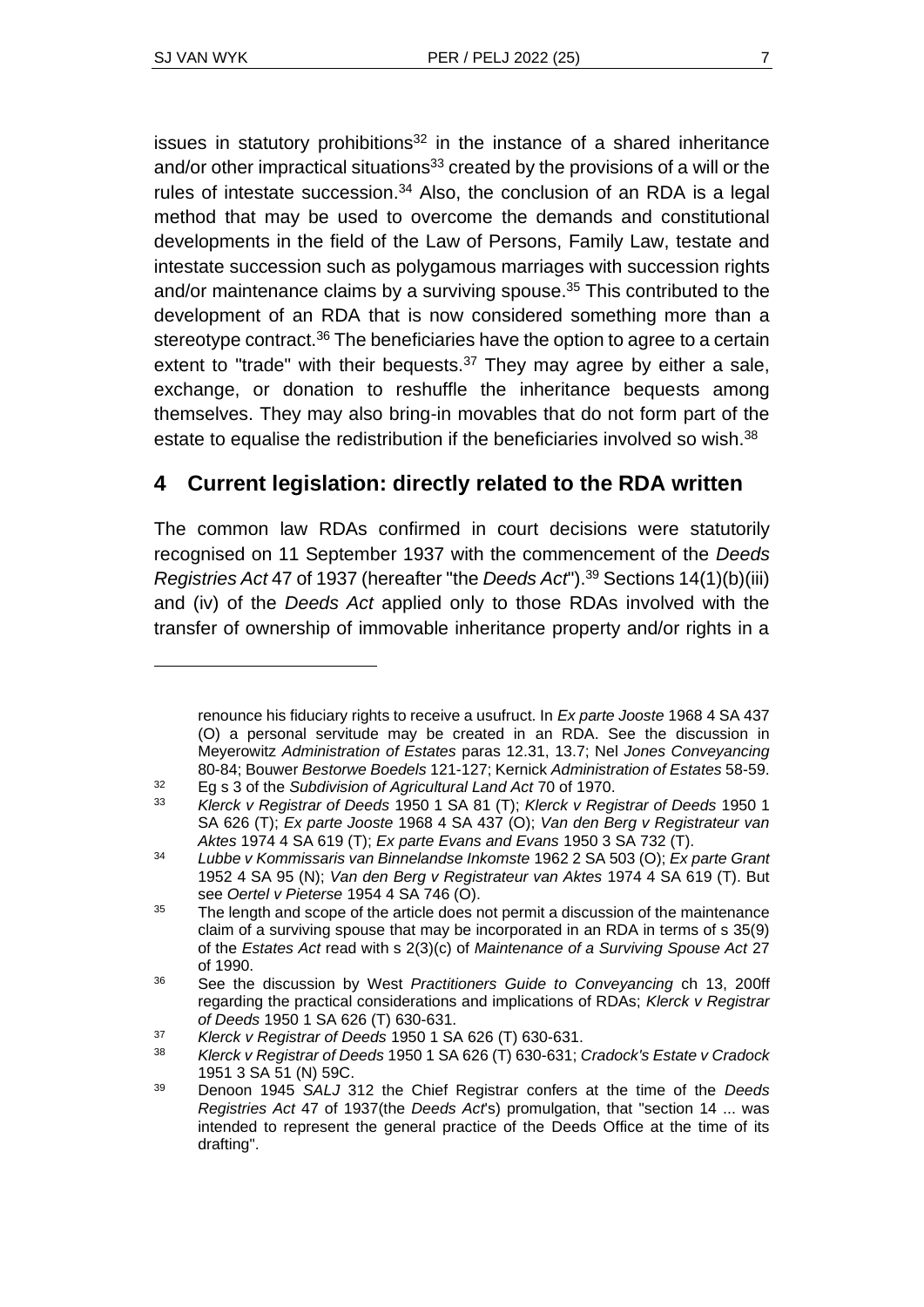deceased estate.<sup>40</sup> The provisions is part of a list of exceptions<sup>41</sup> to the general rule that the "transfer of land and cessions of real rights therein must follow the sequence of the successive transactions in pursuance of which they are made". Section 14(1)(b)(iii) allows for the redistribution of any portion or whole of the immovable inheritance property and/or rights. Section 14(1)(b)(iv) allows for the bringing-in of movable property not forming part of the estate to equalise the division.

Regulation 5(1)(e)(iii) to the *Estates Act*, published in 1972, <sup>42</sup> is the only other statutory provision that applies to an RDA that includes immovable inheritance property as well as movable property. The only reference made to an RDA in the second proviso of regulation 5(1)(e)(iii) is the requirement that the executor must attached a signed RDA to the Liquidation and Distribution Account (hereafter "the L&D account") <sup>43</sup> with its submission to the Master. Neither the *Estates Act* of 1965 nor the repealed *Estates Act* 24 of 1913 (hereafter "the *Repealed Estates Act*") mentions an RDA.

The only statutory provisions, sections 14(1)(b)(iii) and (iv) of the *Deeds Act* and regulation 5(1)(e)(iii) to the *Estates Act*, pertaining to an RDA involve the Deeds Office and the Master as statutory offices. The Deeds Office of the Department of Rural Development and Land Reform holds a statutory duty to ensure an effective land registration system as directed in the *Deeds*  Act and its regulations.<sup>44</sup> The Master, a functionary of the Department of Justice, exercises – in terms of section 4 of the *Estates Act* – statutory designated jurisdiction over the South African estates of deceased persons. As a "creature of statute", the Master's function, powers, and administrative acts are limited by South African national legislation such as the *Estates Act*

<sup>&</sup>lt;sup>40</sup> The statutory exception seems to protect the State's fiscus whilst acknowledging the Roman-Dutch law RDA as a method of liquidation. See the discussion by Denoon 1945 *SALJ* 319. The earlier case in 1865 *of Esterhuizen's Executor Dative v Registrar of Deeds* 5 Searle 124 was concerned only with whether transfer duty should be paid. After *Lubbe v Kommissaris van Binnelandse Inkomste* 1962 2 SA 503 SA (O), s 9(1)(e)(i) of the *Transfer Duty Act* 40 of 1949 provides for an exemption from the payment of transfer duty on property if a redistribution of immovable property in a deceased estate takes place.

<sup>41</sup> Exceptions are outlined in ss 14(1)(b)(i)-(iv), 33(1), 92(2) and 24bis(2) of the *Deeds Act*.

<sup>42</sup> GN R473 in GG 3425 of 24 March 1972. Regulation 5(1) deals mainly with the required format of the executor's L&D account to the Master.

<sup>43</sup> See different examples of the L&D accounts in Meyerowitz *Administration of Estates* paras 15.84-15.87.

<sup>44</sup> Section 3 of the *Deeds Act*. See Chief Registrar of Deeds *Practice Manuals* 1-9.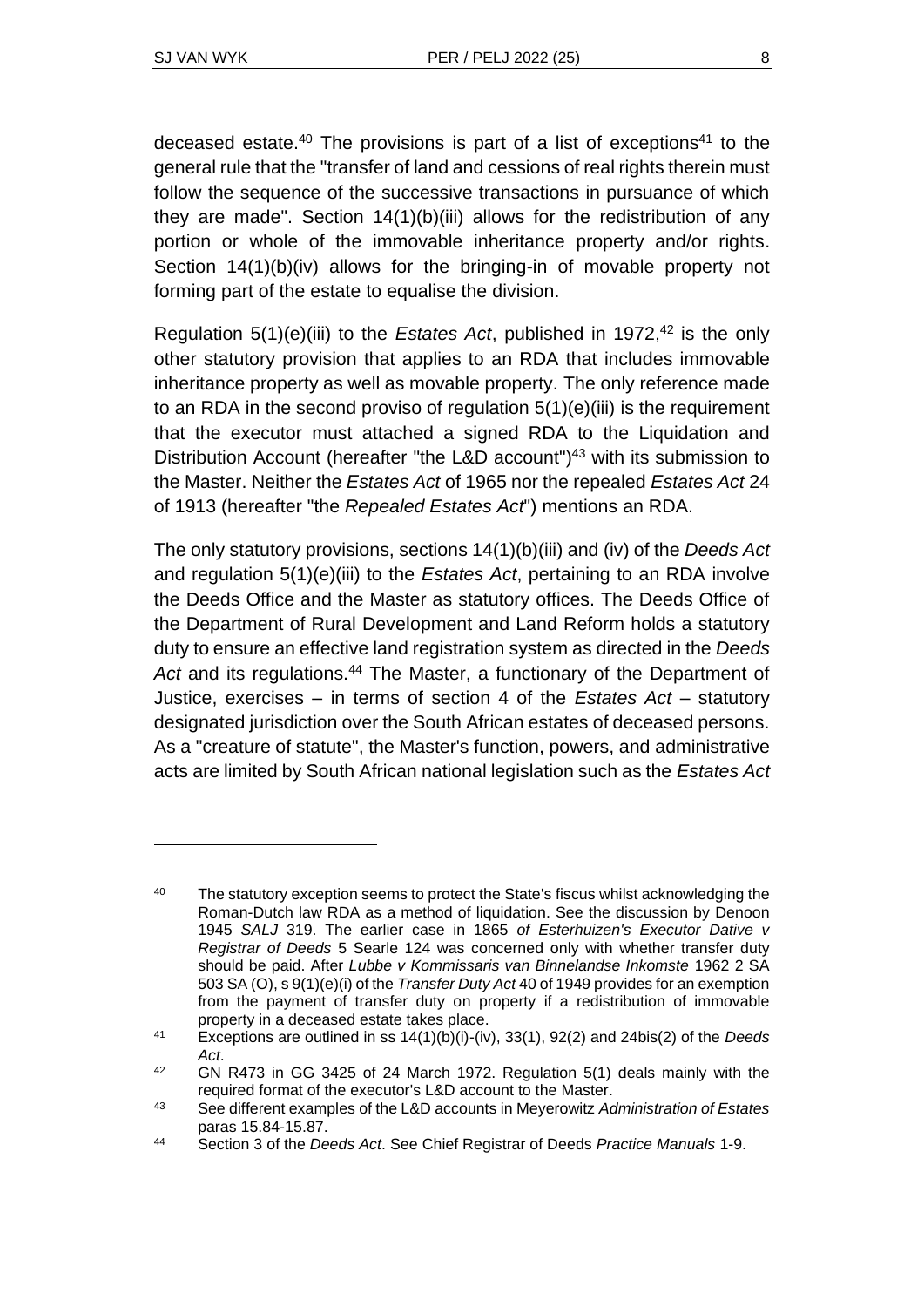and its regulations.<sup>45</sup> Some of the prescribed administrative acts of the Master are to examine the L&D account and to request documents and/or ask questions regarding the executor's winding-up of the estate.<sup>46</sup>

As a representative of a deceased estate, an executor is appointed and authorised by the Master to administer an estate.<sup>47</sup> The executor's administrative acts, powers and functions are directed by South African statutory law<sup>48</sup> and court cases.<sup>49</sup> The executor acts so in a fiduciary capacity on behalf of beneficiaries and creditors.<sup>50</sup>

When there is immovable property involved, the assistance of a conveyancer is required by statute. In South Africa only conveyancers<sup>51</sup> may prepare documents for registration at the Deeds Office pertaining to the transfer of land, the registration of mortgage bonds and all other matters involving immovable property and/or rights thereto.

# **5 Guidelines and interpretations of statutory duties and administrative actions: registrars' conference resolutions and Master's instructions**

Officials of the Master and Deeds Office differ at times in their interpretation of statute regarding their offices' practices and procedures relating to RDAs, especially those involved with immovable property. As a result, the Deeds Office and Master officially address at times some issues concerning RDAs and publish their resolutions in so-called directives. The main aim of these directives is to bring about uniformity in the practices and procedures due

<sup>45</sup> *Meester v Protea Assuransiemaatskappy Bpk* 1981 4 SA 685 (T) 690; *The Master v Talmud* 1960 1 SA 236 (C) 237-238; *Hartley v The Master* 1921 AD 403.

<sup>46</sup> See Meyerowitz *Administration of Estates* paras 15.1-15.2.

<sup>47</sup> See the discussion by Meyerowitz *Administration of Estates* paras 1.3-1.8 regarding the Master and paras 12.1-12.46 regarding the executor. See my discussion in paras 6.3.5 and 8.

<sup>48</sup> See my discussion in paras 6.3.5, 7 and 8.<br> $\frac{48}{100}$  Men Miglants V an Miglant 2014.2.5 b 4.445

<sup>49</sup> *Van Niekerk v Van Niekerk* 2011 2 SA 145 (KZP); *Reichman v Reichman* 2012 4 SA 432 (GSJ).

<sup>50</sup> *Malcomes v Kuhn* 1915 CPD 852; *Brink's Curator v Brink's Trustee* 5 Searle 329; *Commissioner of Inland Revenue v Emary* 1961 2 SA 621 (A); *Harris v Fisher* 1960 4 SA 855 (A); *Van Niekerk v Van Niekerk* 2011 2 SA 145 (KZP). See Meyerowitz *Administration of Estates* para 12.20.

<sup>&</sup>lt;sup>51</sup> Only an admitted attorney may qualify to be appointed by the court as a conveyancer in terms of the *Legal Practice Act* 28 of 2014.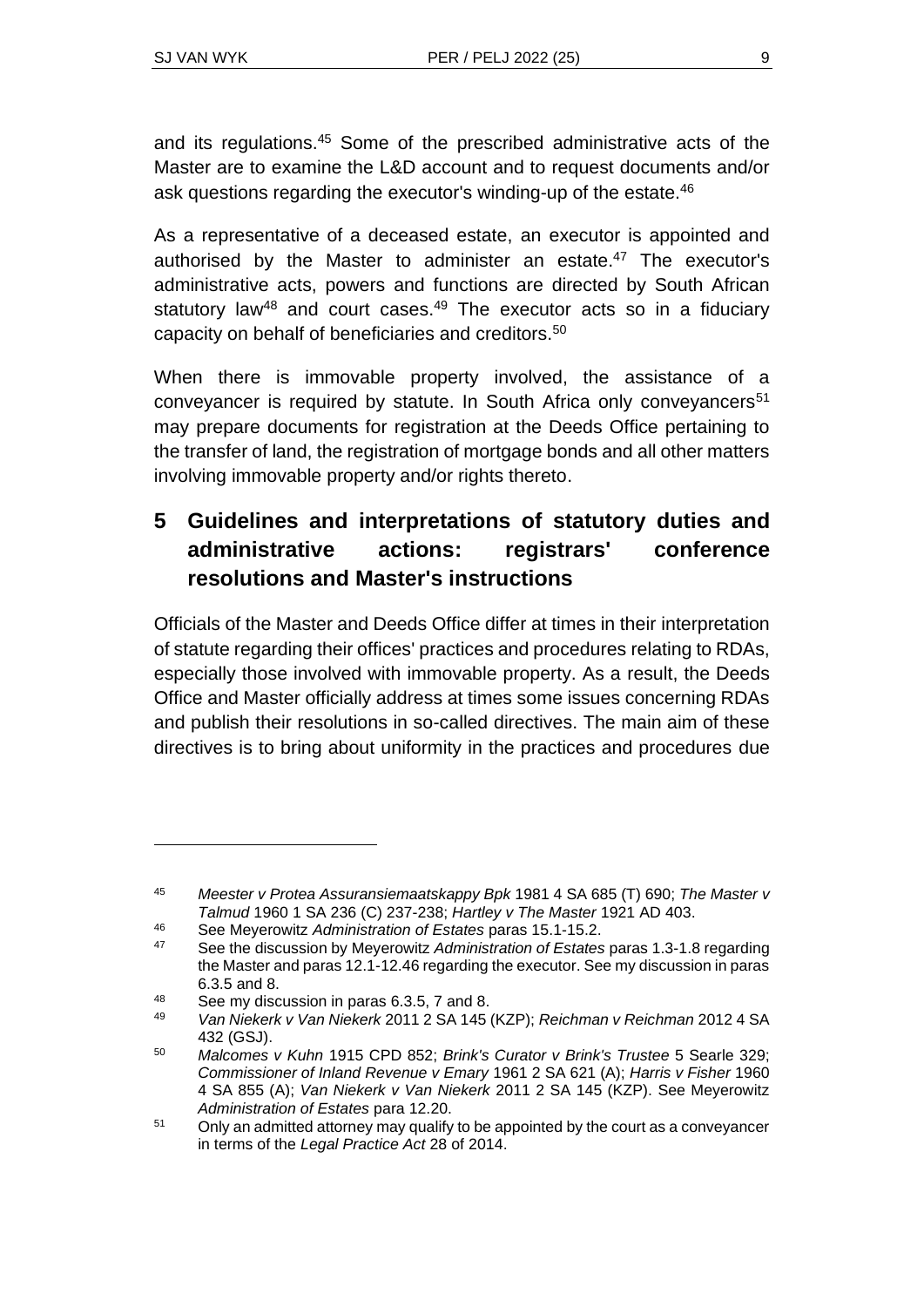to a disagreement or uncertainty relating to the officials' statutory administrative acts and functions. 52

The directives of the Deeds Office are 1) the registrars' conference resolutions known as "RCRs", 2) the circulars of the Chief Registrar known as "CRCs", and 3) legal opinions of the Chief Registrar. The RCRs issued by the Chief Registrar are agreed upon during the Registrar of Deeds' conferences attended by the Chief Registrar, Assistant Registrars, delegated legal practitioners, the Chief Master and senior Master's officials. The Master's presence at such a conference is only to assist with those issues that involve the transfer of estate immovable property and related estate matters. The CRCs compiled and issued by the Chief Registrar address immediate pending issues on practical problems in the Deeds Office. The Chief Registrar may suspend a RCR by issuing a CRC.<sup>53</sup> The RCRs and CRCs are published online and considered as "knowledge to the world". 54

The Chief Master's directives are like the CRCs issued by the Chief Registrar. <sup>55</sup> While the Chief Master's directives are applicable to all the Master's branches, each branch holds its own office instructions. They serve as guidelines for its personnel regarding certain practices and procedures applicable to that branch. The branch's office instructions cannot supersede or contradict the Chief Master's instructions. The branch office instructions are issued by the office manager (the Master or Deputy Master) of the branch office and sometimes on instruction of the Chief Master. Whilst the Chief Master's directives are published online, the office

<sup>52</sup> Chief Registrar of Deeds *Practice Manuals* 1-1, 1-9 and especially 1-10(A). The *Deeds Act* is considered a procedural Act.

<sup>53</sup> The Registrar can overrule a Circular of the Chief Registrar (CRC) or Registrar's Conference Resolution (RCR) only if such an official "lists the points of law" in so far as the CRC or RCR or legal opinion of the Chief Registrar "would result in constituting an invalid title or substituting applicable or existing legislation". Also, the official must "inform the Chief Registrar of Deeds, his/her colleagues and conveyancing fraternity why he/she found it necessary not to implement a directive" (Chief Registrar of Deeds *Practice Manuals* 1-10A-B).

<sup>54</sup> Chief Registrar of Deeds *Practice Manuals* 1-1, 1-9-1 and 1-10A.

<sup>55</sup> In terms of s 14(a) of the *Judicial Matters Amendment Act* 16 of 2003 the Chief Master is the "executive officer of the Master offices and exercise such supervision over all the Masters as may be necessary in order to bring about uniformity in their practice and procedure". The Chief Master's directives are a means to the end to exercise his/her statutory duty but still s 14(a) does not warrant the Chief Master to issue directives that are not in adherence with the law.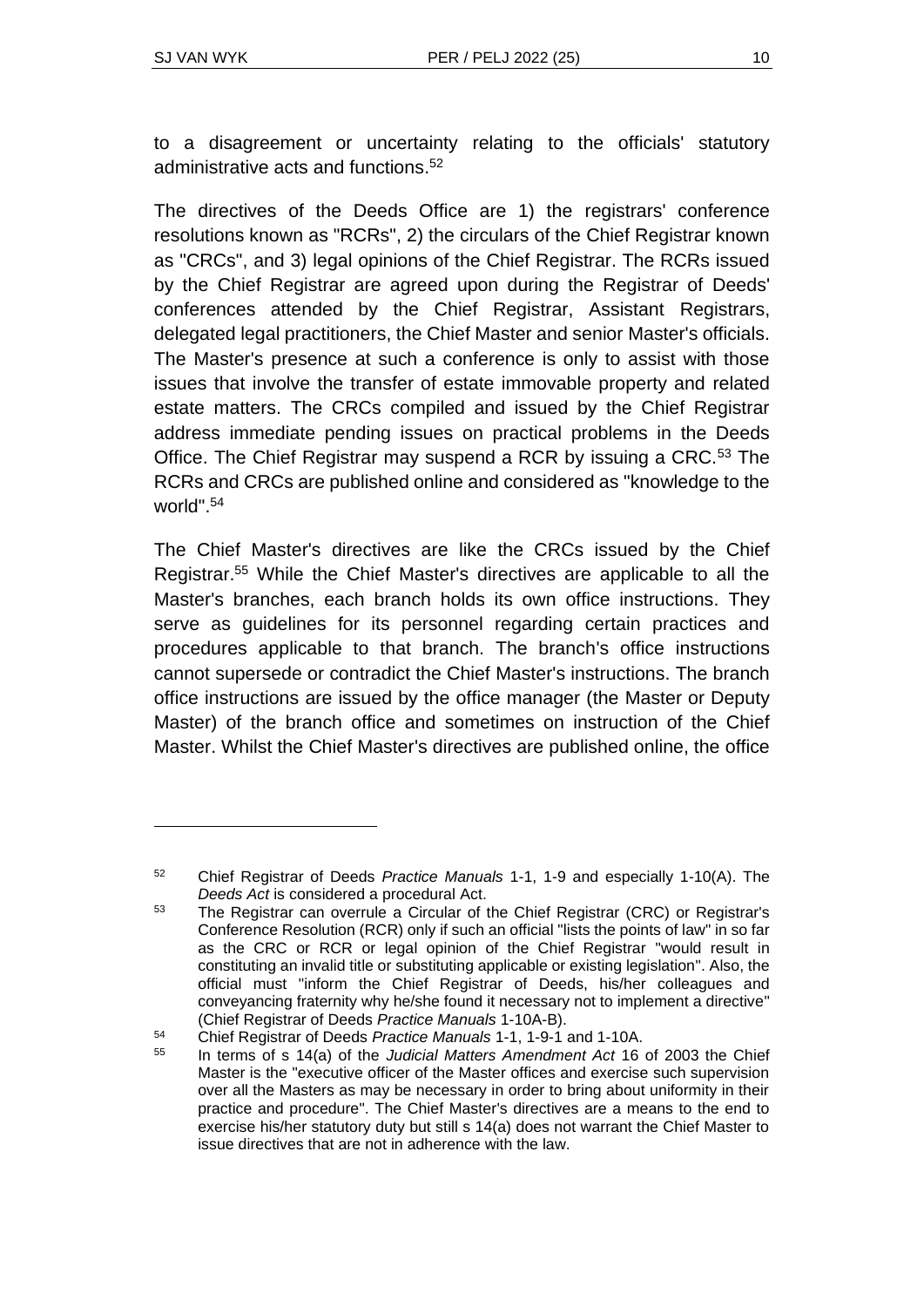instructions of the branch are kept at the respective office. The instructions are not readily available to legal practitioners and the public.

To conclude, a directive is not a source of law. It is a written product of the offices' interpretation of statute giving rise to certain practices and procedures at a given time. However, Mr Dudley Lee, a conveyancer manager who was an Assistant Registrar of Deeds for more than sixteen years, remarked in an online conveyancer forum<sup>56</sup> that "(P) ractices often also find the basis for their existence in notes (meaning directives) with no basis in law". As time progresses, such "practices" may "become almost impossible to get rid of". <sup>57</sup> This seems to be the case in the sequence of events outlined in the next sections.

## *5.1 Registrars' conference resolutions (RCRs) directly related to RDAs*

RCRs serving as guidelines to the Deeds Office practices hold no statutory authority over another state department's administrative acts and statutory functions. However, the registrars' conference resolution, RCR 2 of 1952, represents the first notarised practice that requires the Master's "acceptance", explicitly referring to those RDAs involving immovable inheritance property.<sup>58</sup> Neither the *Repealed Estates Act* nor the *Estates Act*  place an obligation on the Master to abide by the Deeds Office's direct or indirect request to evaluate the validity of an RDA in its form and/or content involving immovable property.

In later years directives followed to either withdraw previous ones and/or to present clarification regarding practical procedures to be followed in RDAs. Notably, during the 2002 registrars' conference the previous Chief Master publicly affirmed the Master's limitations in giving effect to RCRs relating to RDAs. RCR 22 of 2002 notarised that the Chief Master at the time has

openly admitted that the (examination of the) contractual capacity of the

<sup>56</sup> These remarks were made on the Lexis Digest platform (previously *Ghostdigest*) with a readership of 10 000 per month that publishes articles on issues applicable to the conveyancing industry.

<sup>57</sup> Lee 2016 http://www.ghostdigest.com/articles/transfer-of-shares-in-farms/54962.

<sup>&</sup>lt;sup>58</sup> It directs that an RDA presupposes a variation of the L&D account and in the instance of any transfer of immovable inheritance property, the agreed reshuffled awards in an RDA must be reflected in the L&D account. Otherwise, successive transfers contemplated by s 14 must be given effect. Also, the conveyancer must include in his/her registration application the original or certified copy (provided by the Master) of the "endorsed" RDA.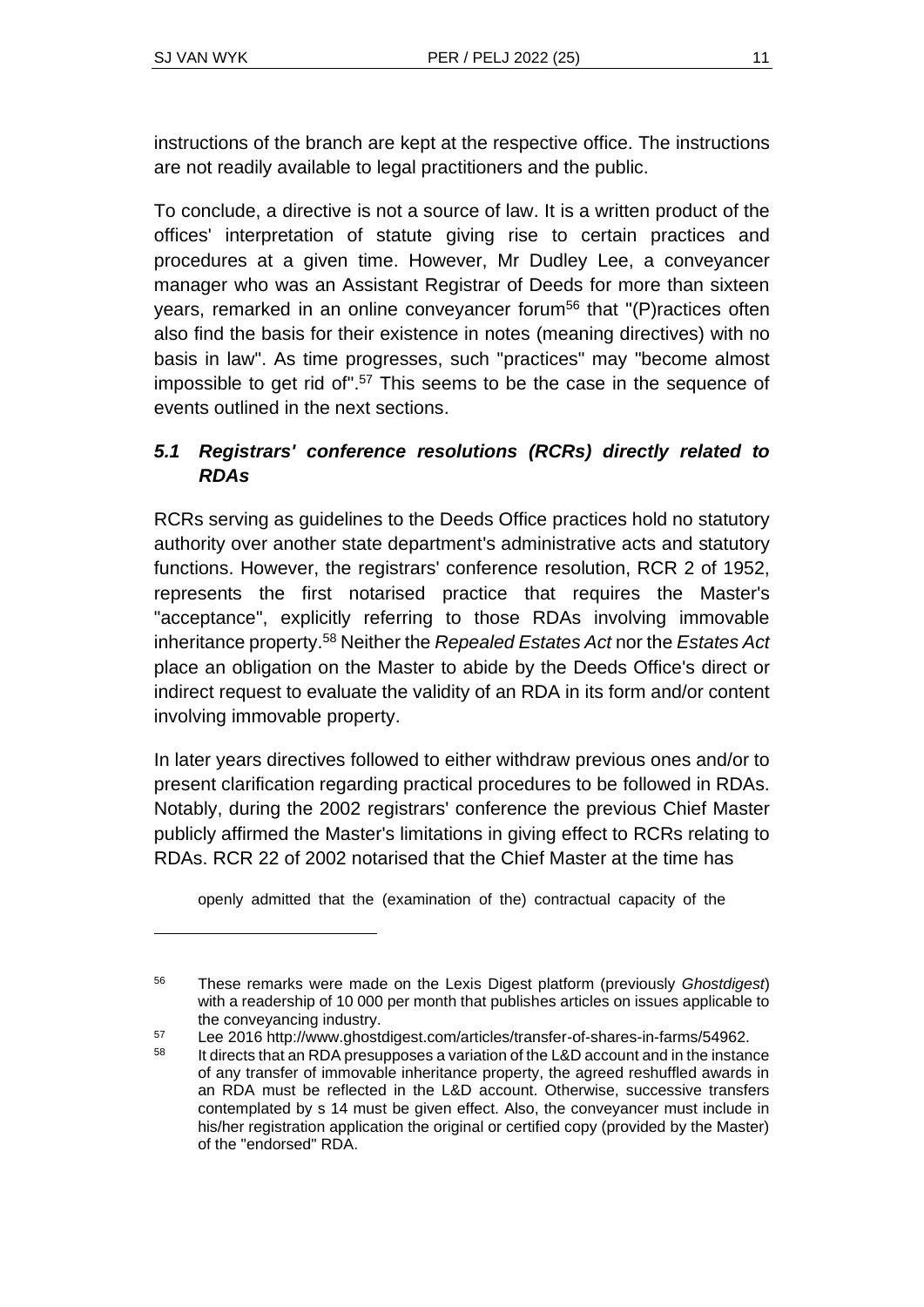parties to an RDA is not the responsibility of the Master, irrespective of the ruling taken at a previous registrars' conference.

As a result, RCR 22 of 2002 directed that it is the duty of the Deeds Office in terms of section 3(1)(b) of the *Deeds Act* to examine documents lodged for registration such as an RDA. <sup>59</sup> In 2006 RCR 54 directed that the Master's so-called "acceptance" of an RDA is not a prerequisite for the agreement's validity when a master's representative in a section  $18(3)$  estate<sup>60</sup> is appointed because "there is no legislation to enforce it".<sup>61</sup> However, by implication this does not apply to an estate where an executor is appointed.

# *5.2 2010 OCSLA's legal opinion incorporated in a Master's instruction*

In 2010 the Chief Master requested a legal opinion from the Office of the Chief State Law Advisor due to a "difference of opinion" amongst the Master's officials regarding the "correct legal position" of two issues involving RDAs. <sup>62</sup> This request arose from a case where a "complaint" was lodged with the Master concerning an alleged undue influence in an agreed RDA.<sup>63</sup> The Master refused to accept the agreed RDA "even though the agreement itself appeared to comply with all the requirements for validity".<sup>64</sup> The OCSLA's legal opinion raised two questions, namely (1) "whether or not an executor of an estate must be a party to an RDA?" and (2) "when does an RDA become valid – on signature thereof by all the parties, i.e. meeting all the validity requirements, or on acceptance thereof by the Master?"<sup>65</sup> It seems that the OCSLA's legal opinion dealt with RDAs in general. The Chief Master distributed the OCSLA's legal opinion to all the Master's branches, instructing them to follow its recommendations as a

<sup>59</sup> For instance, the Deeds Office must inform the conveyancer if the contractual capacity of the parties is *ex facie* faulty.

 $60$  In terms of s 18(3), when the total value of an estate is less than R250 000 the Master "may dispense" with appointing an executor by appointing a master's representative instead. The Master "may give directions as to the manner in which such an estate shall be liquidated and distributed". In practice, the Master does not require the lodgement of a L&D account.

 $61$  Later, RCR 68 of 2010 directed that an RDA in a s 18(3) estate must be accepted. Also see my discussion in para 5.3.

 $62$  Master's Office Instruction 36 of 2010. Master of the Free State of 21st July 2010. wherein the OCSLA's legal opinion is reproduced (hereafter the OCSLA's legal opinion) para 1 at 1.

 $63$  OCSLA's legal opinion para 2 at 2. It is unclear if the complaint was considered an objection in terms of s 35(9). If so, the alleged undue influence is factually based, and the Master may not resolve or decide on it. See my discussion in para 6.4.

 $^{64}$  OCSLA's legal opinion para 2 at 1.<br> $^{65}$  OCSLA's legal opinion para 1 at 1.

<sup>65</sup> OCSLA's legal opinion para 1 at 1.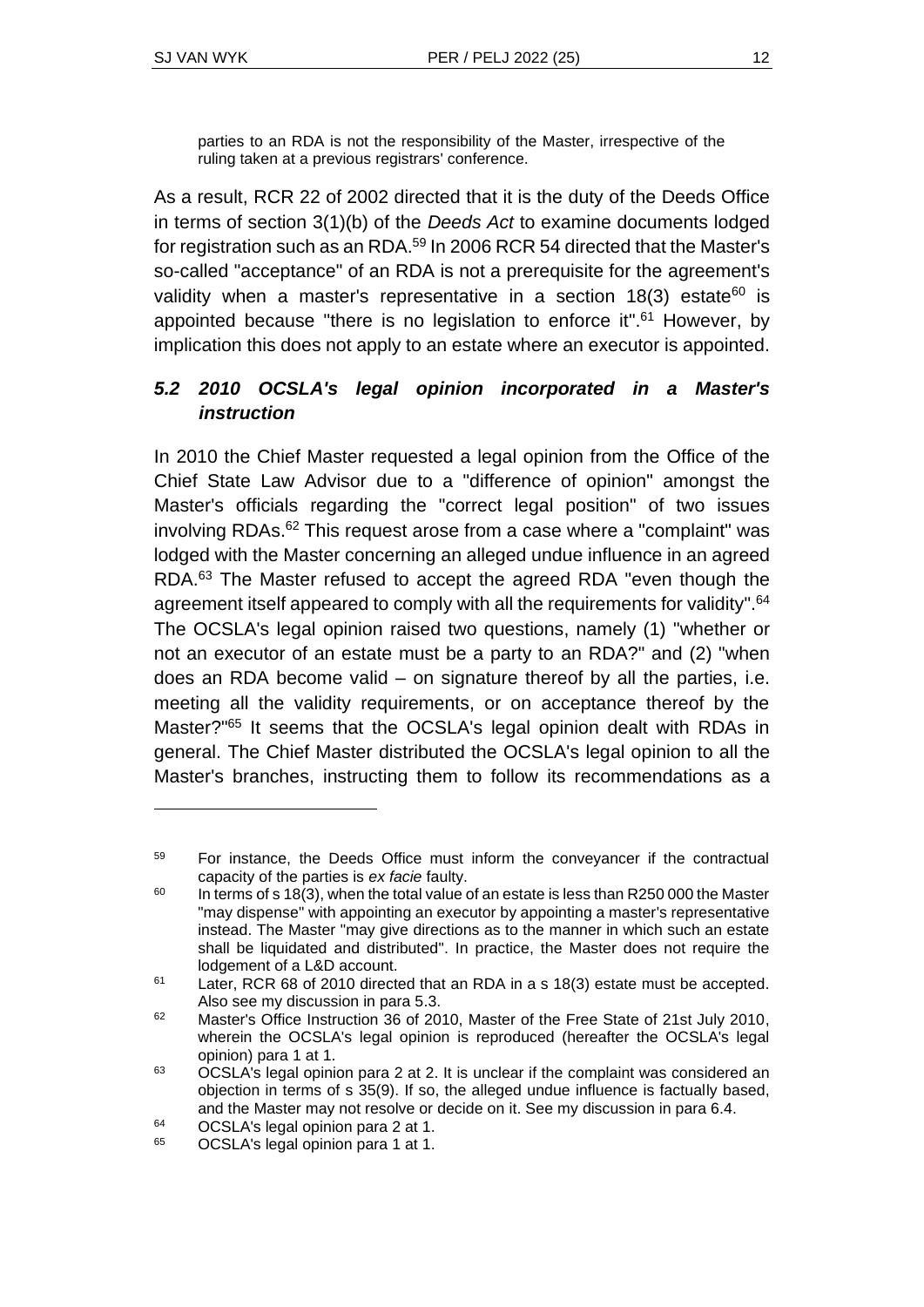uniform practice. The OCSLA's legal opinion was incorporated in and annexed to the Bloemfontein branch's Office Instruction 36 of 21 of July 2010 (hereafter "Master's instruction of 2010"). The main findings of the OCSLA's legal opinion are outlined in the next sections.

#### *5.2.1 Findings on the first issue: an executor need not be a party to an RDA*

Whether an executor needs to be a party to an RDA had been debated over the years. RCR 34 of 2005 directed that an executor is not a party and that only beneficiaries who have vested rights<sup>66</sup> in their inheritance property can be parties to the contract. I agree with the OCSLA's legal opinion that legislation makes no mention of the requirement for an executor to be a party to an RDA.<sup>67</sup>

# *5.2.2 Findings on the second issue: RDA enforced only after the Master's acceptance*

Turning to the second issue, which is also the central theme of this article, the question was raised as to when an RDA becomes valid: on signature by all parties with the necessary legal capacity or on acceptance by the Master?

The OCSLA's legal opinion cited Kerr's stance,<sup>68</sup> that an RDA is deemed to be "contractual in nature" and the "general principles of the law of contract" are to be met.<sup>69</sup> Nevertheless, as a "case in point" OCSLA's legal opinion considered that the "situation ... [is] slightly different" regarding an RDA.<sup>70</sup> The Master's "duly examination and approval" of an RDA is considered a so-called "critical step" before the beneficiaries involved or the executor may "unilaterally enforce an RDA".<sup>71</sup> It was considered "part of the Master's duty" to "oversee the L&D accounts in terms of section 35(2A) of the *Estates* 

<sup>66</sup> Although not cited, see *Leach v Champion Estates Ltd* 1956 3 SA 647 (O).

The OCSLA's legal opinion refers to a few court cases and the applicable statutory provisions. However, most of the arguments were substantiated by excerpts from estate administration handbooks, i.e., Kernick *Administraton of Estates* 58; Abrie *et al Deceased Estates* 12, 114; Meyerowitz *Administration of Estates* paras 13.17, 12.24, 12.20, 12.31; Wiechers and Vorster *Administration of Estates* 5-16; Swart *et al Estates* 54; Bouwer *Bestorwe Boedels* 121; Kerr *Law of Contract* 41, 123; and an unaccredited journal article, namely Herbst 2010 *De Rebus* 17.

<sup>68</sup> Kerr *Law of Contract* 41.

<sup>69</sup> OCSLA's legal opinion para 6.1 at 9.

 $^{70}$  OCSLA's legal opinion para 6.2 at 9.<br> $^{71}$  OCSLA's legal opinion para 6.2 at 10

OCSLA's legal opinion para 6.2 at 10.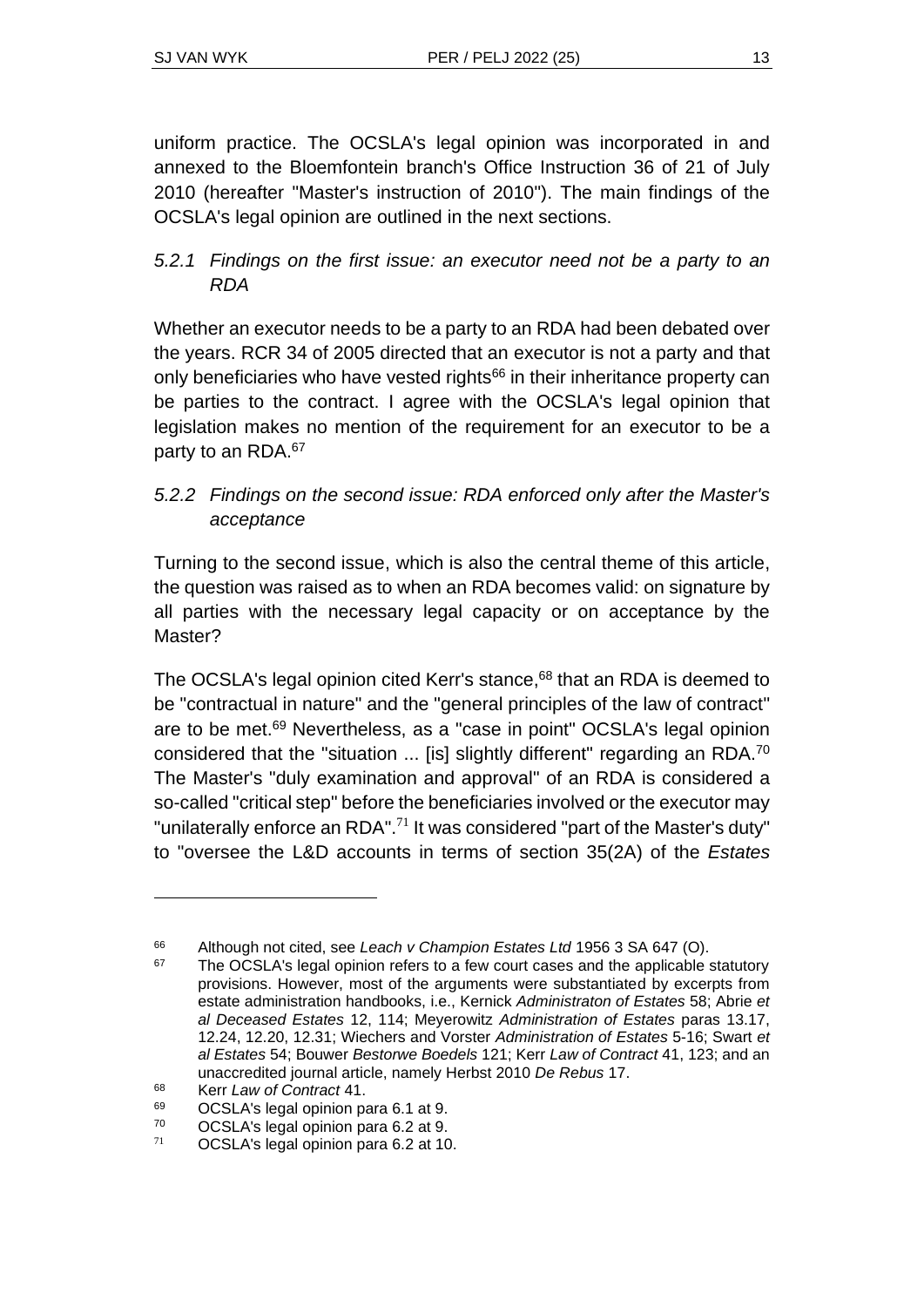Act",<sup>72</sup> and to reject or approve the attached RDA in the instance that "the Master may still find it wanting in some respects" (*sic*). <sup>73</sup> This is the case irrespective of whether a dispute<sup>74</sup> was submitted to the Master and/or if an RDA was procedurally and legally valid as a binding agreement.<sup>75</sup> The OCSLA's legal opinion referred to a situation when a minor's inheritance is involved. This was to illustrate why the Master's Office may "actually refuse to approve an RDA". The opinion provided the following scenarios as examples:

• "Where a minor is involved, the Master must still be satisfied that the minor is not placed at a disadvantage in the sense that the assets which the minor will receive are equivalent in value to his or her original undivided share in the inheritance",

• "if the Master considers it desirable, the Master may even require the High Court to approve a RDA in which minor beneficiaries have an interest." 76

#### *5.3 Impact of 2010 OCSLA's legal opinion*

The incorporation and adoption of the OCSLA's legal opinion as a Master's instruction resulted in a change not only of the Master's position, but also of that of the Deeds Office, which resonated in a later court decision.

Initially, RCR 52 of 2010, citing the *Bydawell* case,<sup>77</sup> stated that an RDA is nothing less than a contract. All contractual requirements must be adhered to. The RCR confirmed the position of RCR 22 of 2002 that it is not the Master's responsibility to assess the contractual capacity of the parties. However, in the same year RCR 68 of 2010 inferred the Master's new position based on the OCSLA's legal opinion. Reference is made to "a legal opinion's" view that an RDA is "only final when the Master has accepted such agreement". This seems to be in contradiction of RCRs 52 of 2010 and 22 of 2002. Also, that an "RDA needs not to be entered by the executor". RCR 68 of 2010 concluded that submitting a certified copy of the accepted RDA will not suffice anymore. Only the original RDA accepted by the Master

<sup>72</sup> OCSLA's legal opinion para 6.2 at 10. However, s 35(2A) finds no application to RDAs as discuss in para 6.5.2.

 $73$  OCSLA's legal opinion para 6.3 at 10.

OCSLA's legal opinion para 6.2 at 9.

<sup>75</sup> OCSLA's legal opinion para 6.3 at 10.

 $76$  OCSLA's legal opinion para 6.3 at 10. See my discussion in para 6.5.1 when a minor is involved.

 $77$  The court confirmed that when an RDA is included "... it must be plain that any rights acquired during the agreement are contractual .... they may contract to render to each other the fruits of the devolution, if and when they mature or accrue, but cannot alter the devolution by contract". *Bydawell* case 523G-H.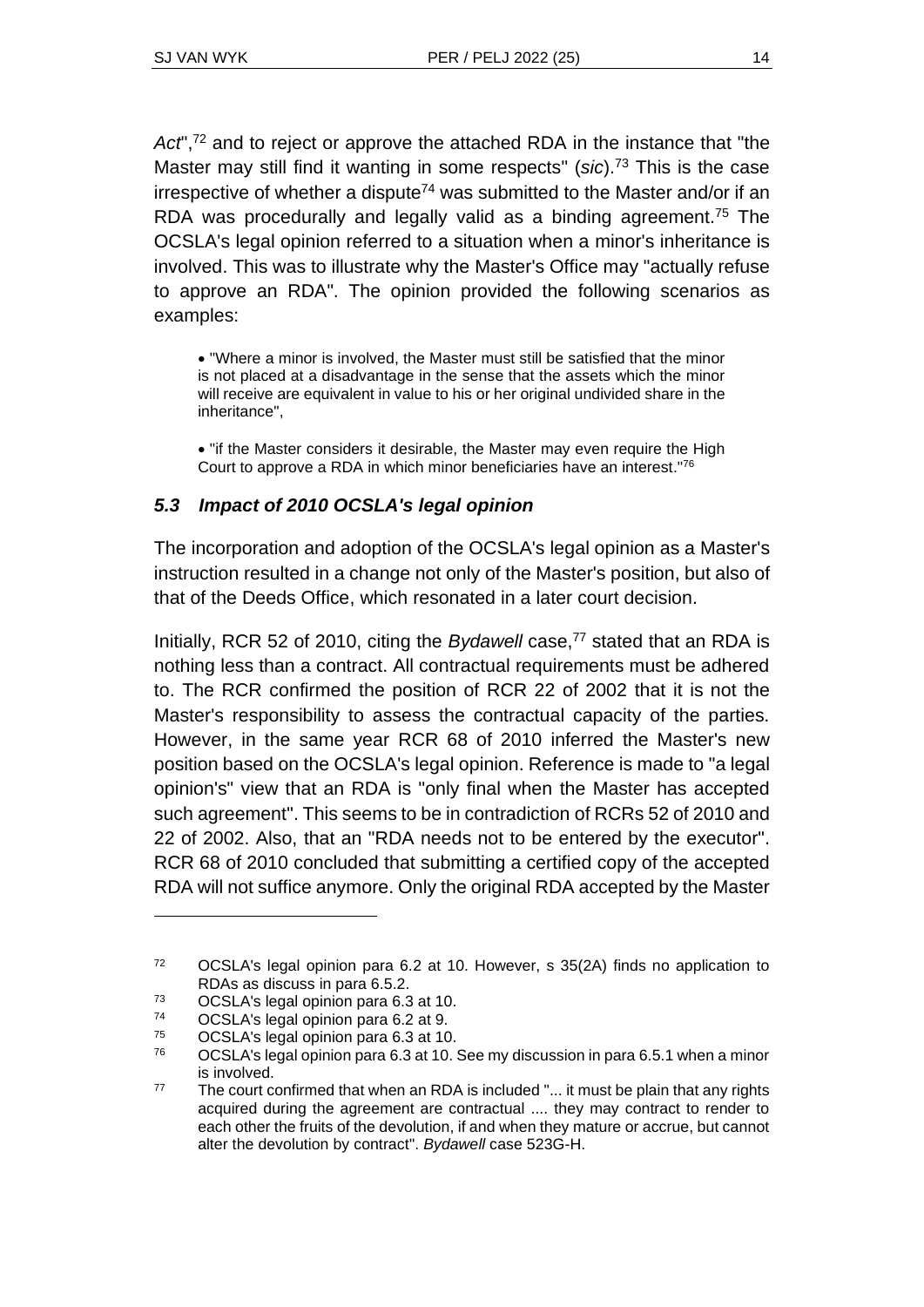must be submitted for registration purposes. This implies that an original RDA submitted to the Master is to be removed from the Master's file and placed in the possession of the Deeds Office. However, with a section 18(3) appointment, a certified copy of a "duly accepted" RDA would suffice, because "the section 18(3) estate is not advertised".<sup>78</sup>

The current practice by both the Deeds Office and the Master presumes that the Master's so-called acceptance (or approval) of an RDA is a prerequisite for the agreement to be deemed "final" and "enforceable". This position seemed to be adopted in a 2016 unreported case of *Van der Merwe v De Klerk.* <sup>79</sup> The court held that if the Master did not "approve" an RDA, then the submitted RDA is regarded as "invalid".<sup>80</sup> Neither the court nor RCR 68 of 2010 indicate what "approve" or "acceptance" means and/or entails, nor did they cite authority for any of the conclusions reached.

# **6 Master's role and administrative acts involving an RDA:**  *Estates Act* **and Regulations**

The role of the Master, as a creature of statute, the administrative acts and functions in the examination of RDAs may be gleaned only from the wording of statutory provisions and not from any directive issued by the Master and/or Deeds Office. Thus, what is and/or should be the Master's role,

 $78$  The scope and length of the article does not allow a discussion if s 42(1) applies to a s 18(3) estate when the lodgement of the L&D account and its advertisement are not required. Section 42(1) requires the conveyancer's certification of the correctness of the L&D account. As good practice, the master's representative should submit an informal L&D account to the beneficiaries. I propose that the master's representative should also present to the conveyancer the original informal account and signed RDA to assess if the liquidation and distribution was done correctly and to provide certified copies thereof for registration purposes.

<sup>79</sup> *Van der Merwe v De Klerk* (82534/2016) [2017] ZAGPPHC 593 (12 September 2017). The court states that "no reasons were advanced as to why the agents proceeded to implement the terms of the unauthorised RDA without the necessary authorisation by the Master" and of which the "terms were against the provisions of the will" as well as to the fact that the one executor (applicant) objected against the agreement.

<sup>&</sup>lt;sup>80</sup> It is clear from the facts in the case that the so-called "unauthorised" RDA is invalid. Since the appointment letter of the trustees of the testamentary trust (the main beneficiary and party to an RDA) was not issued before the conclusion of an RDA. Consequently, persons purported to act as trustees (before their appointment letter is issued) do not have the necessary capacity to enter into an RDA. Any such act is considered be null and void and incapable of ratification. See *Simplex (Pty) Ltd v Van der Merwe* 1996 1 SA 111 (W).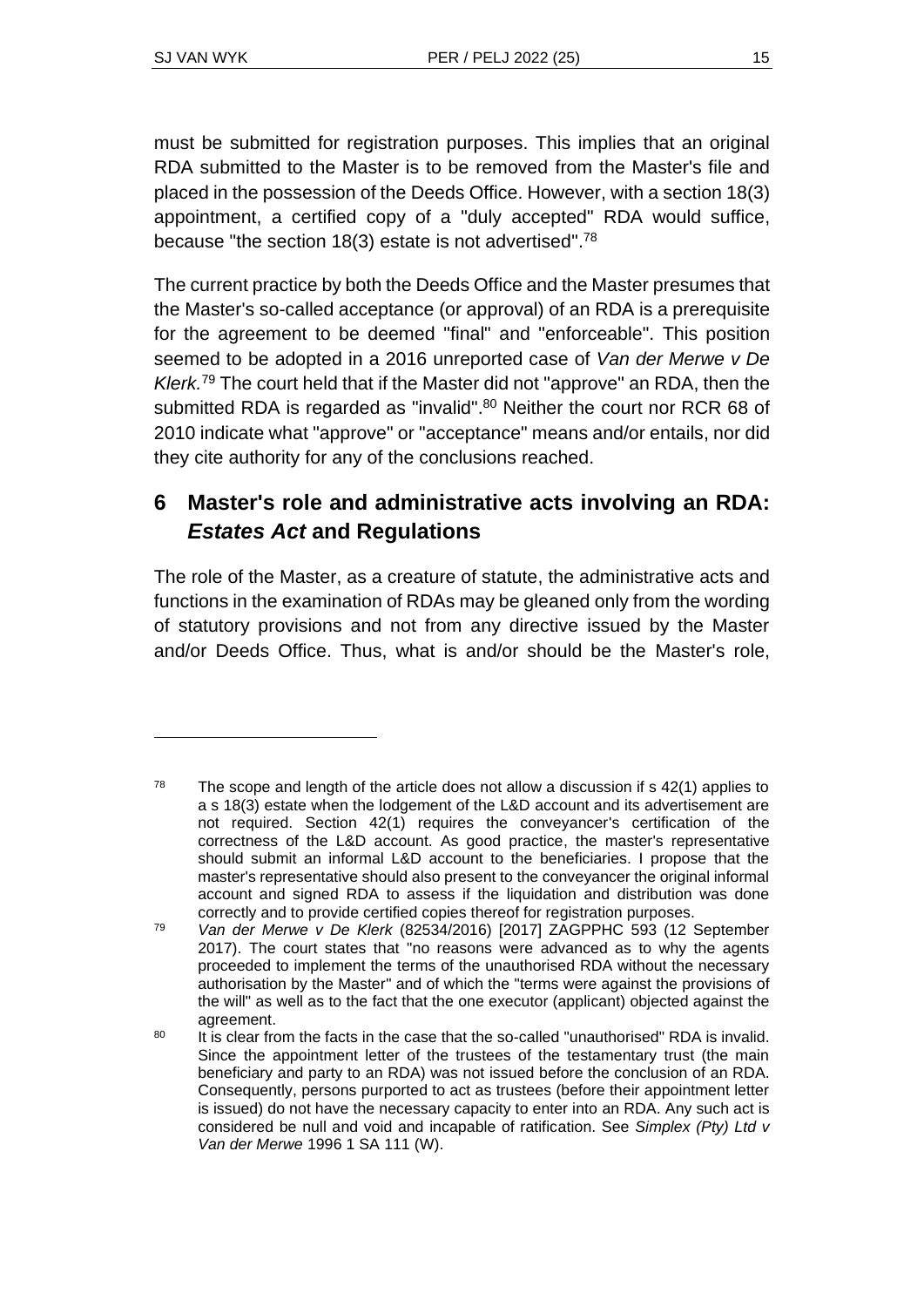functions and administrative acts as a statutory-created entity and public service office pertaining to RDAs?

# *6.1 Master's role involving an RDA in adherence to its constitutional duty*

The OCSLA's legal opinion inferred that Master's officials should understand their prescribed statutory functions and administrative acts through the lens of their assumed duty "to protect" the interests of the parties involved.<sup>81</sup> As far back as 1892 in the case *Wessels v The Master of the High Court*<sup>82</sup> the court held that the Master's "sole interest is to protect the interests of heirs, legatees, creditors and all other persons having any claim upon the estate". However, since 1994<sup>83</sup> public officials have had to uphold an imposed constitutional duty. Section 8(1) read with sections 195(1) and 195(2) of the *Constitution of the Republic of South Africa,* 1996 (hereafter "the Constitution") demands that the exercise of public administrative acts must be transparent, responsible, open and accountable.<sup>84</sup> Public officials are obliged to maintain a high standard of professional ethics and to perform their public administrative acts efficiently and effectively.<sup>85</sup> Legislation is enacted to promote these values and principles, such as the *Promotion of Access to Information Act* 2 of 2000 (hereafter "*PAIA*") and the *Promotion of Administrative Justice Act* 3 of 2000 (hereafter "*AJA*"). 86

I propose that the Master's presumed role of protector on behalf of the interest of all parties involved could compromise the fulfilment of the Master's constitutional duty. On the other hand, if the Master acts in the role of an adjudicator, he/she would be better equipped to act impartially, reasonably, and procedurally fairly – refraining from giving the impression of descending into the arena. This was also the stance of the 2005 Law Commission Report. <sup>87</sup> The mandate of the Law Commission was to make

<sup>81</sup> OCSLA's legal opinion para 6.3 at 10. Also see my discussion in para 6.5.<br>82 Messels v The Master of the High Court (1892) 9 SC 18

<sup>82</sup> *Wessels v The Master of the High Court* (1892) 9 SC 18.

In September 1997 the Batho Pele White Paper "People First" was issued in the spirit of the *Promotion of Administrative Justice Act* 3 of 2000 (*AJA*) and s 33 of the *Constitution of the Republic of South Africa*, 1996 (the Constitution). It consists of a set of eight principles to guide the public service by calling for a change in the public service's systems, procedures, attitudes, and behaviour to serve all of the people of South Africa. DPSA 1997 http://www.dpsa.gov.za/ dpsa2g/documents/acts& regulations/frameworks/white-papers/transform.pdf.

<sup>84</sup> See Van Heerden 2009 *Politeia* 53-58.

<sup>&</sup>lt;sup>85</sup> These values are addressed in the eight principles of the Batho Pele Paper.

<sup>86</sup> See Kotzé 2004 *PELJ*; Thornhill 2011 *Journal of Public Affairs* 80-81.

<sup>87</sup> SALRC *Administration of Estates*.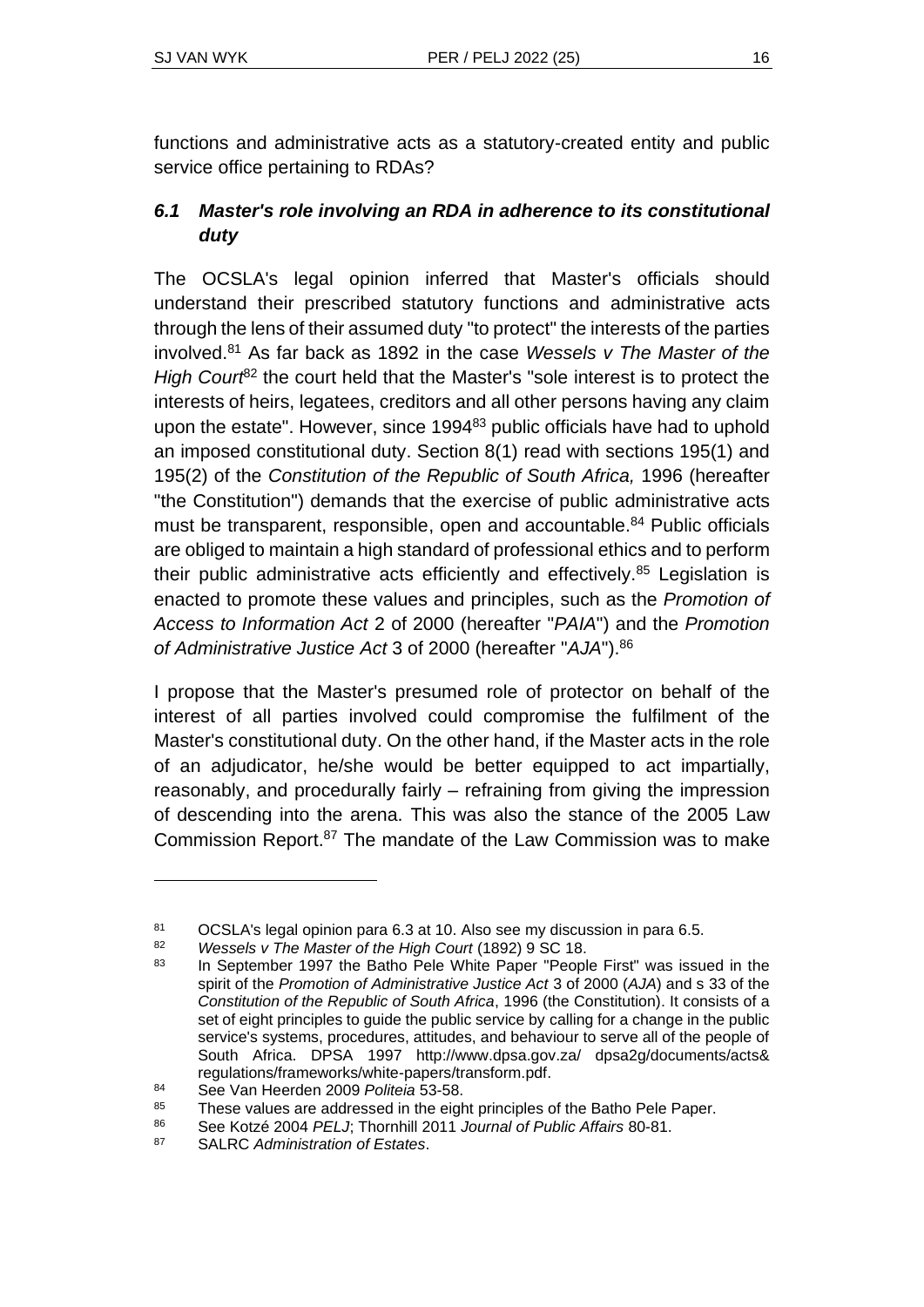recommendations for proposed draft legislation and review of the administration of estates to create a unitary system for all South Africans.<sup>88</sup> The Law Commission recommended that the "role" of the Master is that of an "independent adjudicator". The Law Commission warned that relying on the Master to protect the interest of parties involved "creates a false sense of security and discourages beneficiaries and creditors from protecting their own interests". <sup>89</sup> On the other hand, "in principle" it is the executor's responsibility to administer the deceased estate in a fiduciary capacity.<sup>90</sup> The Law Commission pointed out that the executor has no general duty to administer the deceased estate as the Master directs.<sup>91</sup> Also, section 99 of the *Estates Act* directs that "no Master in his official capacity shall be capable of acting as executor, tutor or curator".

#### *6.2 Master's administrative acts involving an RDA: clerical and quasi-judicial functions*

Turning to the question as to what the extent of the Master's administrative acts are: in *Nedbank Ltd v Mendelow*<sup>92</sup> (hereafter "the *Nedbank* case") it was held that all acts of a Master official are "administrative acts" as "empowered" by statute. However, "not every act of a Master official amount to an administrative action that is reviewable under *AJA* or otherwise". <sup>93</sup> The court distinguished between an administrative act holding a "quasi-judicial" function that involved a decision reviewable under *AJA* and one that is "purely clerical".<sup>94</sup>

In this article the coined term "clerical act" refers to an administrative act holding a clerical function that excludes the involvement of a judgment. It

<sup>&</sup>lt;sup>88</sup> The thirty-four commentators were representatives from the different sectors in the deceased estate industry including SARS, a trust company, the law society, the magistrates' commission, six senior level Master officials, two attorneys, a professor of law, an appraiser and eleven magistrates (SALRC *Administration of Estates* annex 4 at 129).

<sup>89</sup> SALRC *Administration of Estates* para 5.2.13 at 20.

<sup>90</sup> SALRC *Administration of Estates* para 5.2.14 at 20.

<sup>91</sup> Compare Meyerowitz *Administration of Estates* para 1.7 at 1-5 and *The Master v Van Zyl* 1944 TPD 211 215.

<sup>92</sup> *Nedbank Ltd v Mendelow* 2013 6 SA 130 (SCA) (the *Nedbank* case). In this case the Master signed a certificate in terms of s 42(2) as a statutory prerequisite for the transfer of sold estate property. However, the signature of the seller had been forged. The court held that the signing of the s 42(2) certificate is an administrative action which was reviewable under AJA.

<sup>93</sup> *Nedbank* case para 24.

<sup>94</sup> The term "clerical function" was referred to in the OCSLA's legal opinion and the *Nedbank* case para 25.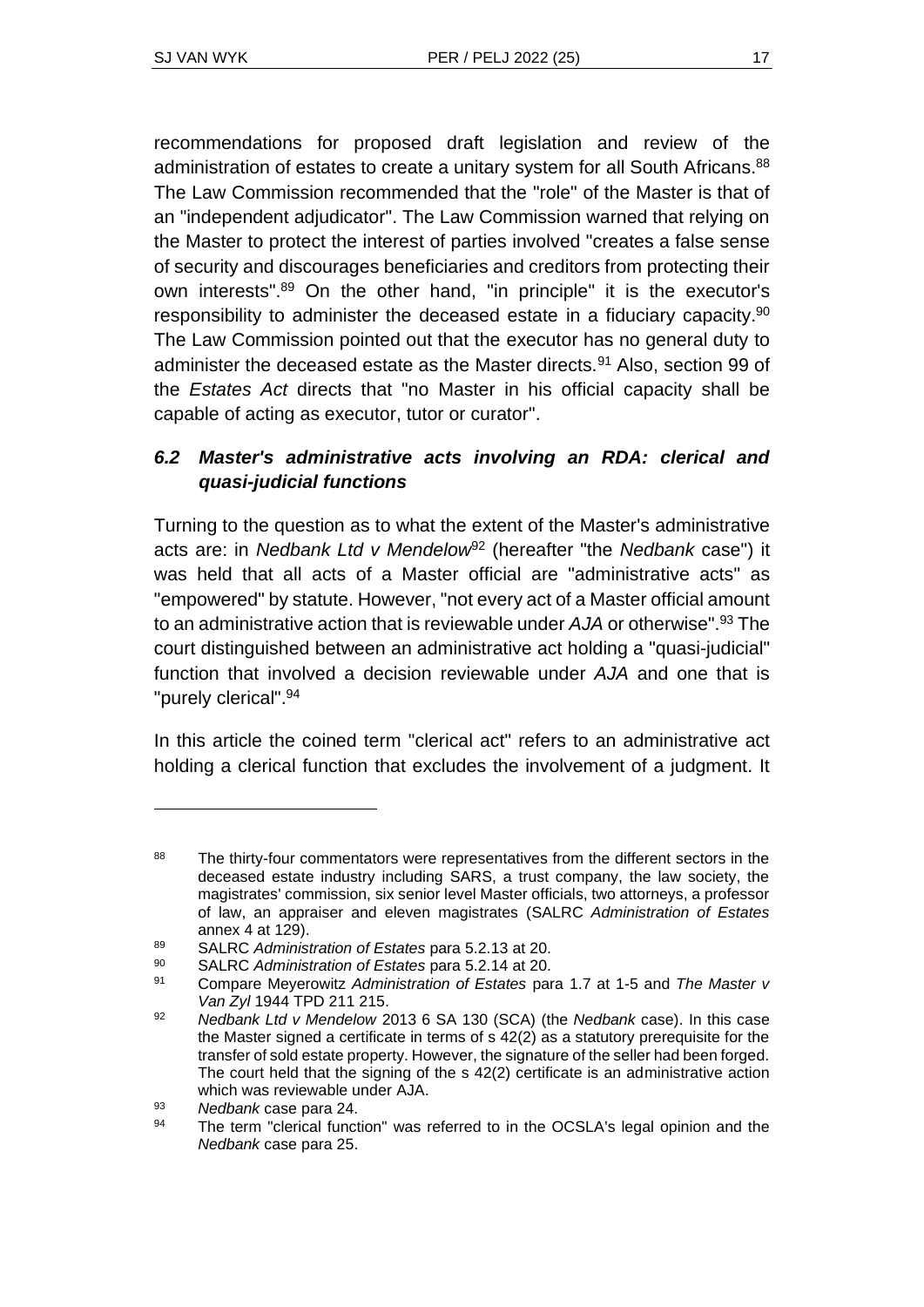relates to the Master's routine documentation and administrative tasks as directed by statute.<sup>95</sup> An administrative act, denoted as a clerical act,  $96$ occurs for instance when the Master points out *bona fide* (mostly thoughtless) mistakes during the official's examination of the L&D account.<sup>97</sup> Although the Master's clerical acts are not reviewable under *AJA*, they should adhere to the values and principles of the Constitution. This entails that the Master must act in a transparent, responsible, and open manner and, if so requested, should provide reasons for its clerical acts.<sup>98</sup> The coined term "administrative action", also directed by statute, holds a quasijudicial function. <sup>99</sup> In the latter instance the Master (and Deeds Office) are "called upon to make evaluations of the documents presented to them and to exercise some judgment or choice".<sup>100</sup>

The schematic outline *infra* is in support of the following discussion to classify a Master's administrative act involving an RDA as either a clerical act holding a so-called clerical function or an administrative act holding a quasi-judicial function.

<sup>95</sup> *Nedbank* case para 25

<sup>96</sup> See *Nedbank* case paras 11, 28.

<sup>97</sup> SALRC *Administration of Estates* para 5.2.14 at 20.

<sup>98</sup> Section 8(1) read with ss 195(1) and 195(2) of the Constitution.

<sup>99</sup> *Kuzwayo v Representative of the Executor in the Estate of the Late Masilela*  (28/2010) [2010] ZASCA 167 (1 December 2010).

<sup>100</sup> *Nedbank* case paras 11, 28.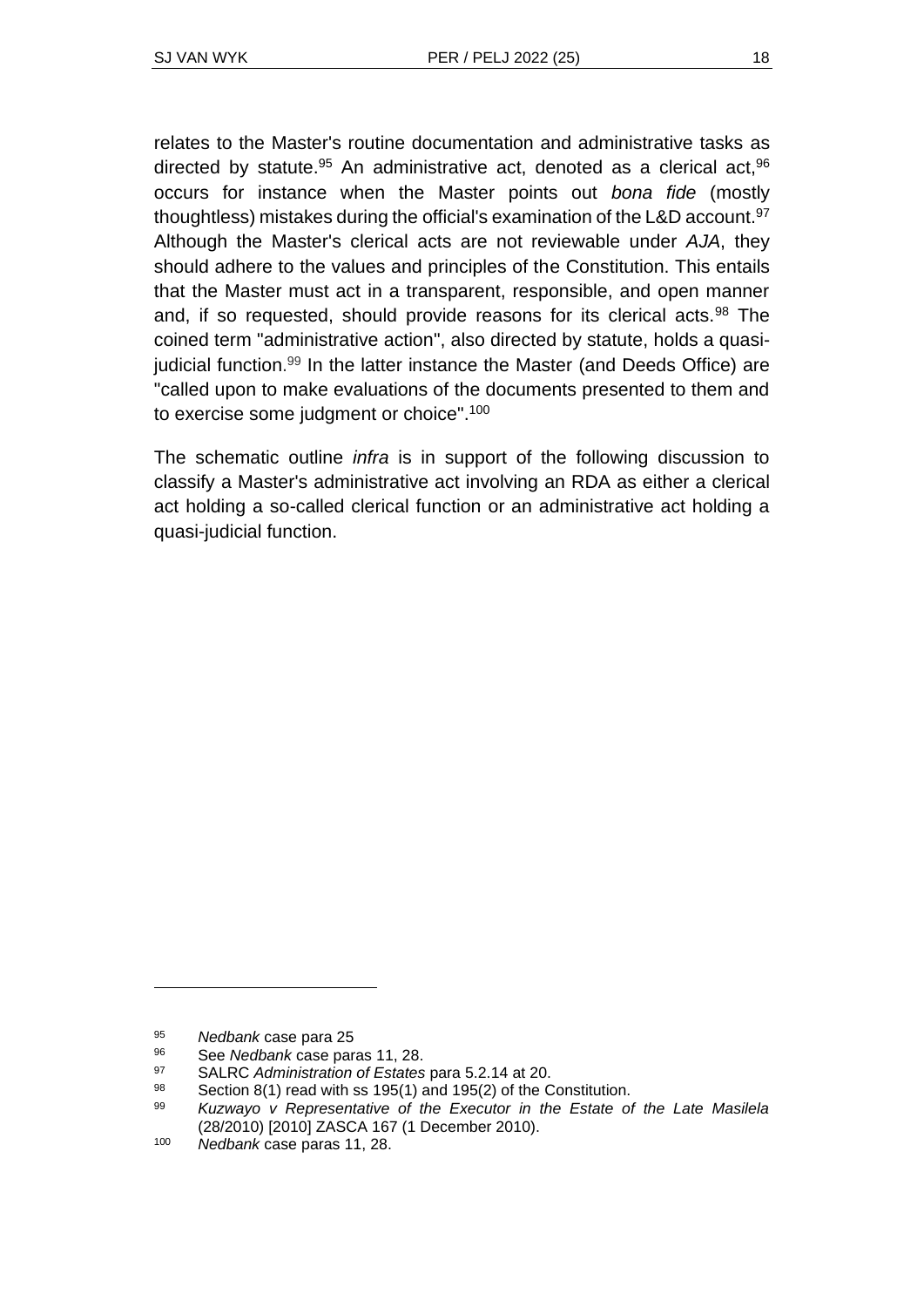| Clerical Acts holding a Clerical<br>Function:<br>routine documentation and<br>administrative tasks    | . Oversees submission of L&D account and RDA<br>• S35(1) Master oversees submission of the L&D account & reg 5(1)(e)(iii) attachment of<br>the RDA to the L&D account<br>• Remedial Request<br>.536(1) Master (or interested party) may request: non-compliance apply to Court<br>• S36(2) possible costs against executor for court application<br>. L&D account relates to contractual agreement between beneficiaries (RDA)                                                                                                    |
|-------------------------------------------------------------------------------------------------------|-----------------------------------------------------------------------------------------------------------------------------------------------------------------------------------------------------------------------------------------------------------------------------------------------------------------------------------------------------------------------------------------------------------------------------------------------------------------------------------------------------------------------------------|
|                                                                                                       | • Reg5(1)(e)(ii)-(iii) Master examines prescribed content outline of distribution section<br>$\bullet$ RDA<br>• Reg5(1)(e)(iii) second provisio Master examines that awards in distribution section<br>corresponds with redistributed awards agreed to in RDA<br>• Executor's certification<br>. Reg5(1)(i) Master oversees submission of executor's certificate affirming the proper<br>accounting of the winding-up of the estate                                                                                               |
|                                                                                                       | · Master may condone:<br>• Reg5(5) Master may wave non-compliance of format requirements in regulation 5(1)<br>(details in distribution section)<br>• Master's examination of the L&D account and queries thereto<br>.535(4): Master duly examines L&D account (for executor to advertise for inspection ito s<br>35(5)<br>• Requesting proof of payments/transfers<br>• S 35(12): Master oversees submission of proof of transfers and payments<br>. Involvement of minor (OCSLA's legal opinion)?<br>• S80 minor: debate (n.a.) |
| Administrative Action holding<br>a Quasi-Judicial Function:<br>decision based reviewable<br>under AJA | • S96(3) minor & distribution in dispute in law: writing to judge in chambers<br>. Objections submitted to Master/Executor re L&D account & directly/ indirectly RDA<br>• Mandatory Administrative Procedures<br>. SS35(7)-(8): when objection is lodged - Master requests executor's comments<br>• S35(10): after decision is made, Master provides proper notice (AJA)<br>• Administrative action: decision-based & affect interests<br>• S35(9) extent of Master's decision re objection                                       |

**Figure 1: Classification of Administrative Acts**

#### *6.3 Clerical acts from the Estates Act and Regulations relating to an RDA*

The provisions discussed, prescribed in the *Estates Act* and regulations thereto, embody the extent of the Master's clerical actions involving an RDA. These prescribed administrative acts are exercised during the process of the Master's due examination of the L&D account. In the L&D account the executor reflects in a prescribed format all the inheritance properties collected and awarded, as well as the administration costs and creditor claims accepted during the winding-up of the estate.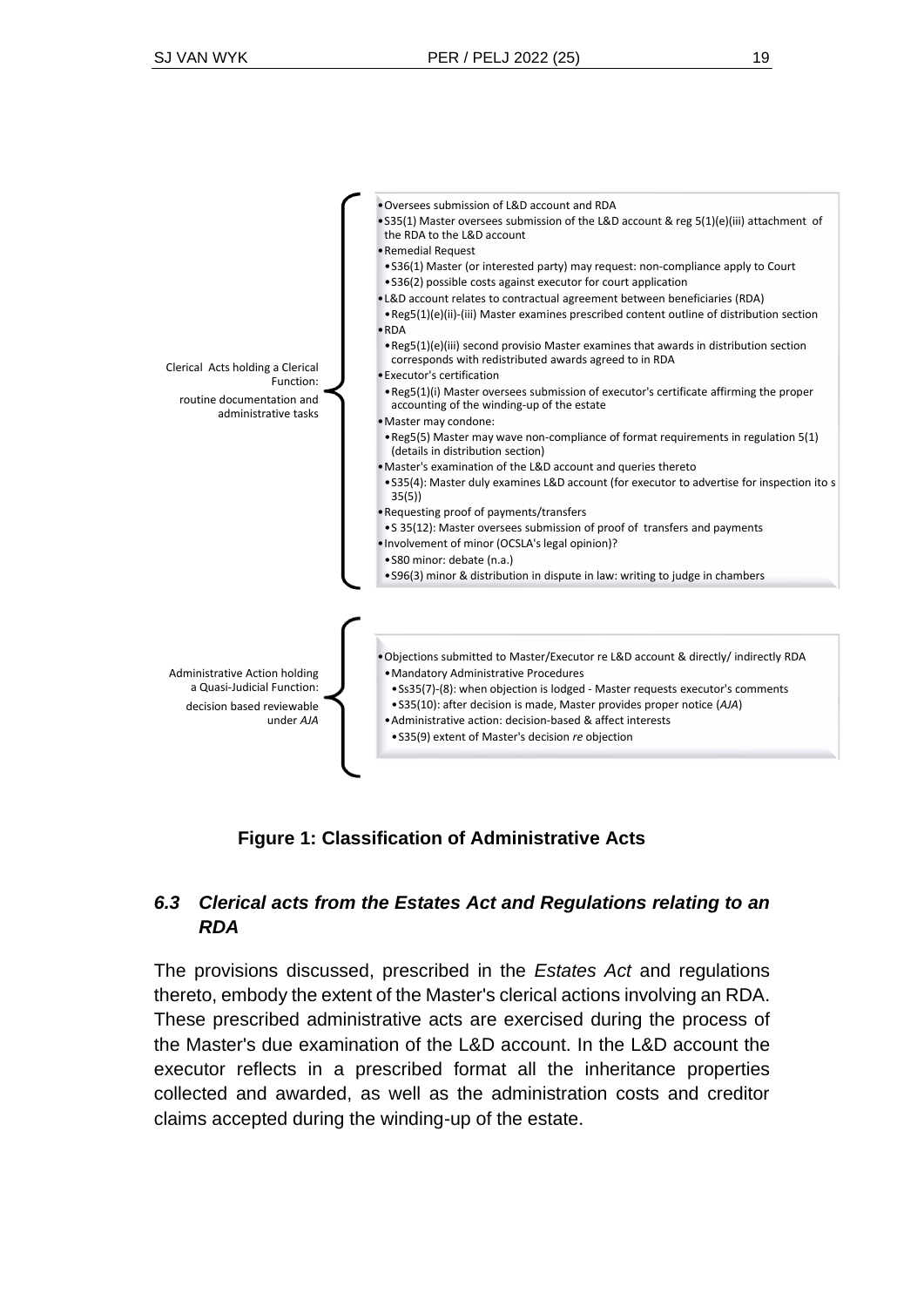A redistribution of the inheritances as a course of action<sup>101</sup> may delay the finalisation of the estate. This necessitates the timeous cooperation and consent of the terms and conditions of an RDA by the parties involved. Owing to the direction in section 35(1)(a) read with the second proviso to regulation 5(1)(e)(iii), the Master oversees the executor's submission of the L&D account with its attached RDA within six months after the issuing of the executor's appointment letter. The executor must inform the Master if he/she is unable to lodge the L&D account and/or fully report on the estate property and debts of the estate. This entails the submission of a formal written application to the Master providing "good reasons" and certain information prescribed in regulation 6 read with section 35(1)(b). The Master will then consider granting a limited period of extension taking into regard that the executor holds the duty of finalising an RDA and the winding-up of the estate as soon as possible.<sup>102</sup>

#### *6.3.2 Remedial request (including the submission of an RDA): section 36(1)*

The Master and/or a party having an interest in the L&D account can make an application to the court in terms of section  $36(1)^{103}$  compelling the executor to comply with a reasonable demand by the Master<sup>104</sup> and/or to provide relevant information and documentation pertaining to the winding-

<sup>&</sup>lt;sup>101</sup> See *Commissioner South African Revenue Service v Estate Late Streicher* (194/03) [2004] ZASCA 126 (31 May 2004).

<sup>102</sup> *Punshi v Greene* 1965 2 SA (NPD) 489 502-504; Meyerowitz *Administration of Estates* para 12.10.

 $103$  This is gleaned from the reading of the ordinary words of s 36(1). It reads: "If any executor fails to lodge any account with the Master as and when required by this Act, or to lodge any voucher or vouchers in support of such account or any entry therein in accordance with a provision of or a requirement imposed under this Act or to perform any other duty imposed upon him by this Act or to comply with any reasonable demand of the Master for information or proof required by him in connection with the liquidation or distribution of the estate, the Master .. or any person having an interest … may ... apply to the Court for an order … to comply with such demand".

<sup>&</sup>lt;sup>104</sup> As an alternative, in terms of s  $54(1)(b)(v)$  the Master may remove the executor from office "if the executor fails to perform satisfactorily any duty imposed upon him … or to comply with any lawful request of the Master". This is a quasi-judicial act, and its mandatory procedure is outlined in s 54(2)(iv) as sending the executor "by registered post a notice setting forth the reasons for such removal and informing him that he may apply to the Court within thirty days from the date of such notice for an order".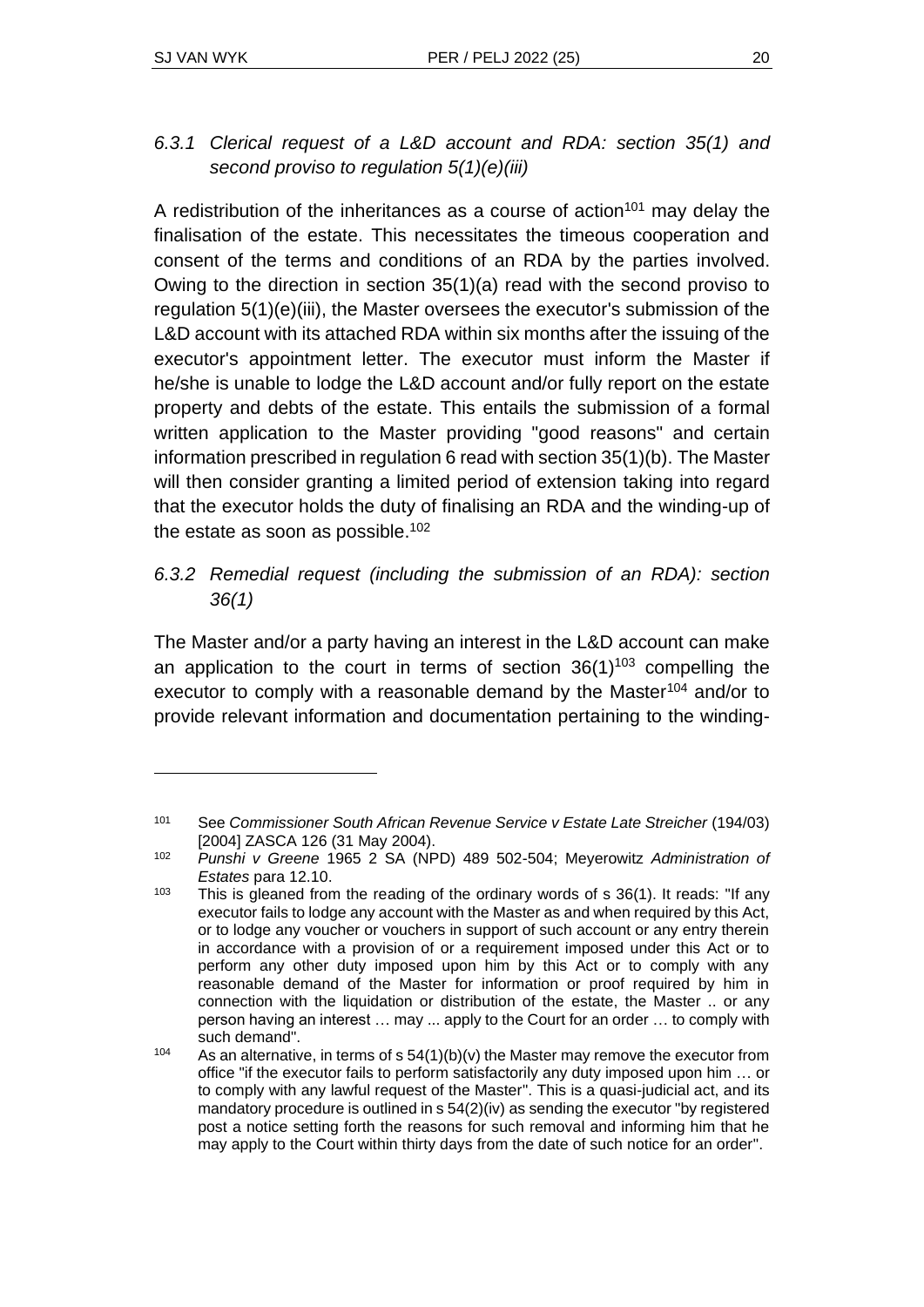up of the estate.<sup>105</sup> Section 36(1) also implies requests for information or documentation relating to an RDA, but only insofar as they are reasonable.<sup>106</sup> A penalty clause is built into section 36(2) in that the executor may be held liable for the costs of the application to ensure timely compliance to a reasonable request.<sup>107</sup> Nevertheless, the executor, acting in a fiduciary position, may choose the *bona fide* lawful method and manner of dealing with challenges that may occur during the winding-up of the estate. This is for as long as it is to the overall advantage of the beneficiaries and creditors.<sup>108</sup> For instance, the executor may present to the beneficiaries the various possibilities in a redistribution of their inheritances, if the option reasonably calls for it, as a mechanism to wind-up the estate.

## *6.3.3 Clerical examination of the L&D account to comply with the format requirements: regulation 5(1)*

The L&D account and RDA are usually drafted by the attorney appointed as the executor or who assists the layman executor. The Master ensures that the executor's L&D account complies with the prescribed format<sup>109</sup> outlined in regulation 5(1).<sup>110</sup> There is no standardised prescribed form for an RDA. In general, the executor follows the best practice in drafting an RDA to be signed by the contracting parties and two competent witnesses. However, certain statutory provisions are provisional in the manner and formalities involving immovable property and the contractual capacity of the parties.<sup>111</sup> It is the duty of the executor to ensure that an RDA complies with the

<sup>105</sup> See Meyerowitz *Administration of Estates* para 12.11.

<sup>&</sup>lt;sup>106</sup> The Master or the interested party must give one month's notice to the executor to comply.

<sup>107</sup> Section 100 of the *Estates Act* 24 of 1913 (the *Repealed Estates Act*) was similar to s 36, but only in the instance when an executor failed to lodge an L&D account. However, the *Repealed Estates Act* had no penalty/sanction clause for noncompliance. Section 36(2) of the *Estates Act* reads: "The costs adjudged to the Master or to such person shall, unless otherwise ordered by the Court, be payable by the executor, *de bonis propriis*".

<sup>108</sup> *The Master v Van Zyl* 1944 TPD 211.

<sup>109</sup> Section 35(1)(b) explicitly stated that the L&D account must be framed in a "prescribed form". However, in the *Repealed Estates Act* no format requirements were prescribed.

<sup>110</sup> Published by the Minister of Justice in GN R473 in GG 3425 of 24 March 1972 as granted to do so in terms of s 103.

<sup>111</sup> E.g., s 2(1) of the *Alienation of Land Act* 68 of 1981; s 15(2) *Matrimonial Property Act* 88 of 1984. In the instance when a minor's movable inheritance is involved, the permission of one parent/guardian is necessary and with immovable inheritance the permission of both parents/guardians is required in terms of s 18(3)(c) read with s 18(5) of the *Children's Act* 38 of 2005.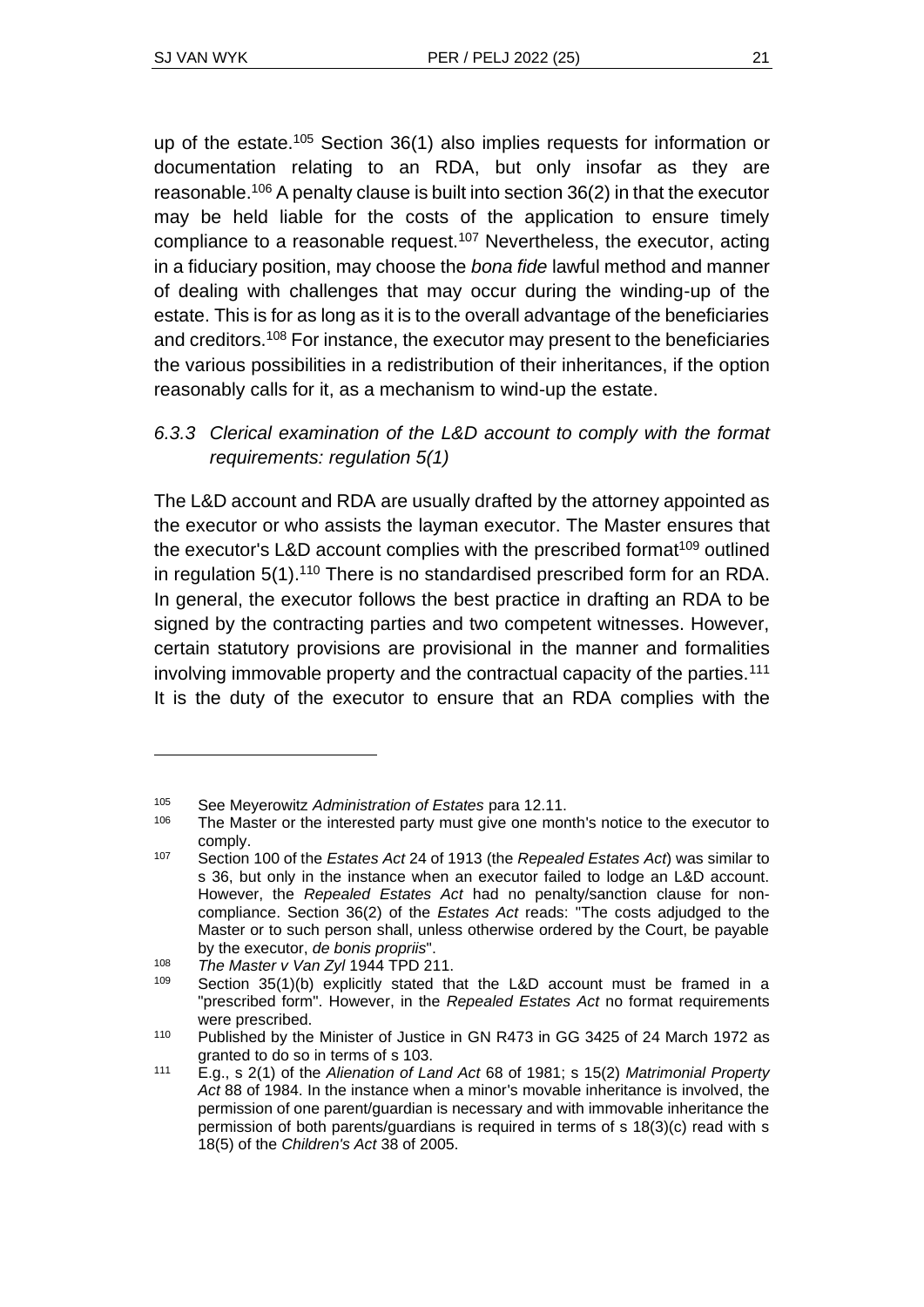contractual requirements as to its legality in form and content.<sup>112</sup> Likewise, the conveyancer responsible for the registration of the immovable inheritance property in the Deeds Office must assess the correctness and accuracy of the facts in all documentation submitted, including the certified copy of the RDA.<sup>113</sup>

#### 6.3.3.1 Distribution account format and reference to an RDA: regulation 5(1)(e)(iii)

The Master ensures that the L&D account complies with regulations 5(1)(e)(i)-(iii). The regulations prescribe a description of the inheritances and the status of the named beneficiaries in one of the sections to the L&D account, called the "distribution account" (hereafter the "distribution section"). Regulation 5(1)(e)(iii) finds special application to an RDA.<sup>114</sup>

Regulation 5(1)(e)(ii) directs the executor's identification of the beneficiaries in the distribution section. The details required are the full names of each beneficiary, if such a beneficiary is a minor or a major, and the beneficiary's marital status. This would show that the beneficiaries are indeed the lawful beneficiaries entitled to their inheritances. Likewise, in an RDA it is the duty of the executor to ensure that the beneficiaries in their full capacity consensually agree to an RDA. For example, a third party other than an entitled beneficiary cannot be a party to an RDA.

Regulation 5(1)(e)(iii) may be divided into two distinctive parts. The first part directs that the executor reflects certain details of the inheritance awards in the distribution section. The regulation requires the documentation of

… details of the property included in every award and the reason for every award and if the award to any beneficiary or administrator is subject to any condition in the will, stating that it is made subject to and in terms of such condition without specifying or summarising the terms of the condition.

The regulation implies that the inheritance awards in the distribution section should be in accordance with the provisions of a will and/or intestate succession rule and/or the terms of an agreed attached RDA. Likewise, an

<sup>112</sup> *Bydawell* case 523G-H, 515E-H, 516. Also see *Ex parte Grant* 1952 4 SA 95 (N); *Ex parte Adams* 1964 2 SA 135 (CPD).

<sup>113</sup> Section 42(1) of the *Estates Act* as well as s 15(A) read with reg 44A of the Regulations to the *Deeds Registries Act* 47 of 1937 (GN R474 in GG 466 of 29 March 1963).

 $114$  In terms of reg 5(1), the executor is obliged to ensure that the submitted L&D account contains specific headings. Each sub-section of reg 5(1) prescribes the content of such a heading, for example its wording and manner of columns.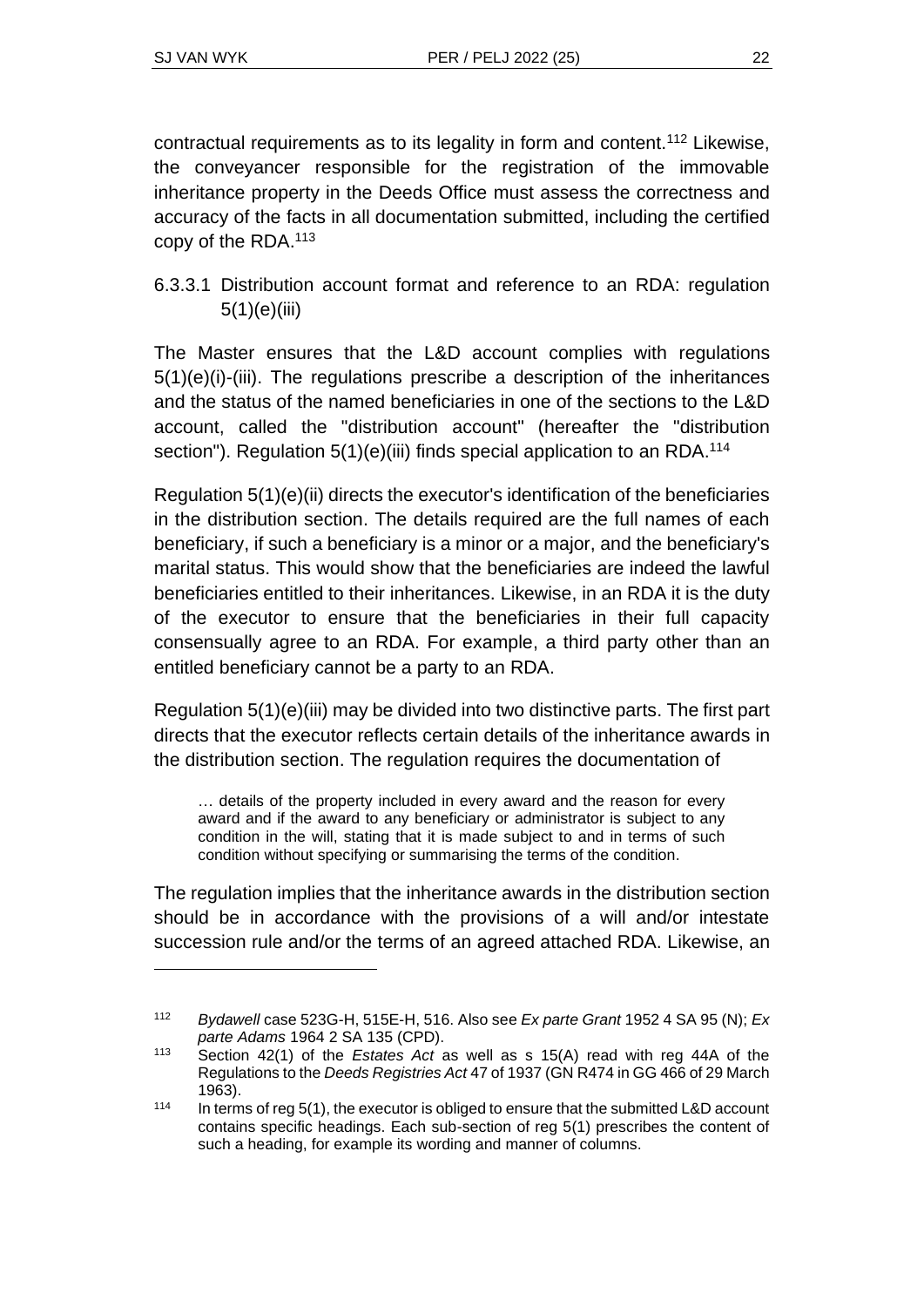RDA deals with the reshuffling of the original inheritance awards as directed in the provisions of a will, and/or intestate succession rules. As previously stated, the parties may also bring in movable property.<sup>115</sup> Consequently, the executor must ensure that the agreed redistributed awards in an RDA are possible and lawful.

The second part of regulation 5(1)(e)(iii) directly refers to an RDA and reads

*…* and where any redistribution agreement was entered into by the heirs and distribution has been made by the executor pursuant to such an agreement, the redistribution agreement shall accompany the account.

It is implicit from the second part that the Master oversees the attachment of all types of RDAs to the submitted L&D account and not only when an RDA involves immovable inheritance property.

However, it is the duty of the executor to ensure that an RDA should have been "entered into by heirs". This is supported in the ordinary meaning of the words of section 14(1)(b)(iii) of the *Deeds Act* that the attached RDA as an agreement is entered into by beneficiaries and/or the surviving spouse.<sup>116</sup> Also, the executor is the one who will make the "distribution ... pursuant to such an agreement". The wording suggests that the executor holds the duty to carry out the terms and conditions agreed upon between the beneficiaries and/or the surviving spouse whilst, during the Master's examination of the L&D account, in terms of section 35(1) read with regulation 5(1), the Master ensures that the details in the distribution section correlate with the redistributed agreed awards in the attached RDA in terms of regulation 5(1)(e)(iii).

6.3.3.2 Clerical request for the executor's certification of accurate reporting: regulation 5(1)(i)

In terms of regulation 5(1)(i), the Master oversees the required submission of the executor's certificate to the L&D account. In the certificate the executor affirms compliance with his/her duty to have given to the best of

<sup>115</sup> *Klerck v Registrar of Deeds* 1950 1 SA 626 (T) 630-631; *Cradock's Estate v Cradock* 1951 3 SA 51 (N) 59C and s 14(1)(b)(iv) of the *Deeds Act*.

<sup>&</sup>lt;sup>116</sup> The sub-section reads: "if in the administration of the estate of a deceased person (including a fiduciary) any redistribution of the whole or any portion of the assets in such estate takes place among the heirs and legatees (including ascertained fideicommissary heirs and legatees) of the deceased, or between such heirs and legatees and the surviving spouse, the executor or trustee of such estate may transfer the land or cede the real rights therein direct to the persons entitled thereto in terms of such redistribution".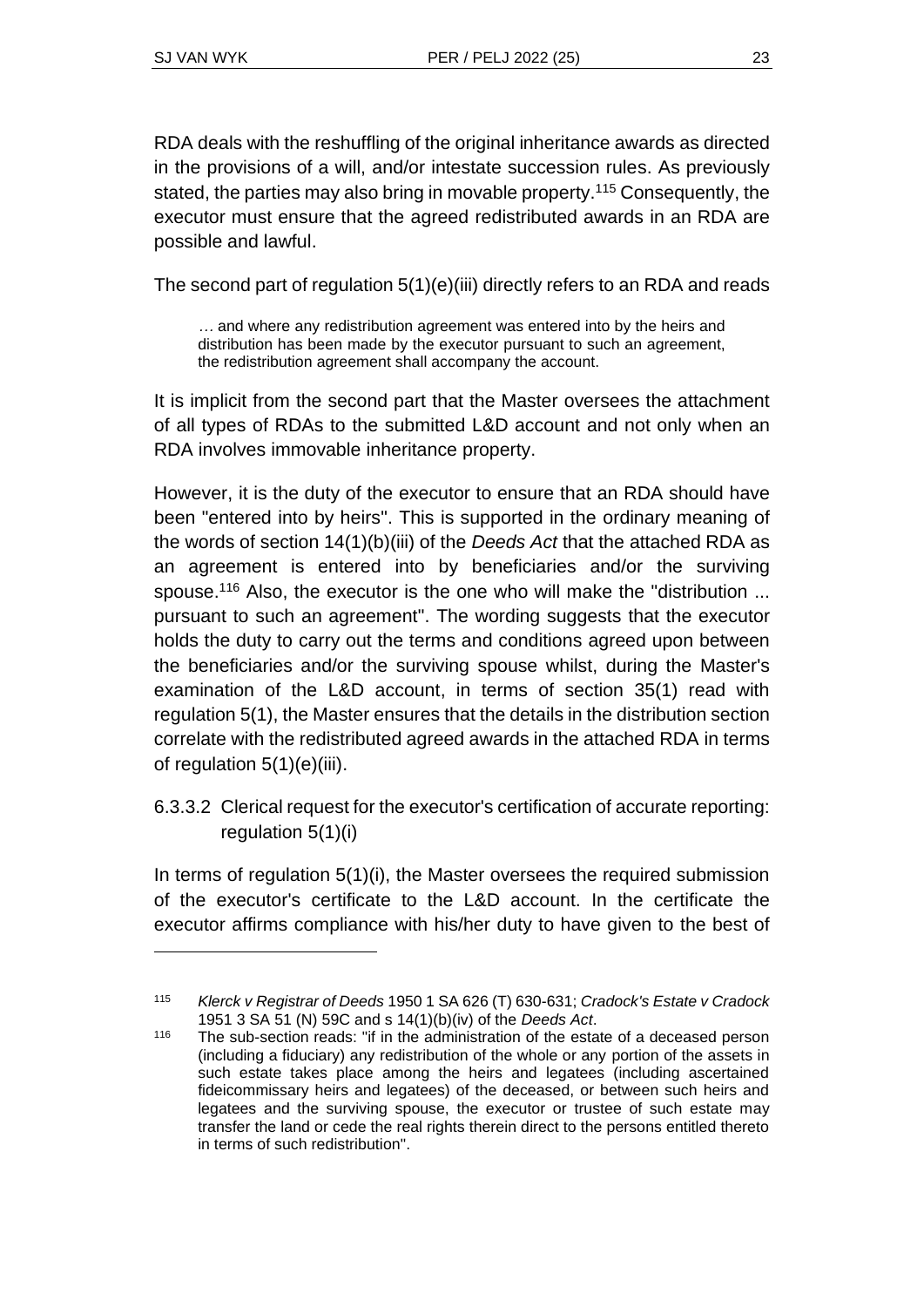his/her knowledge a true and proper account of the winding-up of the estate.<sup>117</sup> The certification implies that the executor considers the attached RDA as a valid agreement and that the agreed redistributed awards are correctly reflected in the distribution section.

6.3.3.3 The Master may waive non-compliance of format requirements: regulation 5(5)

Prior to the issued regulation  $5(5)$  in 1985,<sup>118</sup> the Master could not waive non-compliance of any format requirement directed in regulation 5(1).<sup>119</sup> In terms of regulation 5(5), the Master's discretion to waive non-compliance is limited to instances when it is deemed "not material". In practice the Master does not require the submission of an RDA that involves only movable inheritance property. Some officials may request the executor's written confirmation that the beneficiaries are satisfied with the agreed redistribution of the movable inheritance property. One may assume that the Master's (explicit or implicit) waiver considers the submission of an RDA (involving only movables) as "not material". This differs from the recommendation of the OCSLA's legal opinion (in the Master's office instruction) that an RDA should be submitted.<sup>120</sup> In my view, the lodgement of any type of RDA is an essential requirement. This is because the L&D account, in terms of section 35(1) read with regulation 5(1) and its attached RDA in terms of regulation 5(1)(e)(iii), comprises of the executor's formal accounting of the estate's winding-up.

#### *6.3.4 Master's clerical examination of the L&D account: section 35(4)'s "permission" to advertise it for inspection*

The recommendation of the OCSLA's legal opinion that the Master must "duly examine *and* approve" the L&D account (and the RDA)<sup>121</sup> holds no

<sup>117</sup> The *Repealed Estates Act* provided for an almost similar certificate as a prerequisite for the executor. However, this was to affect the transfer of immovable inheritance property.

<sup>118</sup> GN R2482 of in GG 9986 of 1 November 1985 read with GN 125 in GG 5618 of 27 January 1956.

<sup>&</sup>lt;sup>119</sup> Reading the wording of reg  $5(1)(e)(iii)$ .

<sup>120</sup> OCSLA's legal opinion para 6.3 at 10. On this basis the OCSLA's legal opinion recommends that because an RDA affects the interest of involved parties, the Master's "duly examination and approval" of an RDA is a prerequisite for its enforcement.

<sup>121</sup> OCSLA's legal opinion para 6.2 at 10.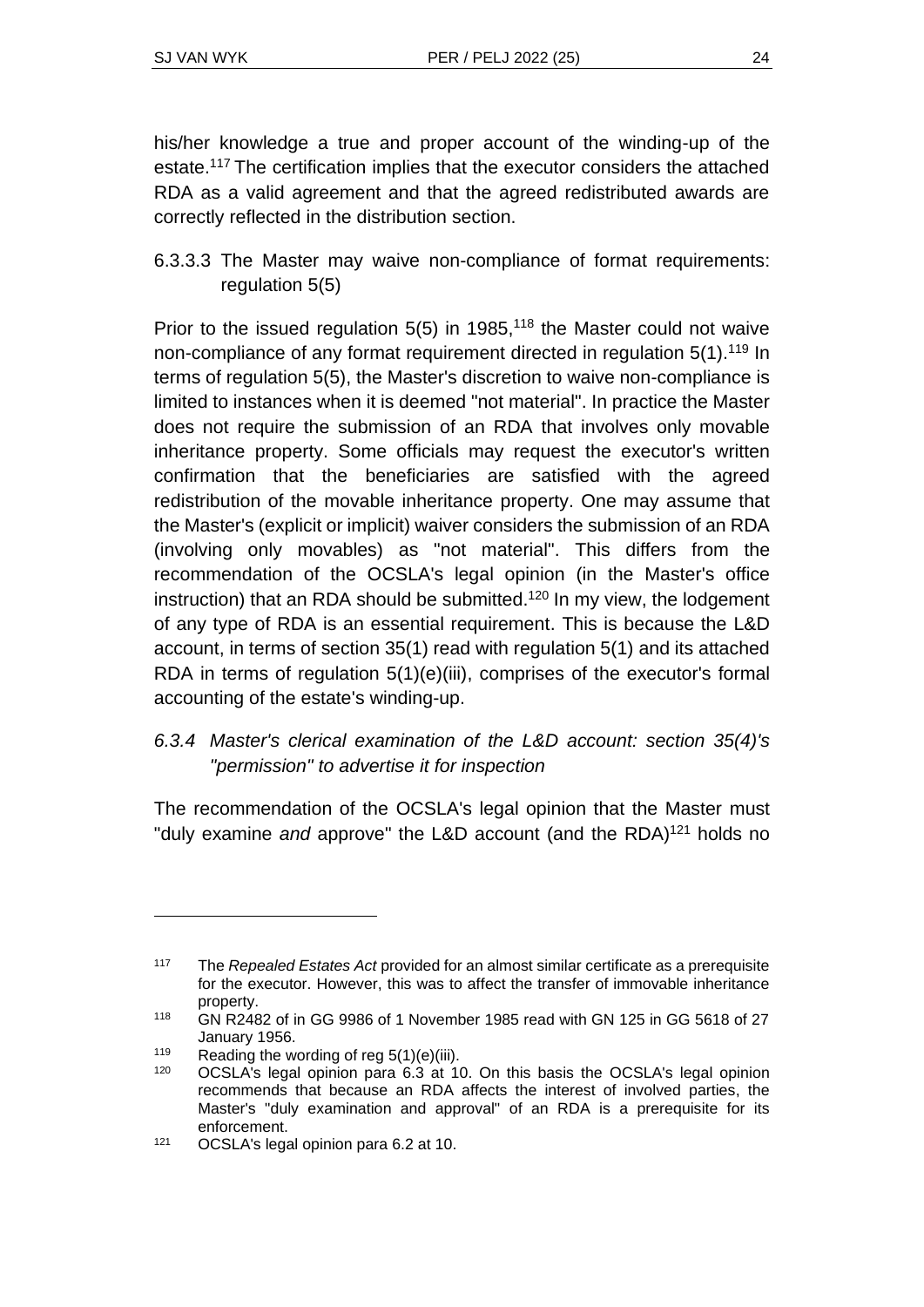basis in law. Firstly, section  $35(4)^{122}$  only directs the Master's "examination" of the L&D account before the executor can proceed with the advertisement of the L&D account for "its inspection by interested parties".<sup>123</sup> The Master in his/her examination ensures that the L&D account's format complies with the prescriptions of regulation 5(1). Secondly, the verbs "examine" and "approve" are peremptory. "Examine" refers to an inspection or observation of a document, whilst "approve" refers to an authorisation or a formal statement of acceptance of the document as correct.

In practice the Master grants written permission to proceed with the advertisement of the L&D account.<sup>124</sup> Notwithstanding, the Master does not have the statutory authorisation to prohibit the executor from advertising.<sup>125</sup> The Master's "permission" refers to the point in time when the Master finalises the "examination" of the L&D account and after the executor has complied with the Master's enquiries and/or call for documents relating to the L&D account.

#### *6.3.5 Clerical request for the proof of payments and transfers: sections 35(12)*

The Master ensures that the executor carry out the terms and conditions agreed upon in terms of regulation  $5(1)(e)(iii)$  and section  $35(12)$  in the instance when:

- no objection was received; or
- such an objection was withdrawn/sustained; or

the objection was lodged, and the L&D account was amended and laid for inspection in terms of section 35(5) free from any objections; and

• when the estate becomes distributable in terms of section 35(12): two months<sup>126</sup> from the last day of the inspection period of the section 35(5)

<sup>122</sup> Section 35(4) reads "Every executor's account shall, after the Master has examined it .... lie open at the office of the Master ... for inspection by any person interested in the estate".

<sup>123</sup> In accordance with the procedures outlined in ss 35(5) and 35(6) of the *Estates* Act.

<sup>124</sup> See Meyerowitz *Administration of Estates* para 1.7.

<sup>125</sup> Meyerowitz *Administration of Estates* para 12.13.

In terms of  $s$  35(13).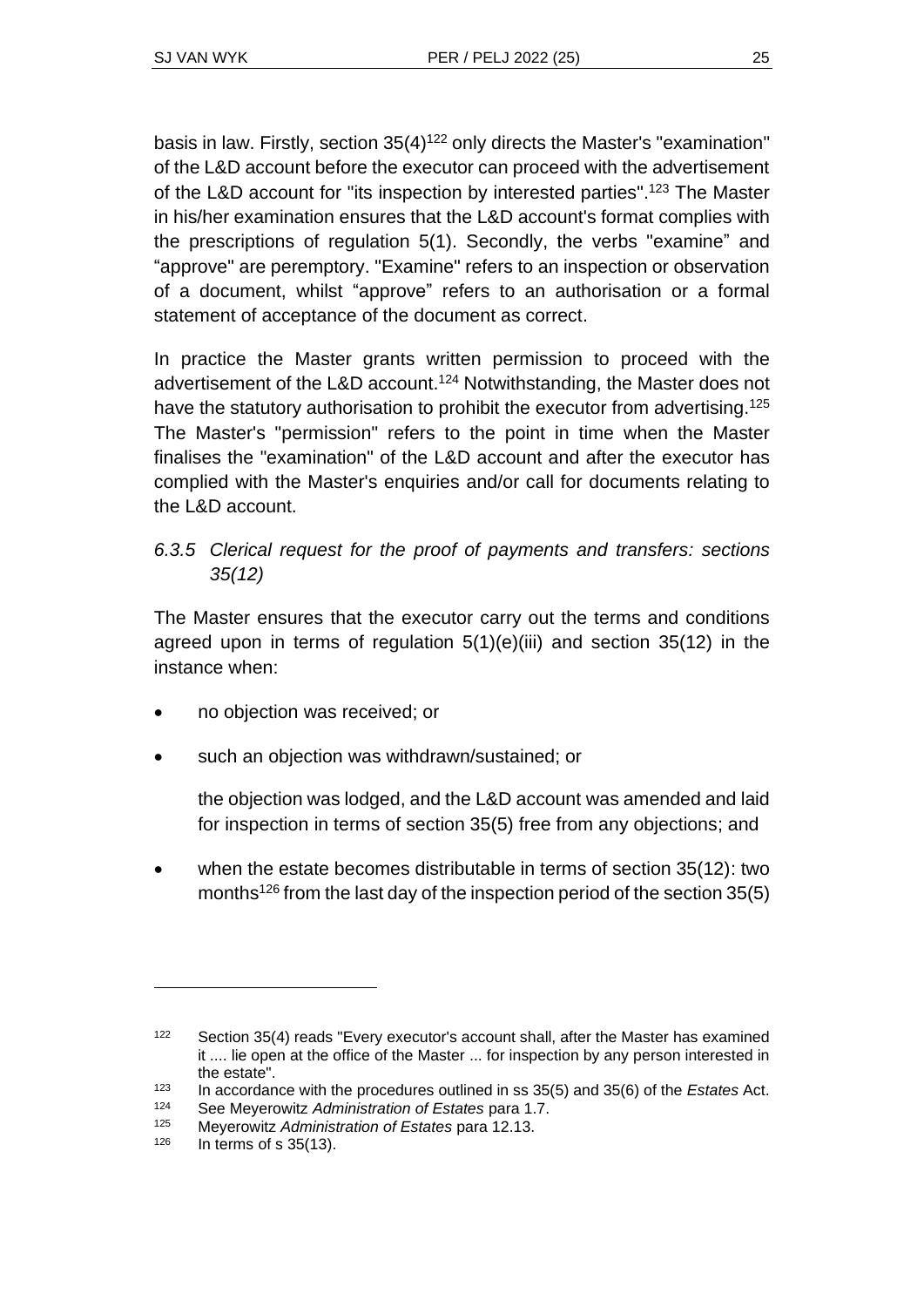advertisement. 127

In terms of section 35(12) the Master oversees the submission of proof of payments and transfers (including those agreed upon in an RDA). This serves as confirmation that the executor has complied with his/her statutory obligation to proceed with such payments and transfers of claims. In general, it is the duty of the executor to adhere to the statutory administration processes and fulfil his/her statutory obligations.<sup>128</sup> For instance, section 39(1) read with section 35(5)(12) obliges the executor to proceed with the registration of immovable inheritance property in the name of the beneficiary.<sup>129</sup> This includes the submission in terms of section 42(1) of a "certificate" by a conveyancer "that the proposed transfer or endorsement is in accordance with the liquidation and distribution account". 130

#### *6.4 Administrative actions hold a quasi-judicial function from the Estates Act relating to an RDA*

Section 35(9) directs the Master's only administrative action when objections have been lodged against the L&D account that involved an RDA.<sup>131</sup> It is a decision-based action that holds a "quasi-judicial" function and has a direct legal effect on an individual.<sup>132</sup> The Master may still withdraw or amend his/her administrative action. Also, in terms of section

 $127$  It is at this time that a beneficiary obtains a vested right regarding his/her inheritance and becomes entitled in law to demand delivery/transfer of the inheritance. See *Greenberg v Estate Greenberg* 1955 3 SA 361 (A) and *Commissioner of Inland Revenue v Estate Crewe* 1943 AD 656.

 $128$  Most of the procedures and obligations to administer a deceased estate are prescribed in the *Estates Act*, such as s 26 to take control over estate's properties, s 29 to advertise for lodgement of claims for and/or against the estate, s 28 to open an estate late banking account, s 34 to assess if the estate is solvent; s 27 to submit the inventory to the Master; s 35 the lodgement of the L&D account, to comply with Master requests/enquiries.

<sup>129</sup> Read with ss 14(1)(b)(iii) and (iv) of the *Deeds Act* and the second proviso of reg. 5(1)(e)(iii) also applies.

 $130$  In terms of s  $42(2)$  the legislature explicitly directed the only instance when the Master's signed certificate is required confirming that no objections were received against the sale of immovable inheritance. Section 42(2) reads: "An executor who desires to effect transfer of any immovable property in pursuance of a sale shall lodge with the registration officer, in addition to any such other deed or document, a certificate by the Master that no objection to such transfer exists".

<sup>131</sup> *Wessels v The Master of the High Court, Pretoria* (83560/17) [2018] ZAGPPHC 892 (18 December 2018) para 26; *Master of the Supreme Court v Stern* 1987 1 SA 756 (T); *Ferreira v Die Meester* 2001 3 SA 365 (O); *Gray v The Master* 1984 2 SA 271 (T). Also see the discussion in Meyerowitz *Administration of Estates* para 16.19.

<sup>132</sup> See the *Nedbank* case paras 11, 28 and see s 1 of *AJA*.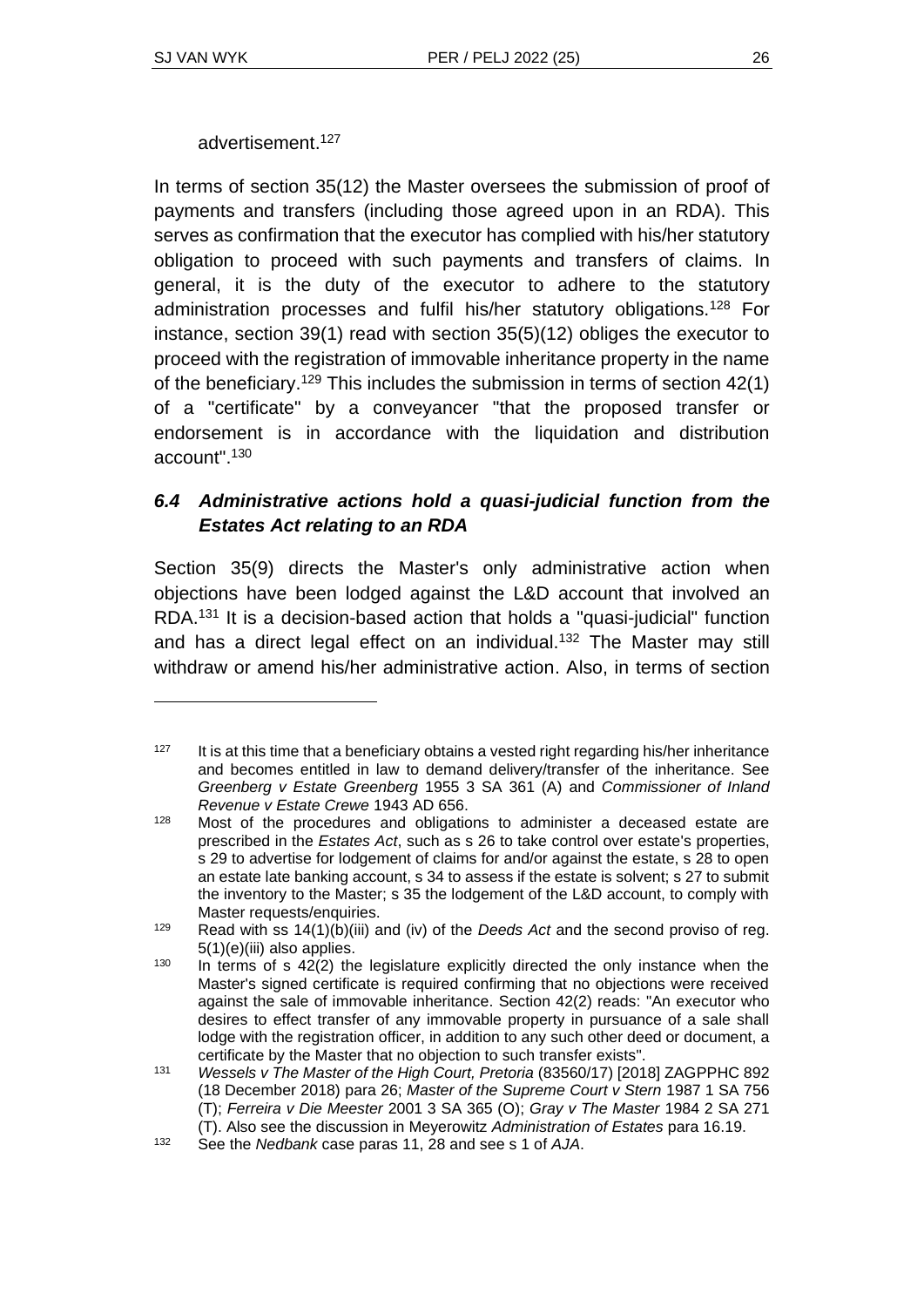35(10) the administrative action is subject to review by the court and/or which the Master can withdraw or amend.<sup>133</sup>

The Master is obliged to comply with certain mandatory provisions prior and after the section 35(9) administrative action that holds a "quasi-judicial " function. Section 3 of *AJA* read with section 35(7)<sup>134</sup> direct that the Master is obliged to give adequate notice to the executor that an objection against the L&D account and RDA (directly or indirectly) was submitted and by providing a copy of the received objection.<sup>135</sup> Section 3 of *AJA* read with section 35(9) direct that the Master shall afford written reasons for his/her administrative action to the executor. 136

Section 35(9) identifies two grounds upon which the Master "may direct the executor to amend the account or may give such other direction in connection therewith as he may think fit", namely (1) if the "objection is wellfounded" (2) or if "apart from any objection, he (the Master) is of opinion that the account is in any respect incorrect and should be amended". A wellfounded objection is, for instance, when a redistributed award mentioned in an RDA is not reflected in the distribution section. Another example is when the value of the redistributed award mentioned in an RDA differs from the value in the distribution section. The legislature intended, as Meyerowitz recommends, that the "Master should use his power *mero motu* to direct an

<sup>&</sup>lt;sup>133</sup> Section 35(10) directs that "any person aggrieved by any such direction" may apply to the High Court "to set aside the Master's decision and the Court may make such order as it may think fit". See discussion in Meyerowitz *Administration of Estates* para 16.20. Also see the *Nedbank* case para 25 read with s 95 of the *Estates Act*.

 $134$  The prescribed procedure entails that "... the Master shall deliver or transmit by registered post to the executor a copy of any such objection together with the copies of any documents … submitted to the Master in support thereof".

<sup>&</sup>lt;sup>135</sup> Section 35(8) directs that the executor "shall within fourteen days after receipt by him of the copy of the objection, transmit two copies of his comments thereon to the Master". Section 3 of *AJA* read with s 35(8) suggest (as followed in practice) the sending of one of the two copies to the objector to provide him/her the opportunity to reply. It also suggests (as followed in practice) that a reasonable period must be afforded for the executor to reply to the objector's comments. Also see *Götz v The Master* 1986 1 SA 499 (N).

 $136$  This include that the executor and the person who lodged the objection should be informed in a clear statement of the administration action taken by the Master, and the Master should give adequate notice of any right of review and internal appeal. Also, any review of the Master's administrative action is a review under *AJA* that constitutes a constitutional issue when deciding the issue of costs. *Niekara Harrielall v University of KwaZulu-Natal* (100/2017) [2017] ZACC 38 (31 October 2017) 17, 18. The court finds that the *Biowatch Trust v Registrar, Genetic Resources* 2009 6 SA 232 (CC) should have been followed by the High Court and the Supreme Court of Appeal when deciding the issue of costs.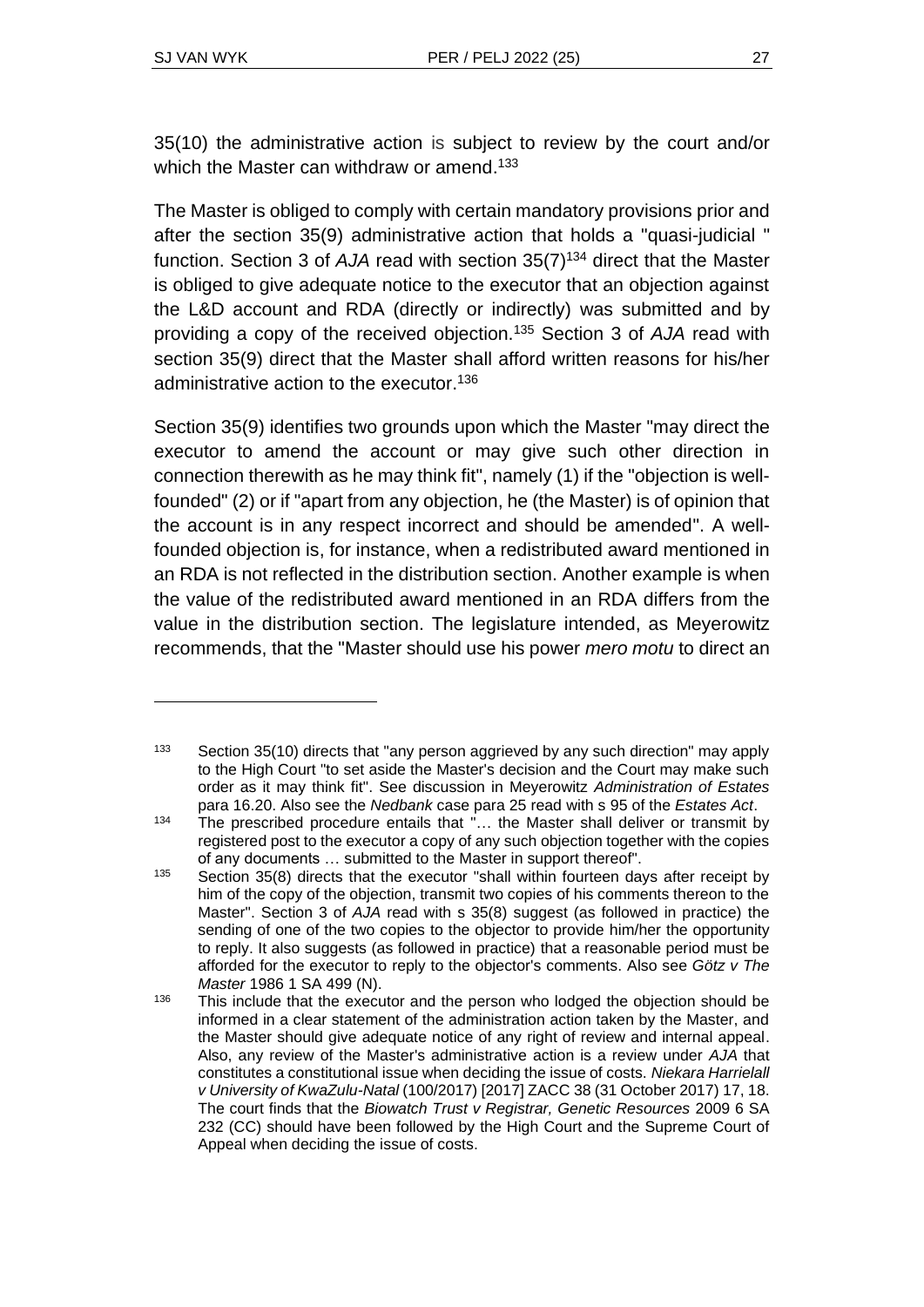amendment sparingly and only in cases where the L&D account is clearly wrong". 137

The Master's administrative action in making a decision<sup>138</sup> involving an RDA may also include a refusal to make a decision, (1) due to either having no authorisation to decide on a case with a factual basis, <sup>139</sup> or (2) if the objection is deemed frivolous and/or (3) the objection is not well-founded.<sup>140</sup> A factually based objection is, for instance, when there is a dispute concerning the meeting of the minds of the parties in an RDA. This is because the Master has no suitable procedures or structures available such as cross-examination to establish facts when they are *bona fide* in doubt.<sup>141</sup>

The Master may amend or vary its decision if further information should affect his prior decision.<sup>142</sup>

# *6.5 Critical discussion of two recommendations in the OCSLA's legal opinion*

The OCSLA's legal opinion focusses on two aspects in their recommendation that the Master's examination *and* approval of an RDA is a requisite. The first issue is that of a minor's involvement and the second issue involves the Master's request for vouchers in section 35(2A) of the Act.

#### *6.5.1 Involvement of a minor's inheritance in an RDA: sections 80 and 96(3)*

The OCSLA's legal opinion emphasises the Master's role as a protector – especially protecting a minor's interest in an RDA.<sup>143</sup> The Master should

<sup>137</sup> Meyerowitz *Administration of Estates* para 16.18.

<sup>138</sup> See s 1 of *AJA*.

<sup>139</sup> *Ferreira v Die Meester* 2001 3 SA 365 (O); *Broodryk v Die Meester* 1991 4 SA 825 (C).

<sup>140</sup> *Master of the Supreme Court v Stern* 1987 1 SA 756 (T).

<sup>141</sup> *Ferreira v Die Meester* 2001 3 SA 365 (O); *Broodryk v Die Meester* 1991 4 SA 825 (C); *Master of the Supreme Court v Stern* 1987 1 SA 756 (T).

<sup>142</sup> *Gray v The Master* 1984 2 SA 271 (T); *Van Niekerk v Van Niekerk* 2011 2 SA 145 (KZP).

<sup>143</sup> "... [it] does not appear that one may lightly assume that the role of the Master is no more than that of a passive observer ...", adding that the Master has a "right to refuse to approve such agreements if they are unfair or would be prejudicial to a beneficiary who is a minor" (OCSLA's legal opinion para 3.13 at 5).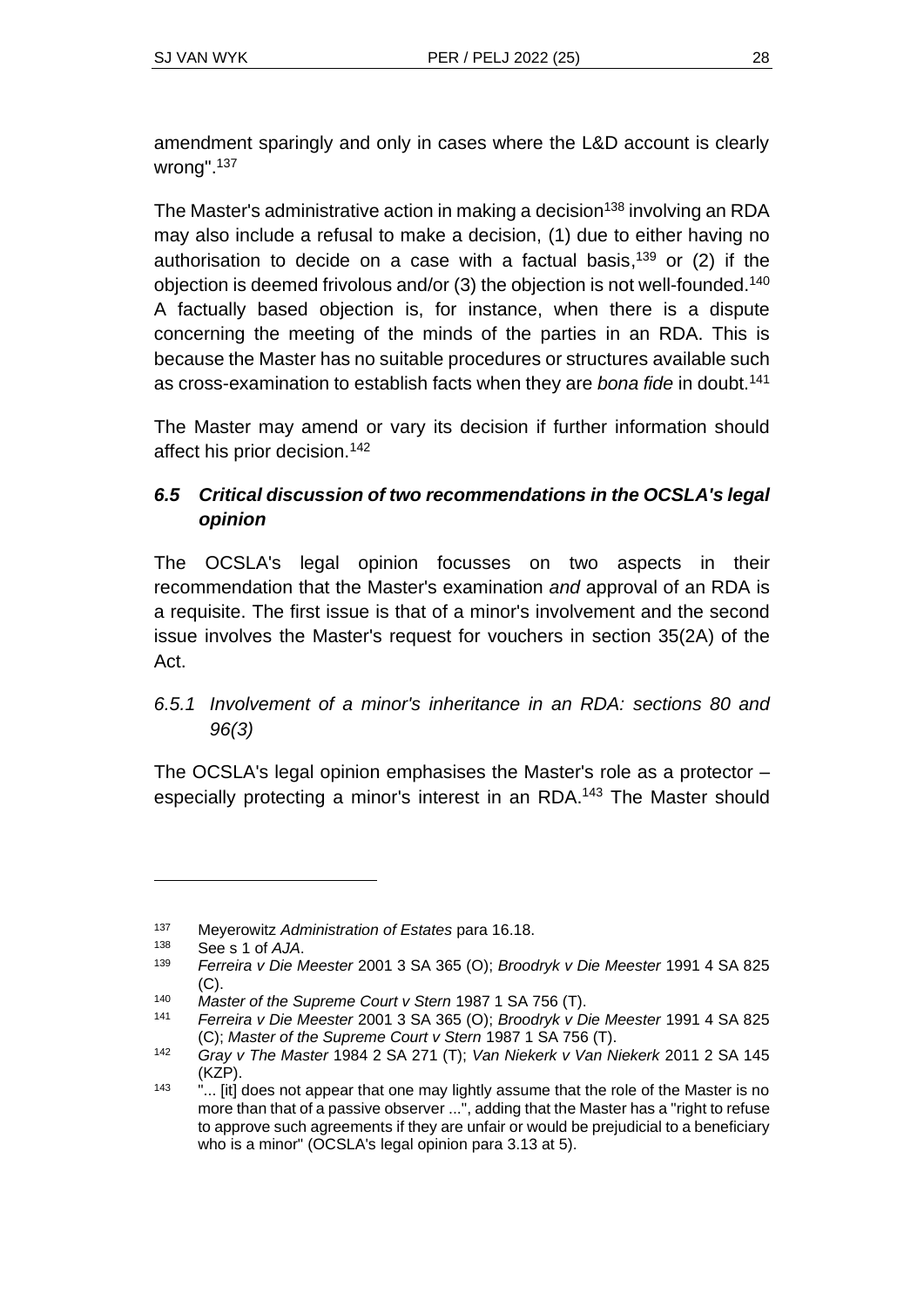indeed act in this capacity, notwithstanding if an RDA is valid in its form and content. 144

Initially, in *Ex parte Smith, Ex parte Meyer*<sup>145</sup> the court stated that of the multitude duties of the Master one of the important social welfare duties is to look after the interest of the minor and the minor's property. <sup>146</sup> However, later court decisions<sup>147</sup> confirm that the onus of protection rests with the executor, irrespective of any established practice exercised by the Master.<sup>148</sup>

The Master's presumed duty to protect the interest of a minor in an RDA has given rise to an ongoing debate. The debate started in the 1980s amongst the officials of the Master and Deeds Office. The question was raised as to whether the Master's approval in terms of section 80 is required when a minor is a party to an RDA. Section 80 requires the Master's (or court's) authorisation before immovable property belonging to a minor can be alienated. The unreported Gauteng case of *Boedel Wyle PM Venter*<sup>149</sup> held in its interpretation of section 80 that the Master's consent is necessary. The judgment was followed by Gauteng officials. However, the Cape officials followed the unreported Cape court decision in *Ex parte Fuard Tofie,* <sup>150</sup> that the Master's consent is unnecessary. The decision was supported by RCR 30 of 2010 to uniform the practice, at least amongst the officials of the Deeds Office.<sup>151</sup> It was argued that the general meaning of the word "belonging" in section 80 refers only to "immovable property belonging to such minor" and at the "time of the conclusion of an RDA the

<sup>&</sup>lt;sup>144</sup> OCSLA's legal opinion para 6.3 at 10.<br><sup>145</sup> Ex parte Smith, Ex parte Meyer 1976.

<sup>145</sup> *Ex parte Smith, Ex parte Meyer* 1976 2 OPA 95 98H.

<sup>146</sup> However, see *Du Toit v Thomas* (635/15) [2016] ZASCA 94 (1 June 2016), where the Appellate Division decided that it is to the advantage of the minor that the executor should use the more expeditious remedy provided by the *Maintenance Act*  99 of 1998 rather than the *Estates Act*, whereby the minor may claim maintenance against the estate.

<sup>147</sup> *Bank v Sussman* 1968 2 SA 15 (O); *Liquidators of the Union Bank v Watson's Executors* 8 SC 300 306.

 $148$  The executor's duty is extended to s 28(2) of the Constitution, that gives it a wider application, as confirmed in s 9 of the *Children's Act* 38 of 2005 in that every child's best interest is paramount in all matters concerning the child's care, protection, and well-being.

<sup>149</sup> *In re Boedel Wyle Petrus Martinus Venter* (unreported) case number 6647/84 of 19 April 1984.

<sup>150</sup> *Ex parte Fuad Tofie* (unreported) case number 11191/1989 of 3 November 1989.

<sup>&</sup>lt;sup>151</sup> The ensuing debate on s 80 may be resolved only with a higher court decision.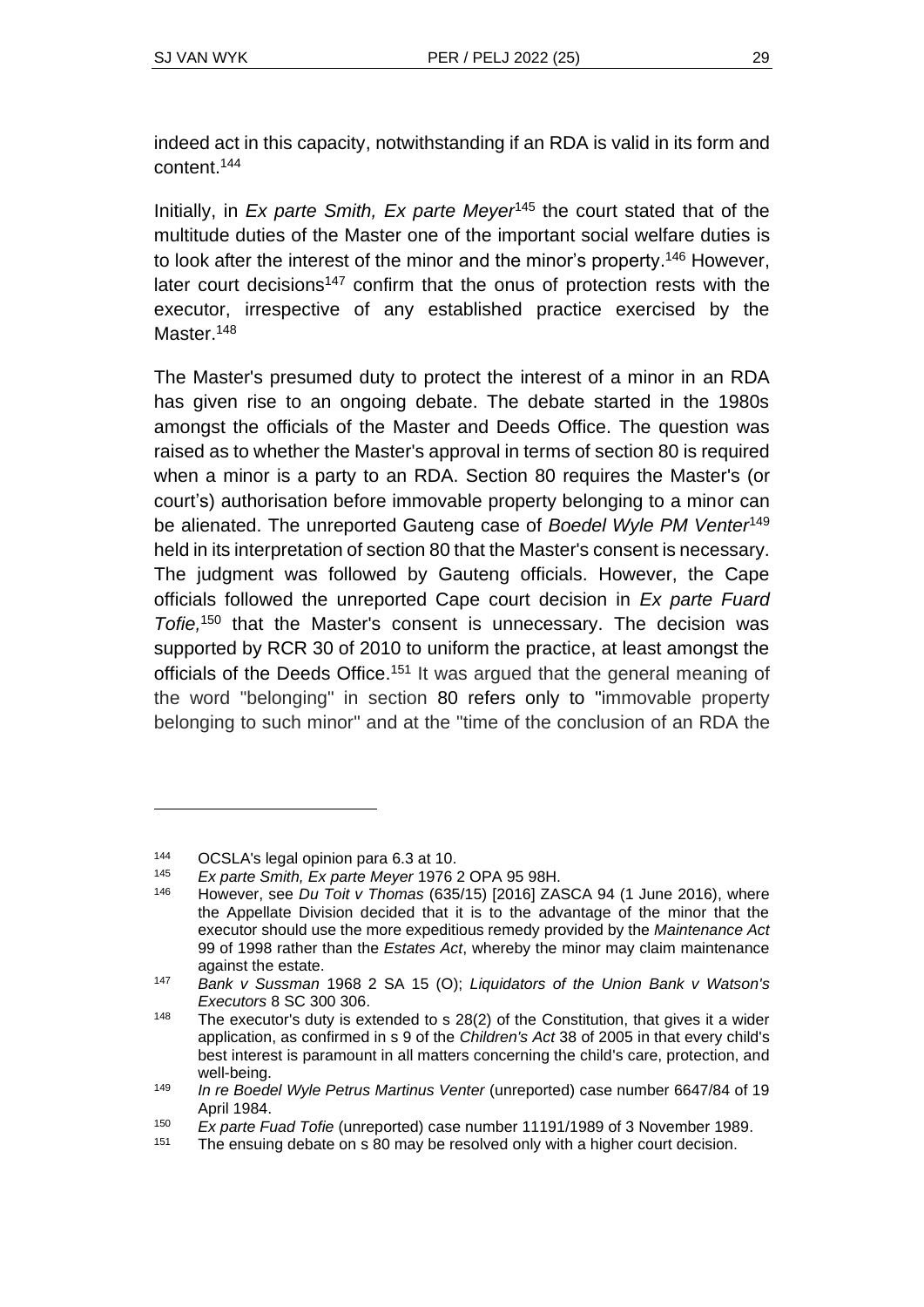(inheritance) property does not belong to the minor". <sup>152</sup> Presently it seems that the Master does not hold the jurisdiction over the minor's right to inheritance in a deceased estate involving an RDA. However, the Master holds jurisdiction over the administration of a minor's property in terms of section 4(2) and chapter IV of the *Estates Act*.

On the other hand, in terms of section  $96(3)^{153}$  the Master and the executor may refer a dispute over a minor's inheritance to a judge of the court in chambers. The section seems to provide a cost and time relief, especially because a dispute may have an undesirable cost and time effect on the minor's interest as well as the estate's interest. In fact, section 96(3) may serve as an alternative to the executor's option to apply to the High Court for the review of the Master's decision.

The executor and the Master should take into regard the following:

- the Master and the executor's difference of opinion must be that of a question of law excluding any factual point in the dispute;
- the dispute shall be about the distribution of an estate and when a minor's interest is involved, implying the inclusion of a redistribution of inheritance awards in the instance of an RDA;
- the dispute could have taken place at any given time before the distribution of the estate in terms of sections 35(11-13);
- the matter referred to the judge in chambers shall be presented in writing by both the executor and the Master by outlining the dispute as a question of law and providing their conclusions or findings; 154
- the judge's decision is binding in so far as it is applicable to the minor,

<sup>&</sup>lt;sup>152</sup> Some officials occasionally raise the issue that s 94 finds application in the instance where the minor heir's immovable inheritance is subdivided in an RDA. However, the wording of s 94 includes only the minor's property or rights thereto and does not explicitly include the minor's inheritance before it is vested as enforceable. *Rabie v Die Meester van die Hooggeregshof* 1960 3 SA 848 (T).

<sup>153</sup> Under s 96 titled "Proceedings by the Master" in ch VI "Miscellaneous Provisions". Section 106 in the *Repealed Estates Act* was reinstated almost verbatim in s 96(3) of the *Estates Act.*

<sup>&</sup>lt;sup>154</sup> If the executor refuses to submit his/her written reasons, s 36(1) may find application for the Master and/or interested party to apply to court. This may put the executor at risk of being penalised with the costs if failure to comply is unfounded.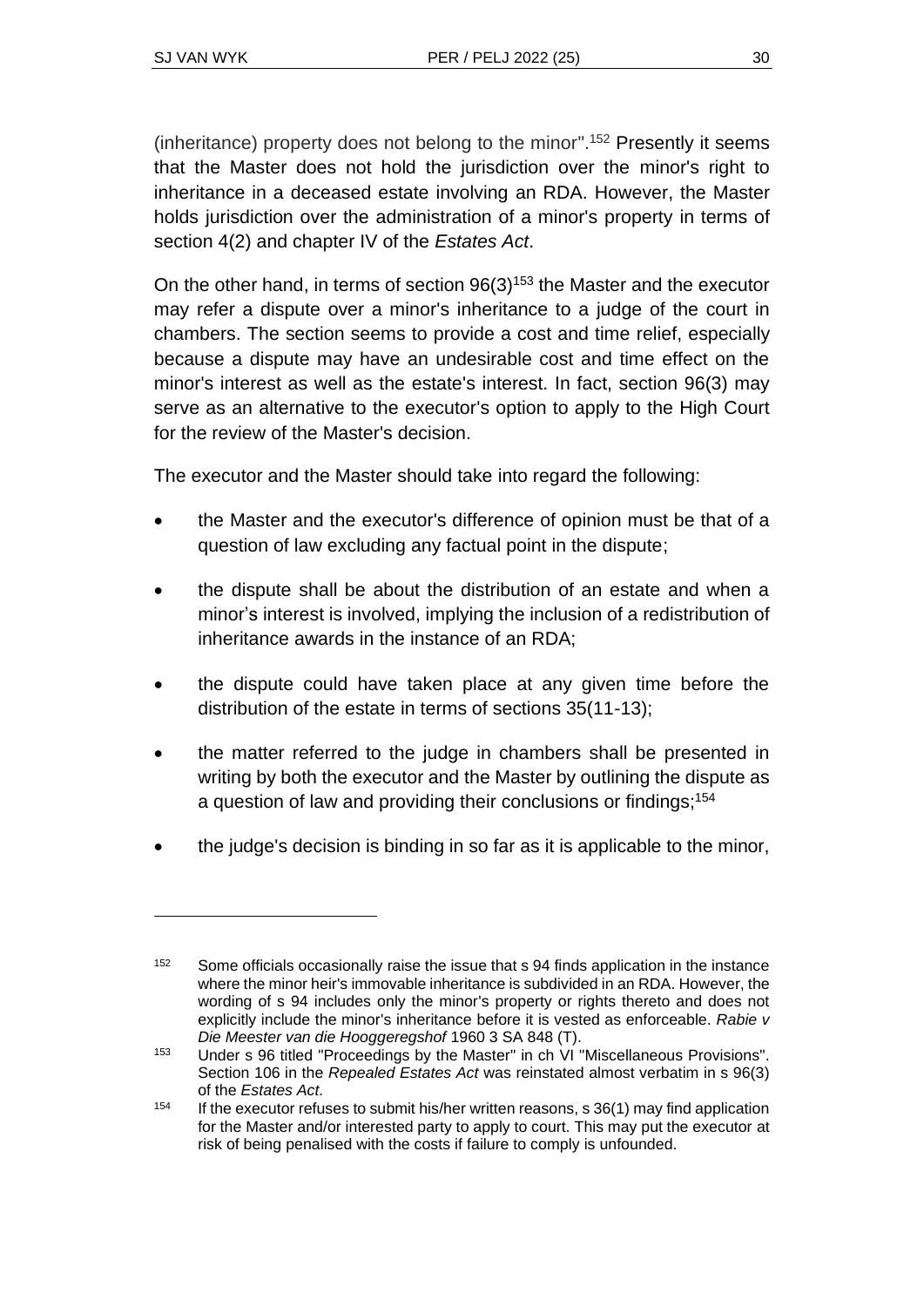but without prejudice to the rights of other parties; and

- if it appears that the dispute is factual of nature, "the judge may refer the matter to the High Court for argument".
- *6.5.2 Clerical request of vouchers and do they relate to an RDA?: section 35(2A)*

As previously mentioned, the OCSLA's legal opinion states that the Master must "duly examine and approve" an RDA "as part of his duty to oversee the estate accounts in terms of section 35(2A)". <sup>155</sup> Section 35(2A) has to do with the submission of vouchers. This raises the following questions: what type of document constitutes a voucher, what is the rationale for section 35(2A)'s inclusion in the Act, and is the OCSLA's opinion correct that section 35(2A) relates to an RDA's examination and approval by the Master?

In practice a voucher<sup>156</sup> is the documentary evidence of an estate's property, administration cost or creditor's claim reflected in the liquidation section of the L&D account (hereafter "liquidation section").<sup>157</sup> Initially, when the *Estates Act* came into operation on 2 October 1967, section 35(1) required the lodgement of all vouchers.<sup>158</sup> The Master became overburdened with the clerical function of correlating (in practice called "ticking-off") basic information in the voucher with the description and amount of the item reflected in the liquidation section.<sup>159</sup> In 1984 relief was given with the deletion of the section  $35(1)$  requirement<sup>160</sup> and the insertion of section 35(2A).<sup>161</sup> The Master now has the discretion to request such vouchers which he deems necessary "for the purpose of performing his functions in

 $155$  OCSLA's legal opinion para 6.2 at 10.<br> $156$  For example, a valuation certificate of

<sup>&</sup>lt;sup>156</sup> For example, a valuation certificate of a motor vehicle or an invoice of a creditor.<br><sup>157</sup> Also see Meyerowitz Administration of Estates paras 12.2-12.10, 12.20 read w

<sup>157</sup> Also see Meyerowitz *Administration of Estates* paras 12.2-12.10, 12.20 read with 12.24, 12.42.

<sup>158</sup> The *Repealed Estates Act* made no such a provision.

As a practical requirement to ease the Master's examination, reg 5(2) directs the numbering of every voucher submitted in accordance with the numbering of the item reflected in the liquidation section.

<sup>160</sup> In terms of s 4(a) of the *Administration of Estates Amendment Act* 12 of 1984.

<sup>&</sup>lt;sup>161</sup> Section 35(2A) reads: "The Master may ... direct the executor to submit to him within a period determined by him such voucher or vouchers in support of the account or any entry therein as he may require for the purpose of performing his functions in connection with the examination or amendment of the account".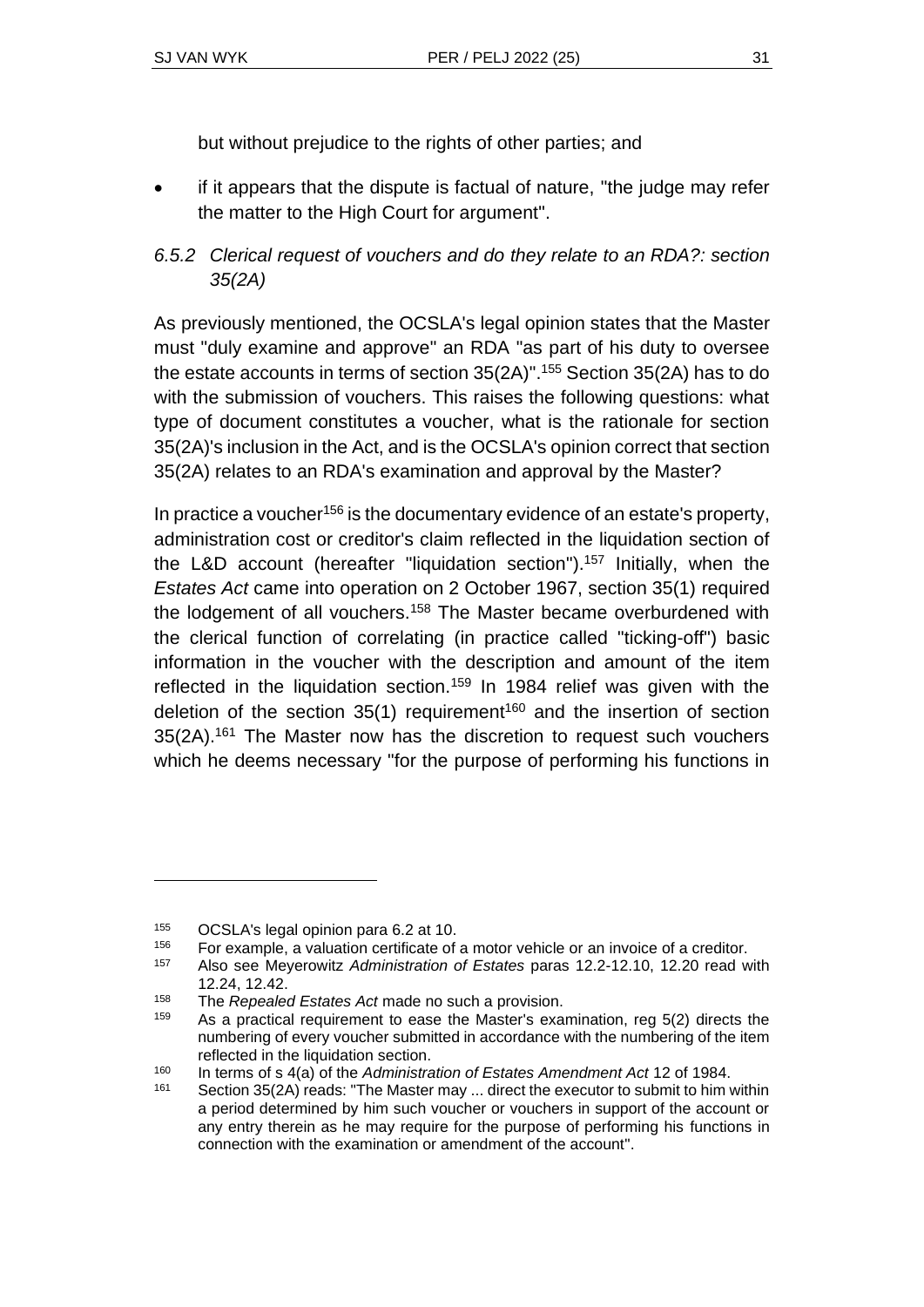connection with the examination or amendment of the L&D account". 162

The reference in the OCSLA opinion to section  $35(2A)^{163}$  seems to imply that an RDA is a voucher. In my view an RDA does not fall within the description of a voucher. An RDA is an attachment to the L&D account and the agreed redistributed awards should be shown in the *distribution* section as implied in the second proviso of regulation  $5(1)(e)(iii)$ , <sup>164</sup> whereas a voucher is documentary evidence of an item shown in the *liquidation* section. Also, the regulation relating to an RDA had already been issued<sup>165</sup> prior to the replacement of section 35(2A) that relates to vouchers. In practice the executor may request the temporary removal of a voucher submitted on condition that the executor will re-submit it,<sup>166</sup> whereas, in terms of section 103(1)(a), an RDA as an attachment to the L&D account cannot be temporarily removed because it falls under the description "written instruments" in terms of section 5(1) of the *Estates Act*. <sup>167</sup> For these reasons, section 35(2A) does not find application as inferred in the OCSLA's legal opinion. Also, as previously stated, no mention is made in the Act of an "approval" of the L&D account and/or an "examination and/or approval" of an RDA. I propose a rephrasing of the recommendation in the OCSLA's legal opinion to read as follows: the Master must *examine* that the redistributed awards in the distribution section of the L&D account correlate with the redistributed awards agreed to in the attached RDA in terms of section 35(4) read with regulation 5(1)(iii) as part of the Master's duty to oversee estate accounts in terms of section 35(1) read with regulation 5(1).

# **7 Proposed alternatives for the replacement the Master's existing practice to examine and approve an RDA**

The *Estates Act* and its regulations do not authorise the Master as a

<sup>162</sup> See Meyerowitz *Administration of Estates* para 1.7. SALRC *Administration of Estates* 20 recommends that the Master's examination of the L&D account lodged with its supporting documents and vouchers must be "weighed" against the "disadvantage of delays and costs". In practice the Master usually requests vouchers when there is a minor or absentee beneficiary involved, or when the estate seems to attract estate duty, or when a dispute is lodged: see Meyerowitz *Administration of Estates* para 12.10.

<sup>163</sup> OCSLA's legal opinion para 6.2 at 10.

 $164$  Regulation  $\overline{5}(1)(\overline{e})(iii)$ .

<sup>165</sup> GN R473 in GG 3425 of 24 March 1972.

<sup>&</sup>lt;sup>166</sup> Usually for the purpose of re-numbering the vouchers when the L&D Account is to be amended, because the numbering of the vouchers differs from the numbering of the items in the L&D account submitted.

<sup>167</sup> See my discussion below, in para 7.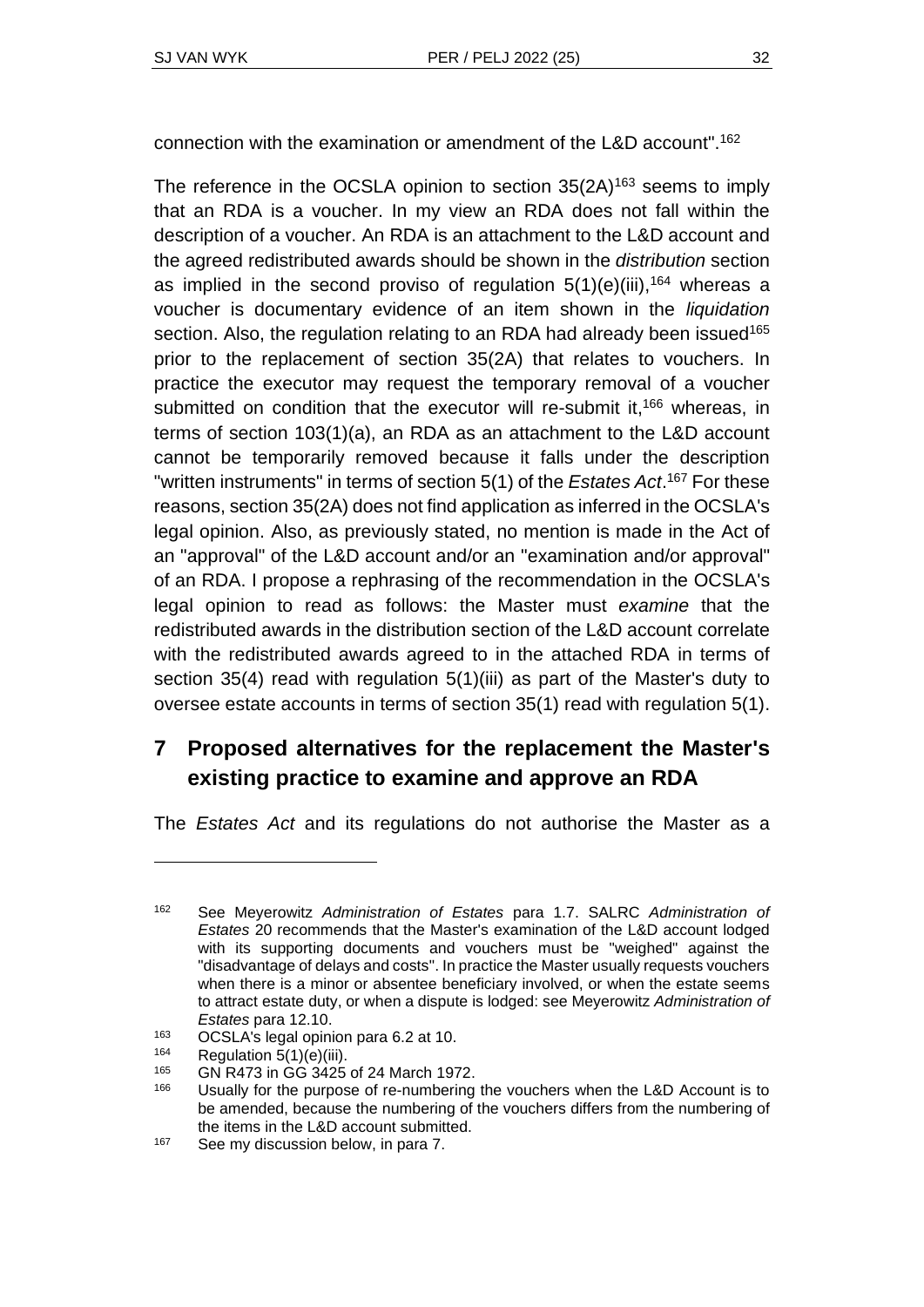creature of statute to consider weighing the legality of an RDA in its form and content.<sup>168</sup> As a replacement of the Master's weighing of an RDA's socalled approval, the Master should provide information, if so requested<sup>169</sup> in terms of section 3 of *PAIA* relating to RDAs. <sup>170</sup> I recommend that the Master's confirmation should include the following essential information:

- if a L&D account and its attached RDA were submitted:
- if such an account was advertised in terms of sections  $35(4)$  and  $35(5)$ ; and
- if objections were lodged against the L&D account.

The wording may read:

In re: Confirmation as requested in terms of section 3 of *PAIA*

The following information corresponds with the contents of the estate file in the Estate Late ............ Estate number ..................... kept at this branch Office.

In terms of regulation 5(1)(e)(iii) to the Administration of Estates Act 66 of 1965 the Redistribution Agreement dated ....... was attached to the submitted Liquidation and Distribution Account and the signed executor's certificate thereto in terms of regulation 5(1)(i) dated the ............

The said Account was in terms of section 35(5) Act 66 of 1965 advertised for the lodgement of objections.

\*No objection was received

or

\*An objection was received against the referred Account in this branch Office before and/or during the 21-day inspection period

 $168$  Regulation 5(1)(e)(iii).

Anyone can direct a reasonable request to the Master to retrieve essential information kept in the Master's public records. The Master's decision to grant or to refuse a request for information falls under the *Promotion of Access to the Information Act* 2 of 2000 (*PAIA*) and as an administrative action is subject to the provisions of *AJA*. See Kotzé 2004 *PELJ*; Thornhill 2011 *Journal of Public Affairs* 80-81.

<sup>&</sup>lt;sup>170</sup> The applicant (the conveyancer or executor) completes a prescribed form and sometimes there are prescribed fees to be paid. See ss 22 and 54 of *PAIA*. There are different types of fees to be paid by either a public or a private body.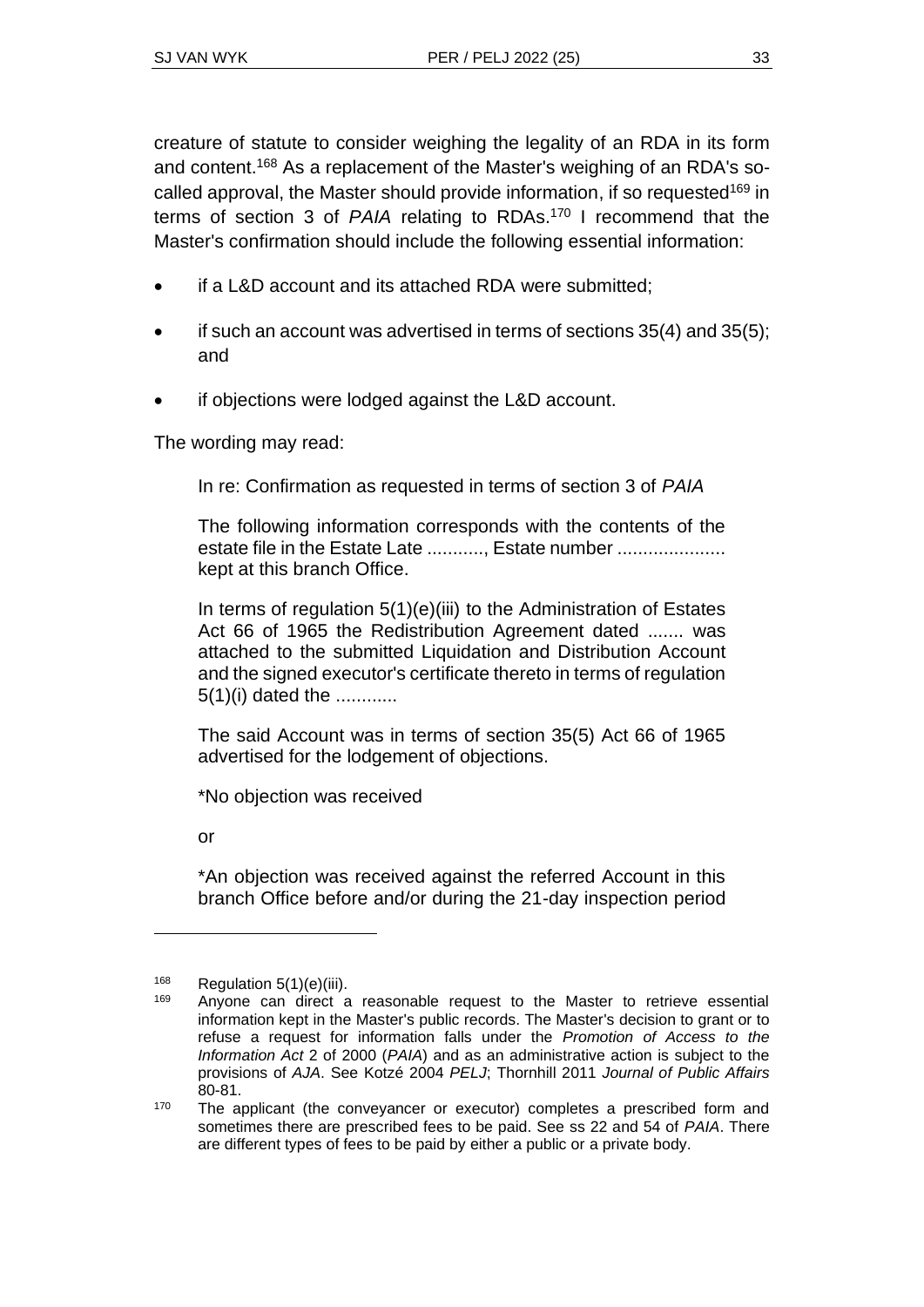in terms of section 35(7) of Act 66 of 1965

Master of the High Court (name of branch)

Date and Signature of the Assistant Master

\*Delete the section which is not applicable

In addition, an RDA, as documentary evidence, is part of the registration application for the transfer of immovable inheritance property in an RDA in terms of section 14(1)(b)(iii) read with section 3(1)(b) of the *Deeds Act*. Notably, the attached RDA submitted by the executor is deemed a public document to be preserved by the Master as an "Office of Record". No public document may be removed from the Master's files unless so authorised in regulations issued by the Minister of Justice in terms of 103(1)(a) of the *Estates Act*. Nevertheless, when a conveyancer or Deeds Office requires an RDA for registration purposes, a request may be directed to the Master in terms of section 5(2) of the *Estates Ac*t for a copy or certified copy of the filed RDA.

# **8 Consequences of an unlawful administrative act**

The Master's recent practice of weighing the validity of an RDA as to its form and content constitutes an administrative action that is reviewable under *AJA*. <sup>171</sup> It is evident that the Master holds no statutory authorisation to exercise such an administrative action. Still, a lawful or unlawful<sup>172</sup> administrative act produces legally valid consequences and generally cannot be ignored for so long as the administrative act is not set aside.<sup>173</sup> If the decision of the Master is set aside by judicial review proceedings, section 100 of the *Estates Act* exempts the Master from liability for acts or omissions. However, this is only insofar that the act or omission is not *mala fide* or if the Master during his administrative actions or functions acts with reasonable care and diligence.

<sup>171</sup> *Nedbank* case paras 11, 28. The affected party has the right to the Master's written reasons regarding any of its administrative actions executed in terms of the provisions of the *PAIA* and ss 33(1) and (2) of the Constitution. The sections stipulate that administrative action that materially and adversely affects the rights or legitimate expectations of any person must be lawful, reasonable, and procedurally fair.

<sup>&</sup>lt;sup>172</sup> This includes circumstances where the Master acted without legal authority or in the parlance of administrative law or committed a jurisdictional error. See *Oudekraal Estates (Pty) Ltd v City of Cape Town* 2004 6 SA 222 (SCA).

<sup>173</sup> *Oudekraal Estates (Pty) Ltd v City of Cape Town* 2004 6 SA 222 (SCA).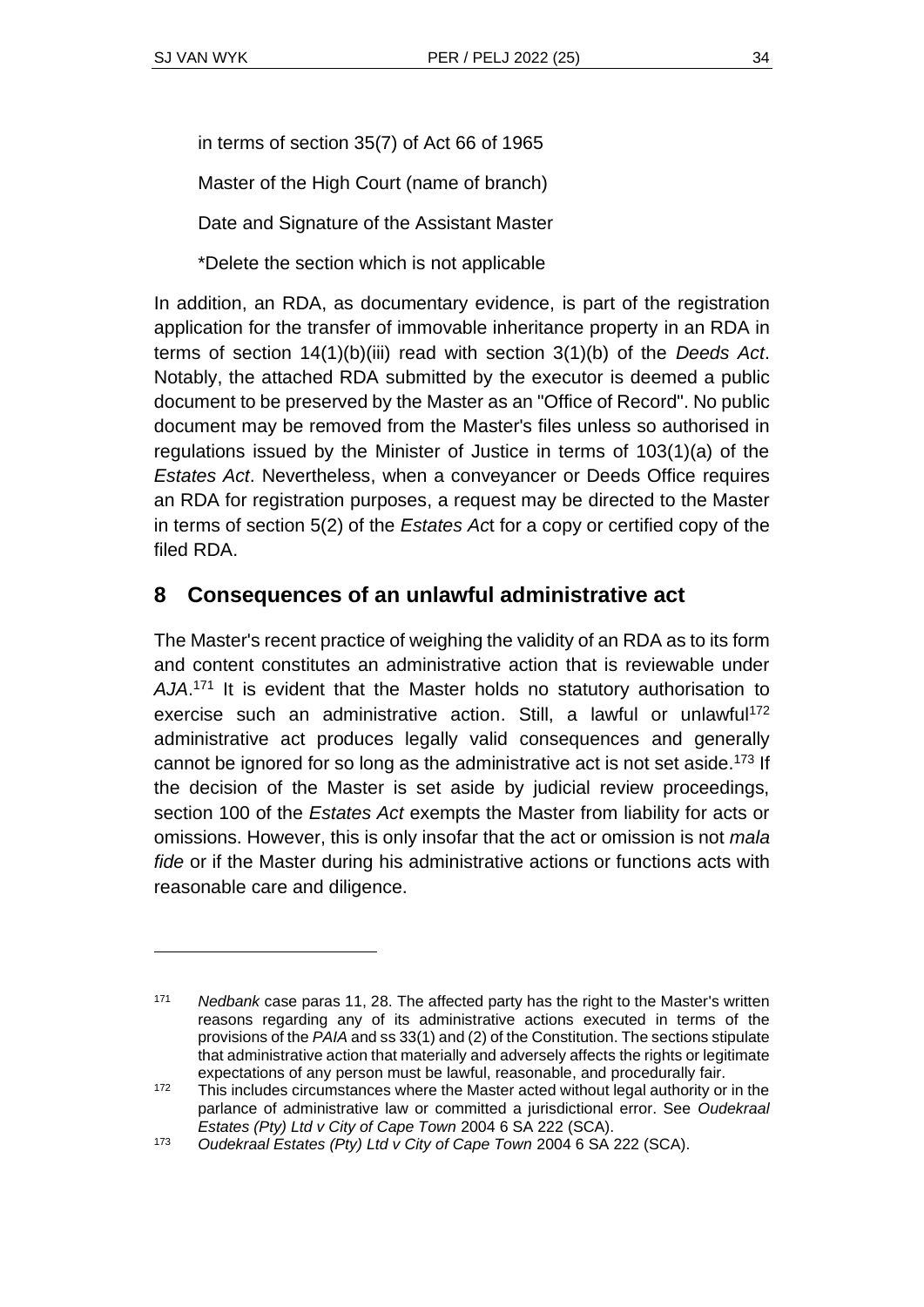More specifically the Master's unauthorised approval of an RDA that is valid in its form and content is a redundant practice. The unlawful act does not affect the valid registration and distribution of the redistributed inheritance awards to the beneficiaries. Still, engaging in a redundant practice is in contradiction of the guidelines of the Batho Pele White Paper. <sup>174</sup> Public officials should avoid wasting taxpayer's money in following redundant and expensive internal procedures and should deliver authorised quality services.

Also, the Master's unauthorised approval of an invalid RDA may elude the public and the parties involved, who may think that the "authorised" RDA is valid. The executor (and conveyancer) may wrongly rely on the Master's approval to serve as a guarantee as to an RDA's presumed validity. An invalid RDA approved by the Master would produce a faulty distribution and registration of unlawful redistributed awards – if the action is set aside in judicial proceedings. Any established practice by the Master to presume the examination of the RDA to approve the legal validity of an RDA cannot replace or ease the burden of the executor's and conveyancer's statutory duty to assess an RDA's validity in its content and form. In terms of the *Estates Act* the executor may be held liable by a court<sup>175</sup> (and/or by the Master) in the event of maladministration or failure to exercise the necessary degree of care.<sup>176</sup> Also, the executor is the representative taxpayer of the estate and holds the duty to comply with the various tax administration acts in terms of section 1 read with sections 25 and 96 of the *Income Tax Act* 58 of 1962. In terms of section 97 of the *Income Tax Act* the executor shall be personally liable for any tax payable in his/her representative capacity while it remains unpaid. This may be the case in the event of a faulty distribution. Thus, the executor in his/her fiduciary capacity must take into consideration the implications of donations tax, capital gains tax, income tax and estate duty<sup>177</sup> in the correct redistribution of the

<sup>174</sup> See principle 8. DPSA 1997 http://www.dpsa.gov.za/ dpsa2g/documents/acts& regulations/frameworks/white-papers/transform.pdf.

<sup>175</sup> *Feldman v Migdin* 2006 6 SA 12 (SCA); *Gory v Kolver* 2007 4 SA 97 (CC).

<sup>&</sup>lt;sup>176</sup> For example, s 50 with overpayment/wrong distribution; s 54 not fulfilling administrative actions; s 46 when failing to deposit money in the estate bank account or adhering to the Master's reasonable request. See Meyerowitz *Administration of Estates* paras 11.1-11.10.

<sup>&</sup>lt;sup>177</sup> In the past, the Master held a statutory delegated supervisory position in the assessment of estate duty against a deceased estate. The Chief Master's Directive 2 of 2016 confirms that SARS and the Master "have entered into an interim phase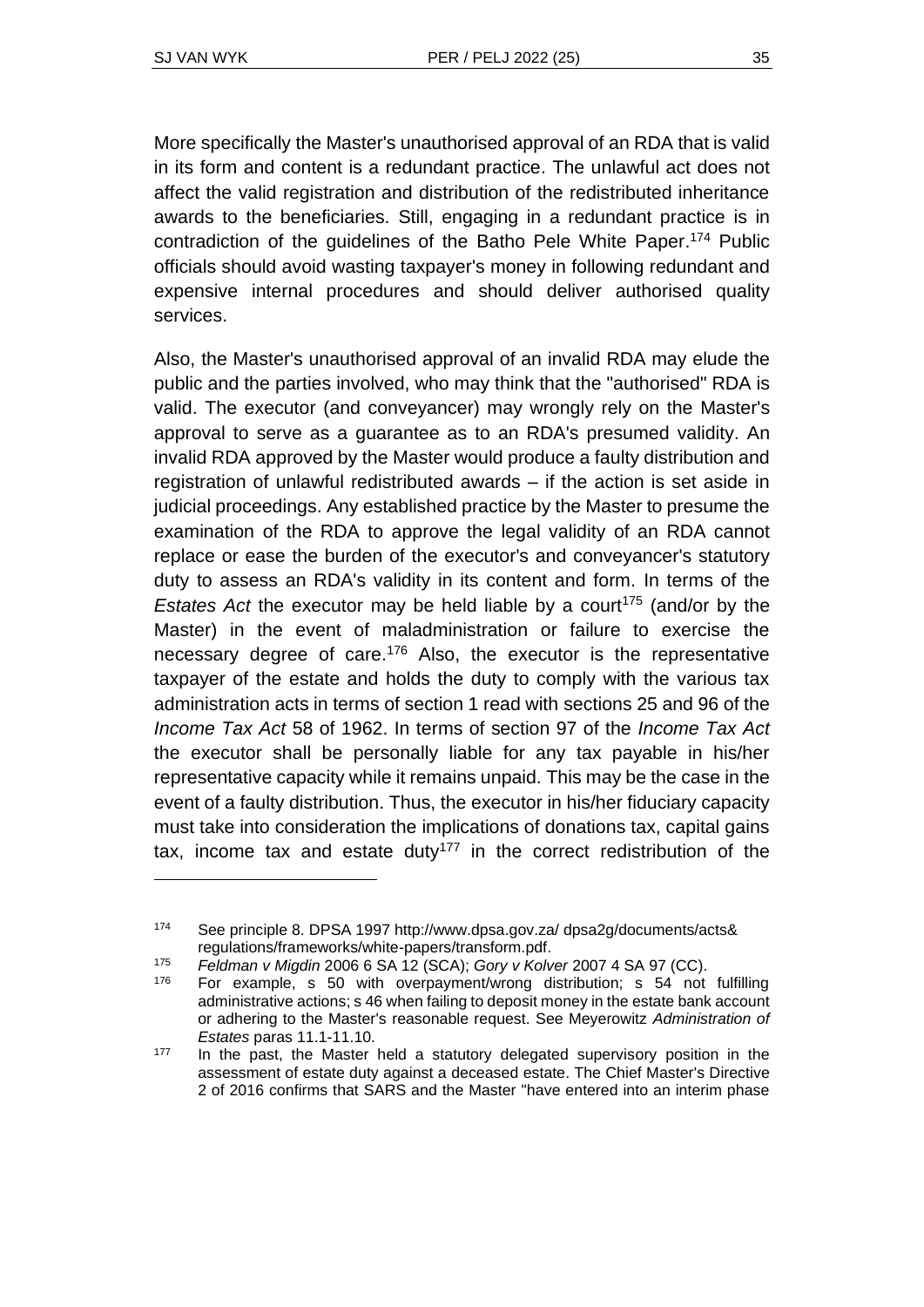inheritance awards.<sup>178</sup> If an unlawful distribution results in an overpayment to the beneficiary, the executor may incur personal liability to correct the overpayment.<sup>179</sup> In the event of such an overpayment, the executor can recover the excess from the beneficiary.<sup>180</sup>

# **9 Conclusion**

It is implicit from regulation 5(1)(e)(iii) to the *Estates Act* that an attached RDA, as part of the winding-up of an estate, is a contract between beneficiaries.<sup>181</sup> Also, from the ordinary meaning of the words of section 14(1)(b)(iii) of the *Deeds Act* it can be deduced that an attached RDA as an agreement is entered into by beneficiaries and/or the surviving spouse. Thus, an RDA as a contract becomes valid on signature by all parties with the necessary legal capacity and not as recommended by the OCSLA's legal opinion on acceptance by the Master. Subsequently, an RDA cannot be altered unless the beneficiaries as the contractual parties have agreed thereto.<sup>182</sup>

Regarding the extent of the Master's statutory administrative acts and functions: Neither the *Estates Act* of 1965 nor the repealed *Estates Act* 24 of 1913 mentions an RDA. Only regulation 5(1)(e)(iii) to the *Estates Act* makes a direct reference to any type of RDA. The explicit reference to an RDA in regulation  $5(1)(e)(iii)$  read in context with regulations  $5(1)(i)$  and  $5(5)$ , sections 35(1), 35(4), 35(5), 35(12) as well as sections 36 and 96(3) embody the extent of the Master's prescribed clerical acts involving RDAs. These administrative acts are exercised during the process of the Master's examination of the L&D account, whilst section 35(9) read with sections 35(7), 35(8) and 35(10) directs the Master's decision-based administrative action when an objection has been lodged against the L&D account involving an RDA.

agreement whereby SARS will take over most of the estate duty powers and functions from the Master pending the promulgation of the termination of the Master's delegation with regard to estate duty matters". The Directive is effective from the 1<sup>st</sup> of April 2016, and the Master's supervision over estate duty matters is now limited to listed "procedural" acts that are purely clerical in nature.

<sup>178</sup> See Meyerowitz *Administration of Estates* para 15.72.

<sup>179</sup> See s 50 of the *Estates Act* with overpayment/wrong distribution.

<sup>180</sup> *Stapelberg v Schlebusch* 1968 3 SA 596 (O).

<sup>181</sup> *Bydawell* case 523G.

<sup>182</sup> See the *Bydawell* case 523G; *Estate Smith v Estate Follett* 1942 AD 383; *Greenberg v Estate Greenberg* 1955 3 SA 361 (A); *Klerck v Registrar of Deeds* 1950 1 SA 626 (T) 630-631.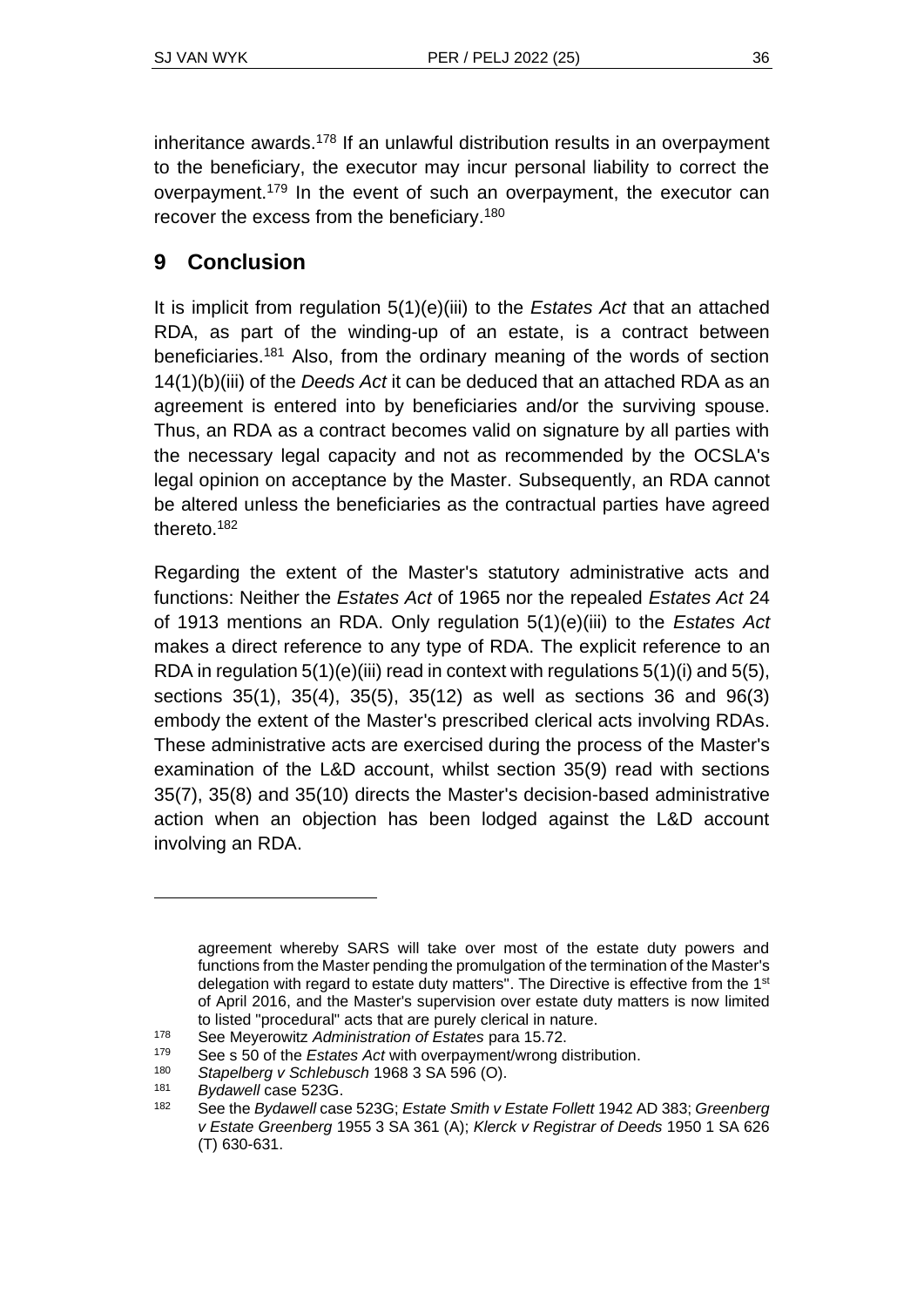The Master oversees the executor's submission of the L&D account with its attached RDA in terms of section 35(1)(a) read with the second proviso to regulation 5(1)(e)(iii). In terms of regulation 5(5) the Master cannot waive an RDA's attachment, irrespective of the type of redistribution of the estate's properties involved. This is because the L&D account and the attached RDA are the executor's formal accounting of the winding-up of the estate. It is evident that the Master's examination of the L&D account in terms of section 35(4) read with regulation 5(1)(e)(iii) involves an assessment that the redistributed awards in the distribution section of the L&D account correspond with the agreed awards in the attached RDA. As a result, the attached RDA validates a redistribution inheritance award and supports the details shown in the distribution section of the L&D account. In terms of regulation 5(1)(i) the executor's certificate to the L&D account affirms the true and proper accounting of the winding-up of the estate. To this end the certification serves as a confirmation that the valid RDA is attached and that the agreed redistributed awards are correctly reflected in the distribution section. For this reason, the Master should ensure that the executor has submitted his/her certificate as a format requirement in terms of regulation 5(1)(i). After the Master examines the L&D account in terms of section 35(4) the executor proceeds to advertise the L&D account for inspection by interested parties for submission of objections. Notably, in terms of section 35(9) a well-founded objection involving an RDA is limited to details of the L&D account, especially the distribution section, that do not correspond with the agreed RDA. The Master may then instruct the executor to amend the L&D account in accordance with the agreed terms and conditions in the attached RDA.

It is evident that the OCSLA's legal opinion that the Master must "duly examine and approve" the L&D account and its attached RDA before an RDA is "enforceable"<sup>183</sup> has no basis in law. Section 35(4) directs only that the Master shall "examine" the L&D account for its compliance with the format requirements outlined in regulation 5(1). The *Estates Act* and its regulations grant no statutory authorisation to "duly examine and approve" an RDA. Also, it is the executor's responsibility to assess (accept) the validity of the attached RDA. This includes the duty of ensuring that beneficiaries in their full capacity consensually agreed to an RDA that complies with contractual requirements as to its legality in form and

<sup>183</sup> OCSLA's legal opinion para 6.2 at 10.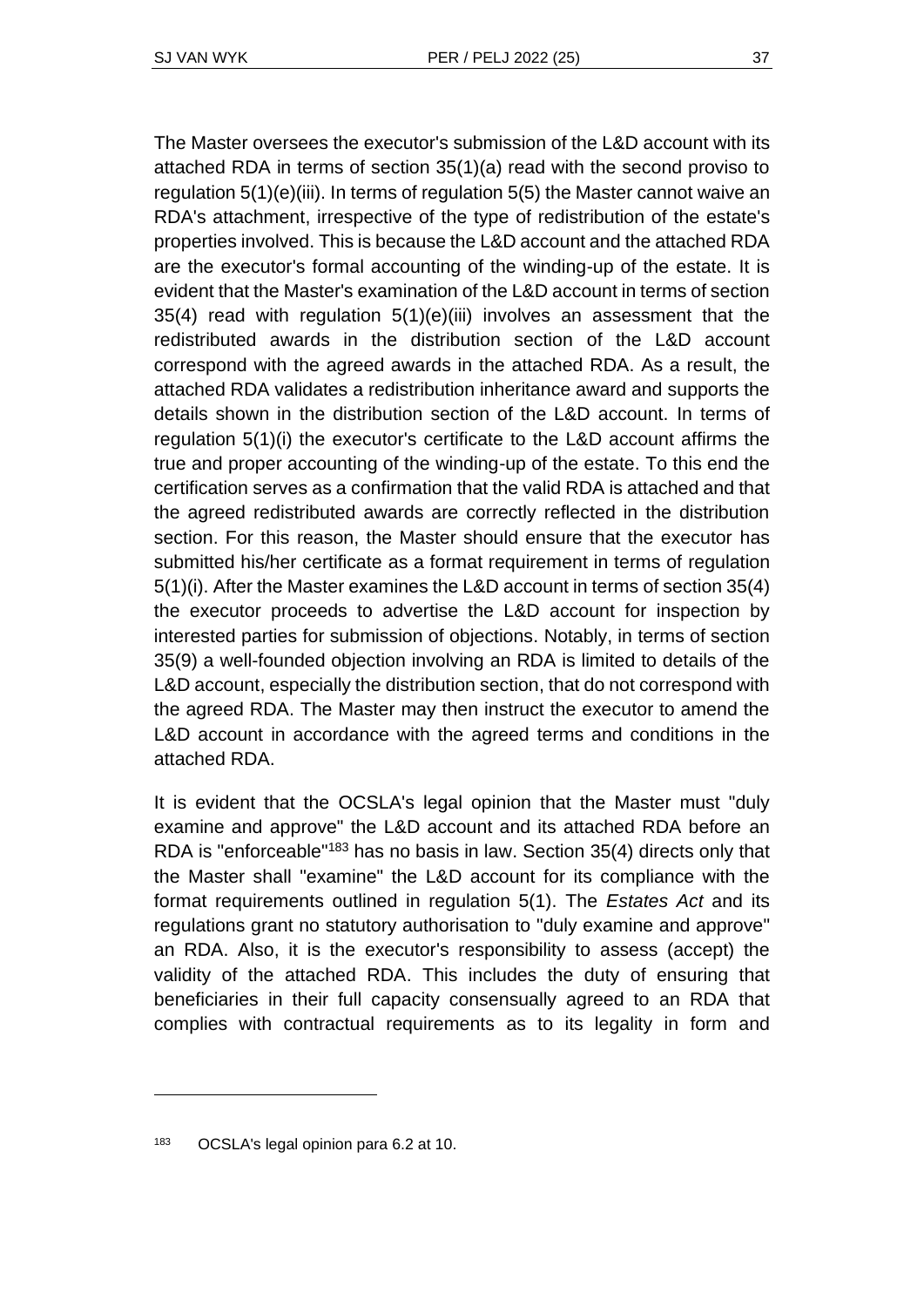content.<sup>184</sup> Likewise, it is the duty of the conveyancer to assess the correctness and accuracy of the facts in all documentation submitted, including the certified copy of the RDA for the purposes of the registration of the immovable inheritance property in the Deeds Office.<sup>185</sup> Regarding when an RDA is enforceable and by whom: regulation 5(1)(e)(iii) directs that the executor must enforce an RDA. Notably the executor must have adhered to his/her statutory obligations and followed the statutory processes. In terms of section 35(12), an RDA becomes enforceable on the last day of the inspection period when the L&D account is laid free from any objection. It is also directed in section 35(12) that the executor is statutorily obliged to finalise within two months payments and transfers of claims and inheritance awards. Furthermore, the Master ensures the submission of proof of such to ensure that the executor complied with his/her obligations.

It is evident that the OCSLA's legal opinion inferring that the Master is a protector of the minor's inheritance in an RDA holds no authority in law. As a statutorily created public service officer, the Master holds the constitutional duty to act in a transparent, responsible, and open manner to all beneficiaries.<sup>186</sup> Where a minor's inheritance is involved, the duty lies with the executor to protect the interest of the minor. Section 96(3) may serve as cost and time relief concerning a dispute involving a minor's interest. The Master and the executor may then present a dispute of law to a judge in chambers.

It is evident that the Deeds Office holds no statutory authority to impose a burden on the Master to investigate an RDA that includes complying with any clerical and/or quasi-judicial function on behalf of the Deeds Office, although in terms of section 14(1)(b)(iii) and (iv) of the *Deeds Act* an RDA (involving immovable property) is part of the registration process. In terms of section 5(2) of the *Estates Act,* the RDA filed falls within the definition of a "public document" under the control of the Master as an "Office of Record". For this reason, the RDA filed cannot be removed. However, in terms of section 3 of *PAIA* read with section 5(2) of the *Estates Act,* any person or a state organ (Deeds Office) may make a reasonable request and upon payment of the prescribed fees for retrieving information held by the Master request copies or certified copies such as an RDA and L&D accounts lodged

<sup>184</sup> *Bydawell* case 523G-H, 515E-H, 516. Also see *Ex parte Grant* 1952 4 SA 95 (N); *Ex parte Adams* 1964 SA 135 (CPD).

<sup>185</sup> Section 42(1) of the *Estates Act* as well as s 15(A) read with reg 44A to the *Deeds Act*.

<sup>186</sup> Section 8(1) read with ss 195(1) and 195(2) of the Constitution.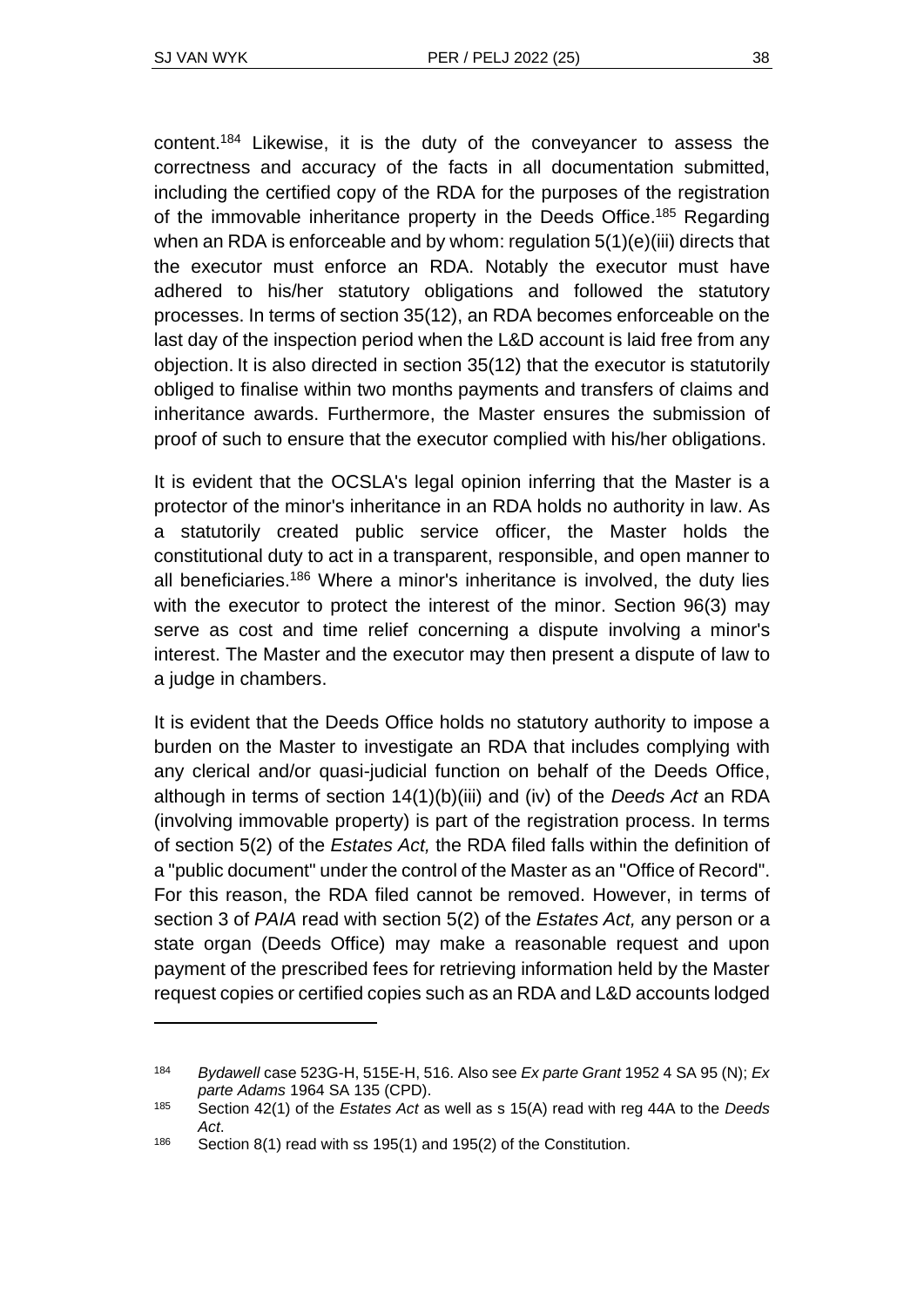with the Master.

To conclude, the Master's acceptance and/or approval of an RDA does not guarantee or confirm the legality of an RDA in its form and/or content. Notably, the Master's assumed weighing of the acceptance and/or approval of an RDA's validity is a redundant practice, also given that the responsibility to assess an RDA's correctness of facts and its validity rests solely on the shoulders of the executor and/or the conveyancer.

# **Bibliography**

#### **Literature**

Abrie *et al Deceased Estates* Abrie W *et al Deceased Estates* 10th ed (ProPlus Lynnwood Ridge 2014)

Bouwer *Bestorwe Boedels* Bouwer APJ *Die Beredderingsproses van Bestorwe Boedels* (Van der Walt Pretoria 1978)

Chief Registrar of Deeds *Practice Manuals* Office of the Chief Registrar of Deeds *The Consolidated Practice Manuals of the Deeds Office of South Africa* (Juta Cape Town 2016)

Claassens 2004-5 *Tydskrif vir Boedelbeplanningsreg* Claassens SJ "Herverdelingsooreenkomste in die Beredderingsproses van Bestorwe Boedels" 2004-2005 *Tydskrif vir Boedelbeplanningsreg* 36-102

Denoon 1945 *SALJ* Denoon G "Vesting of Ownership" 1945 *SALJ* 312-325

Herbst 2010 *De Rebus* Herbst W "Kontrakte deur Eksekuteur" 2010 *De Rebus* 3:17

Huber *Heedensdaegse Rechtsgeleertheyt* Huber U *Heedensdaegse Rechtsgeleertheyt* (Translation: Gane P *The Jurisprudence of My Time*) vol 1 (Butterworths Durban 1939)

Kaser 1984 *Römisches Privatrecht* Kaser M *Römisches Privatrecht* (Translation: Dannenburg R *Roman Private*  Law) 13<sup>th</sup> ed (Unisa Pretoria 1984)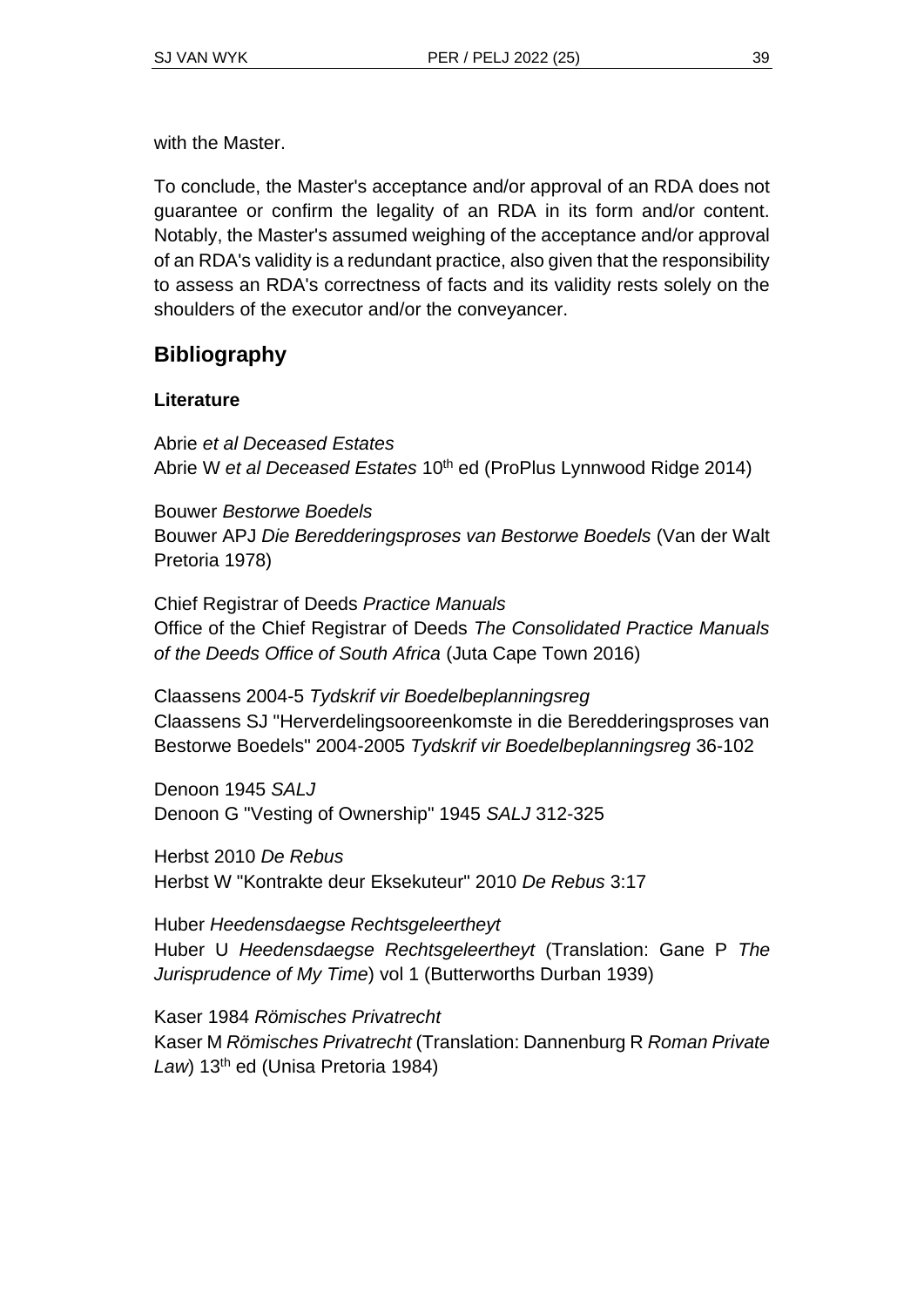#### Kernick *Administration of Estates*

Kernick LA Administration of Estates and Drafting of Wills 4<sup>th</sup> ed (Juta Cape Town 2006)

Kerr *Law of Contract* Kerr AJ *The Principles of the Law of Contract* (Butterworths Durban 2002)

#### Kotzé 2004 *PELJ*

Kotzé LJ "The Application of Just Administrative Action in South African Environmental Governance Sphere: An Analysis of Some Contemporary Thoughts and Recent Jurisprudence" 2004 *PELJ* 57-94

Maasdorp *Hugo Grotius* Maasdorp AFS The Introduction to Dutch Jurisprudence of Hugo Grotius 3<sup>rd</sup> ed (Juta Cape Town 1903)

Meyerowitz *Administration of Estates* Meyerowitz D The Law and Practice of Administration of Estates 5<sup>th</sup> ed (Juta Cape Town 2010)

Nel *Jones Conveyancing* Nel HS *Jones Conveyancing in South Africa* 4 th edition (Juta Cape Town 2008)

SALRC *Administration of Estates* South African Law Reform Commission *Discussion Paper 10, Project 134: Administration of Estates* (SALRC Pretoria 2005)

Swart *et al Estates* Swart JN *et al The Planning and Administration of Estates*. *An Introduction* (Butterworths Durban 1985)

#### Thornhill 2011 *Journal of Public Affairs*

Thornhill C "The Role of the Public Protector. Case Studies in Public Accountability African" 2011 *Journal of Public Affairs* 79-88

#### Van Heerden 2009 *Politeia*

Van Heerden M "The Constitutional Obligation on Government to Perform Public Administration Efficiently and Effectively" 2009 *Politeia* 46-65

#### Van Warmelo 1950 *THRHR*

Van Warmelo P "Die Geskiedkundige Ontwikkeling van die Mede-eiendom in die Romeinse en Romeins-Hollandse Reg" 1950 *THRHR* 205-242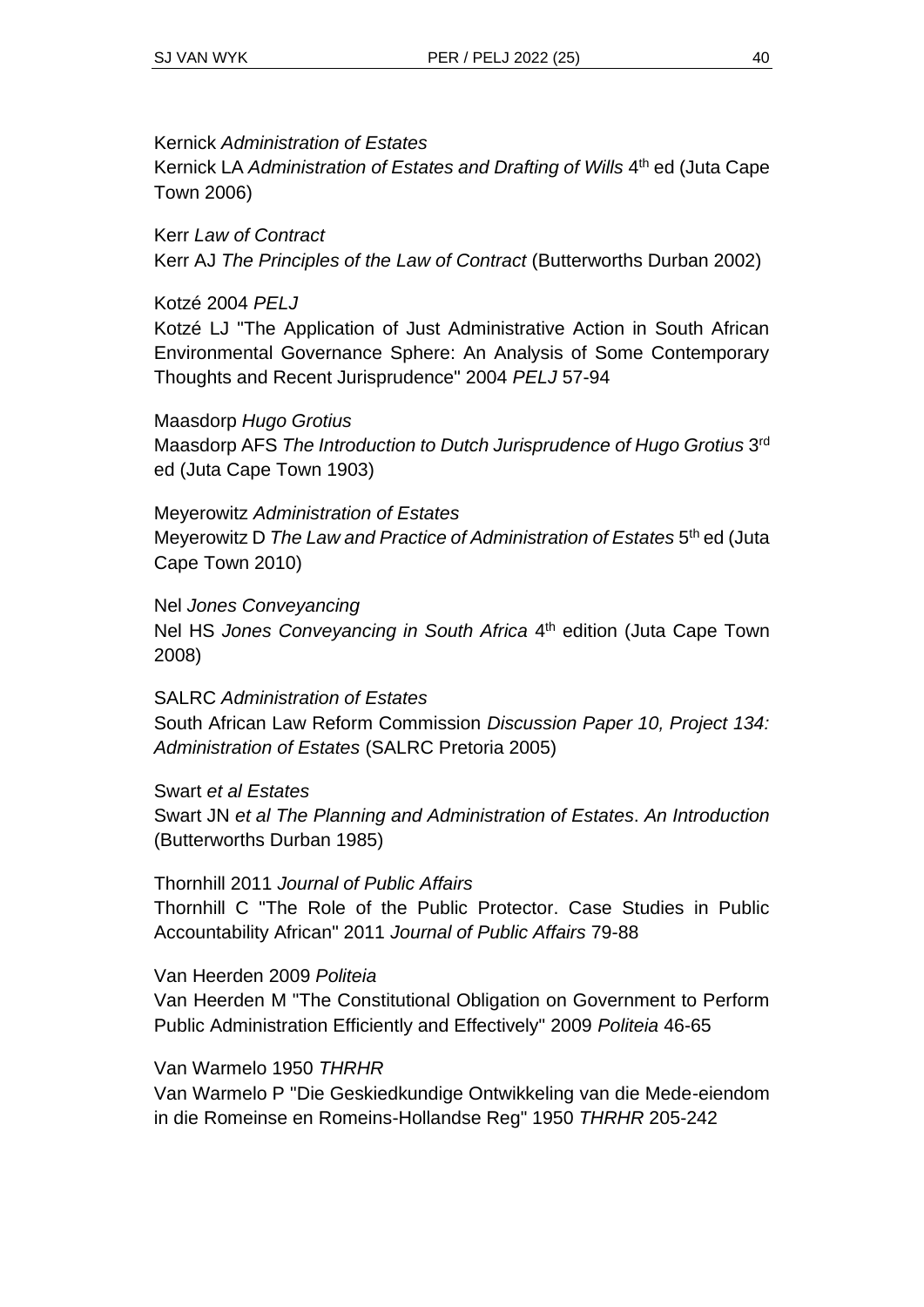Voet *Commentarius ad Pandectas*

Voet J *Commentarius ad Pandectas* (Translation: Gane P *The Selective Voet, Being the Commentary on the Pandects*) vol 7 (Butterworths Durban 1955-1957)

West *Practitioners Guide to Conveyancing* West AS The Practitioners Guide to Conveyancing and Notarial Practice 2<sup>nd</sup> edition (LexisNexis Durban 2010)

Wiechers and Vorster *Administration of Estates* Wiechers NJ and Vorster I *Administration of Estates* (LexisNexis Durban 1996)

#### **Case law**

*Bank v Sussman* 1968 2 SA15 (O)

*Biowatch Trust v Registrar Genetic Resources* 2009 6 SA 232 (CC)

*Brink's Curator v Brink's Trustee* 5 Searle 329

*Broodryk v Die Meester* 1991 4 SA 825 (C)

*Bydawell v Chapman* 1953 3 SA 514 (A)

*Commissioner of Inland Revenue v Emary* 1961 2 SA 621 (A)

*Commissioner of Inland Revenue v Estate Crewe* 1943 AD 656

*Commissioner South African Revenue Service v Estate Late Streicher* (194/03) [2004] ZASCA 126 (31 May 2004)

*Cradock's Estate v Cradock* 1951 3 SA 51 (N)

*De Wet v De Wet* 1951 4 SA 212 (CPD)

*Du Toit v Thomas* (635/15) [2016] ZASCA 94 (1 June 2016)

*Estate Smith v Estate Follett* 1942 AD 383

*Esterhuizen's Executor Dative v Registrar of Deeds* 5 Searle 124

*Ex parte Adams* 1964 2 SA 135 (CPD)

*Ex parte Bloch* 1936 WLD 48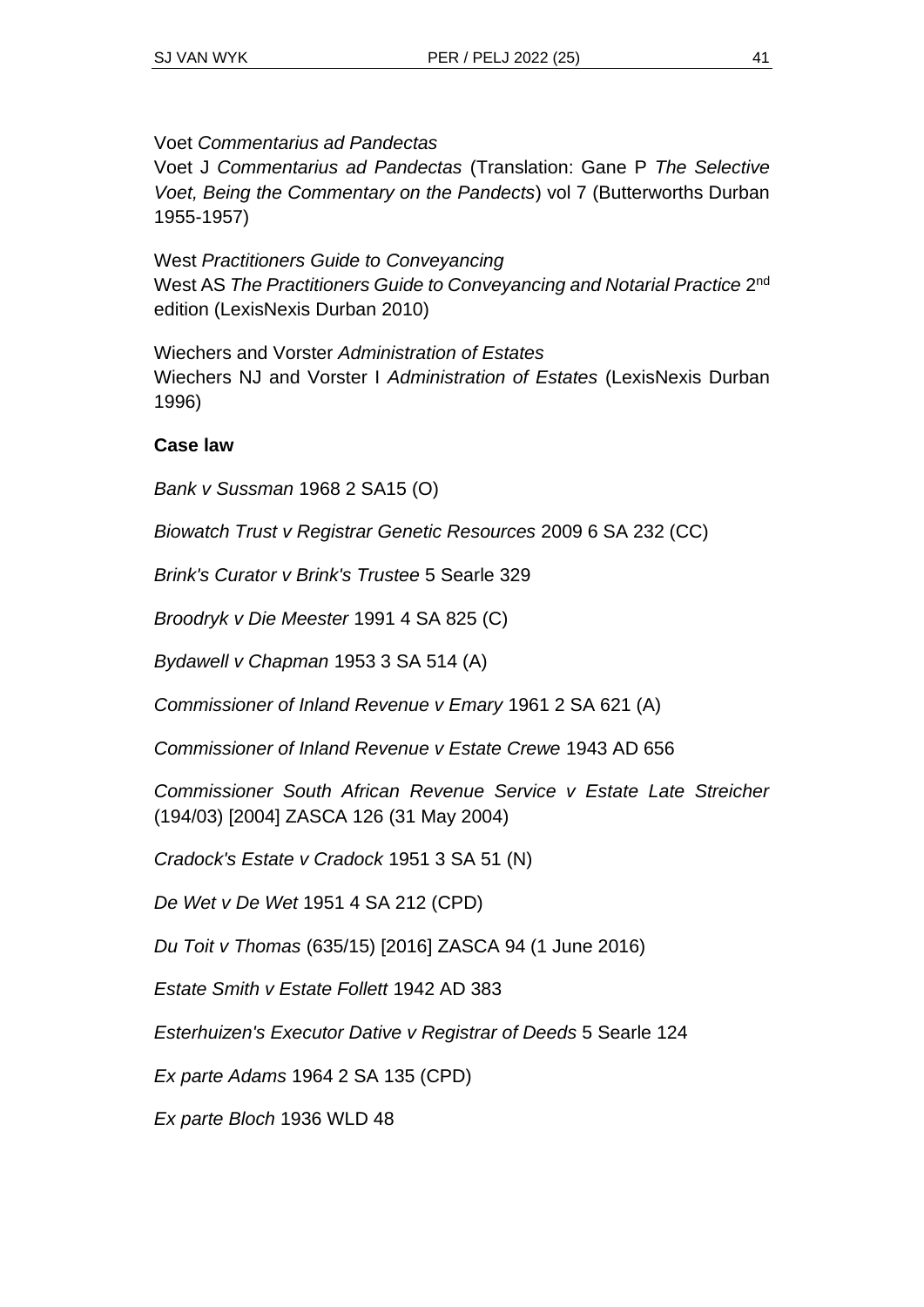*Ex parte Evans and Evans* 1950 3 SA 732 (T)

*Ex parte Forbes* 1912 NPD 352

*Ex parte Fuad Tofie* (unreported) case number 11191/1989 of 3 November 1989

*Ex parte Grant* 1952 4 SA 95 (N)

*Ex parte Jooste* 1968 4 SA 437 (O)

*Ex parte Mapherson* 18 CTR 154

*Ex parte Smith, Ex parte Meyer* 1976 2 OPA 95

*Ex parte Trustees MH Adam* 1927 NPD 314

*Feldman v Migdin* 2006 6 SA 12 (SCA)

*Ferreira v Die Meester* 2001 3 SA 365 (O)

*Gory v Kolver* 2007 4 SA 97 (CC)

*Götz v The Master* 1986 1 SA 499 (N)

*Gray v The Master* 1984 2 SA 271 (T)

*Greenberg v Estate Greenberg* 1955 3 SA 361 (A)

*Harris v Fisher* 1960 4 SA 855 (A)

*Hartley v The Master* 1921 AD 403

*In re Boedel Wyle Petrus Martinus Venter* (unreported) case number 6647/84 of 19 April 1984

*In re Estate Linder* 1935 NPD 99

*Klerck v Registrar of Deeds* 1950 1 SA 81 (T)

*Klerck v Registrar of Deeds* 1950 1 SA 626 (T)

*Kuzwayo v Representative of the Executor in the Estate of the Late Masilela* (28/2010) [2010] ZASCA 167 (1 December 2010)

*Leach v Champion Estates Ltd* 1956 3 SA 647 (O)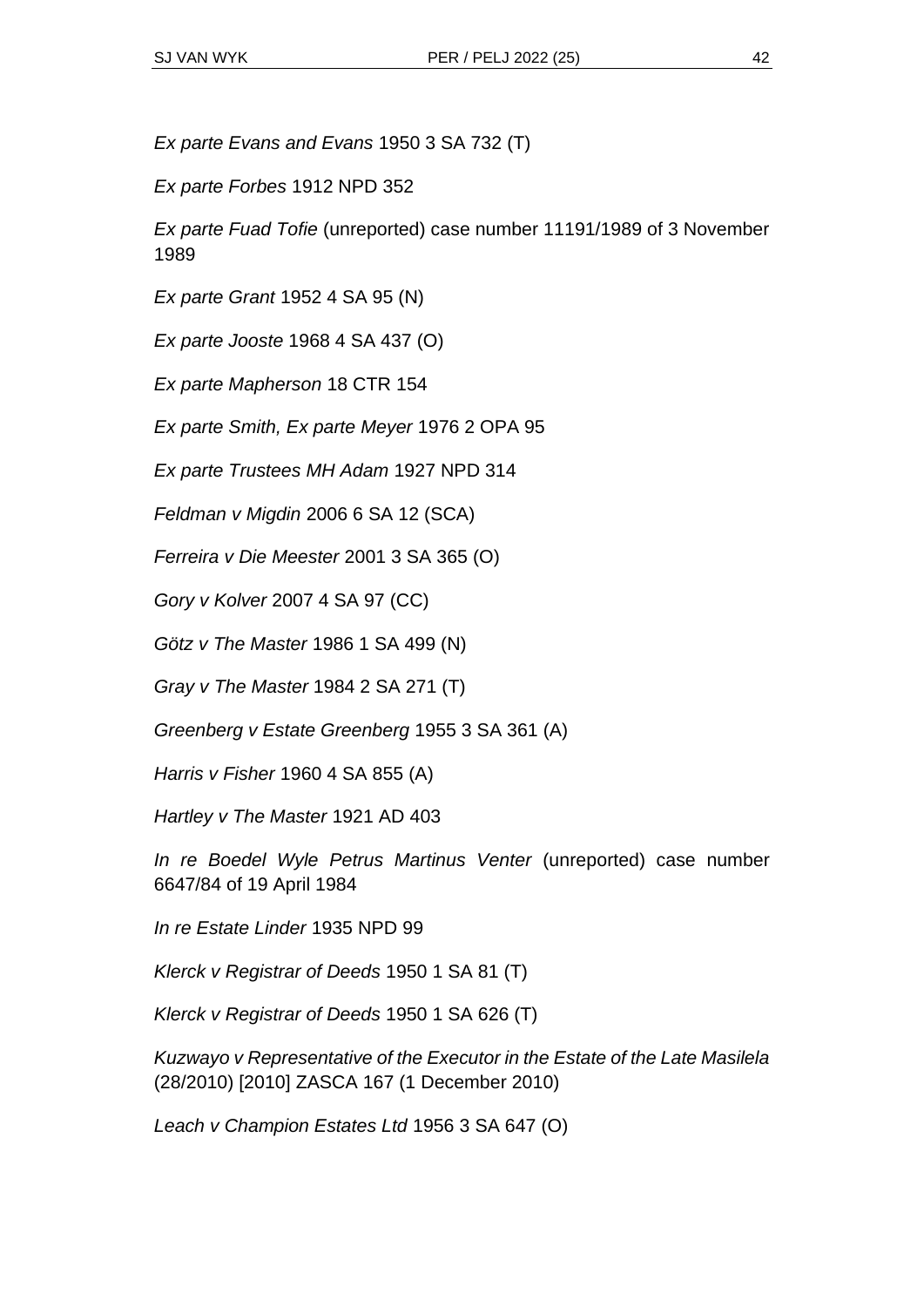*Liquidators of the Union Bank v Watson's Executors* 8 SC 300

*Lockhat's Estate v North British and Mercantile Insurance Co Ltd* 1959 3 SA 295 (A)

*Lubbe v Kommissaris van Binnelandse Inkomste* 1962 2 SA 503 (O)

*Malcomes v Kuhn* 1915 CPD 852

*Master of the Supreme Court v Stern* 1987 1 SA 756 (T)

*Meester v Protea Assuransiemaatskappy Bpk* 1981 4 SA 685 (T)

*Nedbank Ltd v Mendelow* 2013 6 SA 130 (SCA)

*Niekara Harrielall v University of KwaZulu-Natal* (100/2017) [2017] ZACC 38 (31 October 2017)

*Oertel v Pieterse* 1954 4 SA 746 (O)

*Oudekraal Estates (Pty) Ltd v City of Cape Town* 2004 6 SA 222 (SCA)

*Punshi v Greene* 1965 2 SA NPD 489

*Rabie v Die Meester van die Hooggeregshof* 1960 3 SA 848 (T)

*Reichman v Reichman* 2012 4 SA 432 (GSJ)

*Simplex (Pty) Ltd v Van der Merwe* 1996 1 SA 111 (W)

*Stapelberg v Schlebusch* 1968 3 SA 596 (O)

*Testate Estate of John McDonald* (1897) 18 NLR 156

*The Master v Talmud* 1960 1 SA 236 (C)

*The Master v Van Zyl* 1944 TPD 211

*Van den Berg v Registrateur van Aktes* 1974 4 SA 619 (T)

*Van der Merwe v De Klerk* (82534/2016) [2017] ZAGPPHC 593 (12 September 2017)

*Van Niekerk v Van Niekerk* 2011 2 SA 145 (KZP)

*Wessels v The Master of the High Court* (1892) 9 SC 18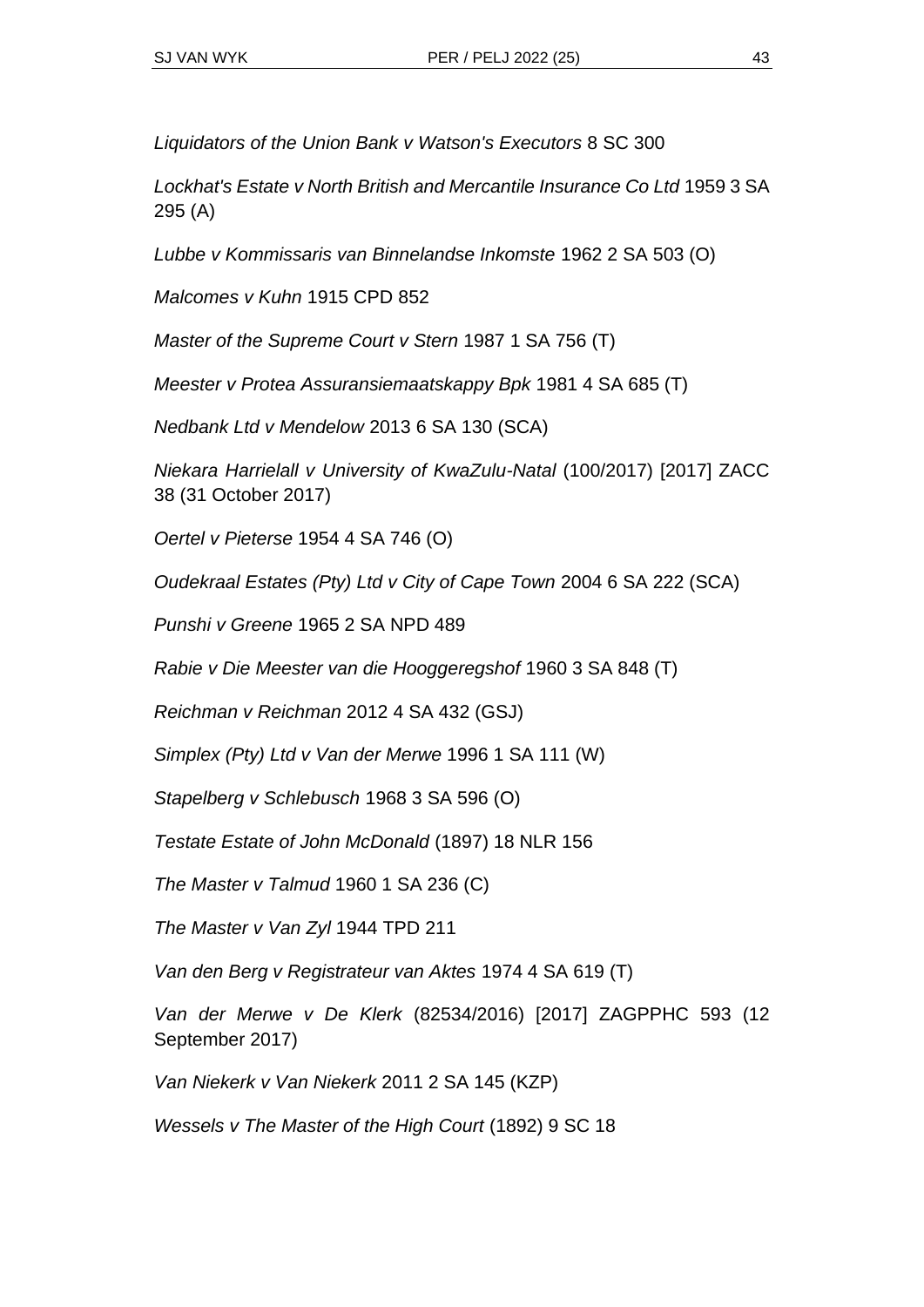*Wessels v The Master of the High Court, Pretoria* (83560/17) [2018] ZAGPPHC 892 (18 December 2018)

#### **Legislation**

*Administration of Estates Act* 66 of 1965

*Administration of Estates Amendment Act* 12 of 1984

*Alienation of Land Act* 68 of 1981

*Children's Act* 38 of 2005

*Constitution of the Republic of South Africa*, 1996

*Deeds Registries Act* 47 of 1937

*Estates Act* 24 of 1913

*Income Tax Act* 58 of 1962

*Judicial Matters Amendment Act* 16 of 2003

*Legal Practice Act* 28 of 2014

*Maintenance Act* 99 of 1998

*Maintenance of a Surviving Spouse Act* 27 of 1990

*Matrimonial Property Act* 88 of 1984

*Promotion of Access to the Information Act* 2 of 2000

*Promotion of Administrative Justice Act* 3 of 2000

*Subdivision of Agricultural Land Act* 70 of 1970

*Transfer Duty Act* 40 of 1949

#### **Government publications**

GN 125 in GG 5618 of 27 January 1956

GN R2482 of in GG 9986 of 1 November 1985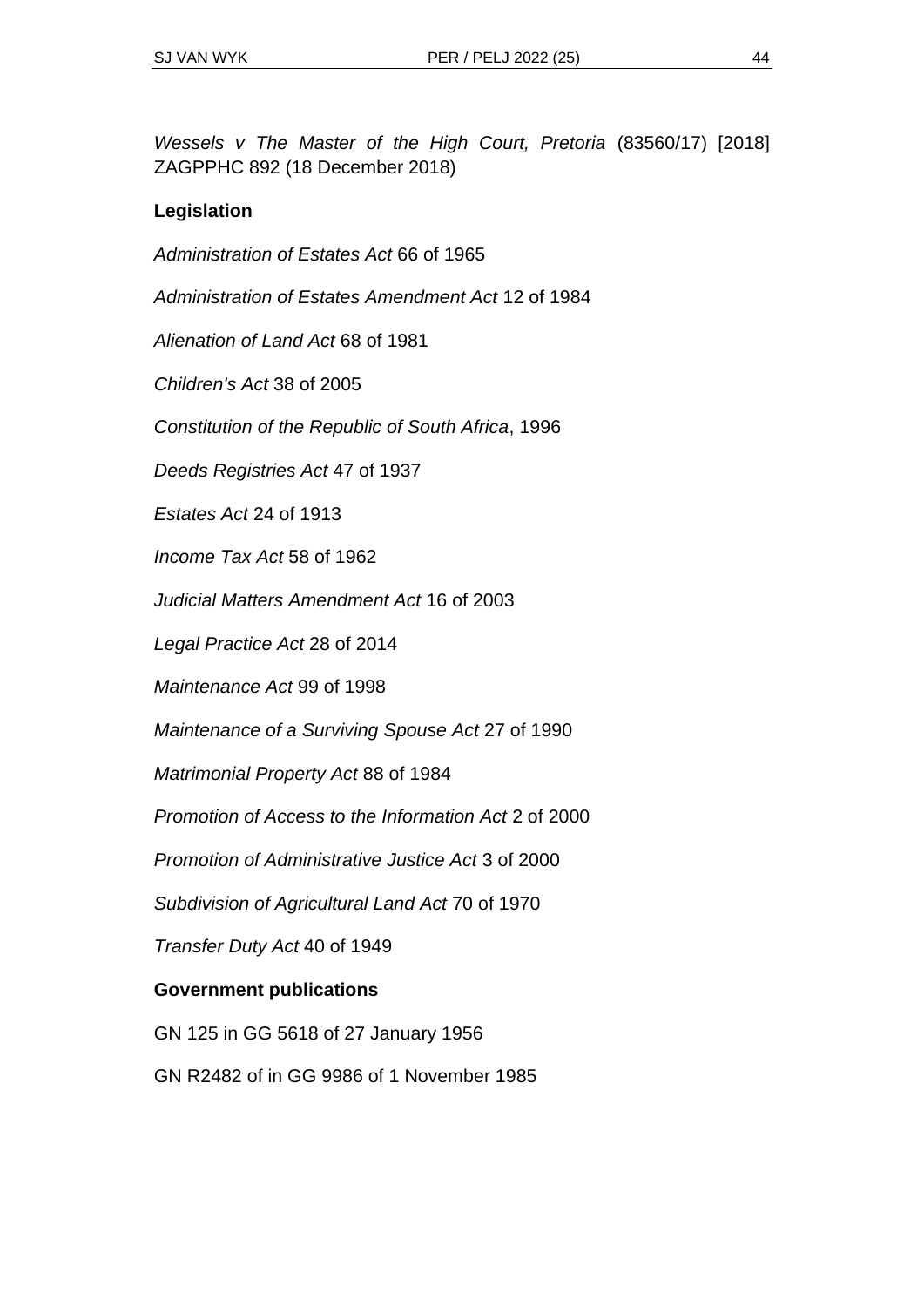GN R473 in GG 3425 of 24 March 1972 (Regulations to the *Administration of Estates Act* 66 of 1965), as amended

GN R474 in GG 466 of 29 March 1963 (Regulations to the *Deeds Registries Act* 47 of 1937), as amended

#### **Directives of Deeds Office and Master's Office**

Chief Master's Directive 2 of 2016

Registrars' Conference Resolution 2 of 1952

Registrars' Conference Resolution 22 of 2002

Registrars' Conference Resolution 34 of 2005

Registrars' Conference Resolution 54 of 2006

Registrars' Conference Resolution 30 of 2010

Registrars' Conference Resolution 52 of 2010

Registrars' Conference Resolution 68 of 2010

Master's Office Instruction 36 of 2010, Master of the Free State of 21st July 2010

DPSA 1997 http://www.dpsa.gov.za/ dpsa2g/documents/acts&regulations/ frameworks/white-papers/transform.pdf

Department of Public Service and Administration 1997 *Batho Pele White Paper: "People First"* http://www.dpsa.gov.za/ dpsa2g/documents/acts& regulations/frameworks/white-papers/transform.pdf accessed 3 June 2019

Lee 2016 http://www.ghostdigest.com/articles/transfer-of-shares-infarms/54962

Lee D 2016 *Transfer of Shares in Farms* http://www.ghostdigest.com/ articles/transfer-of-shares-in-farms/54962 accessed 2 May 2019

# **List of Abbreviations**

| <b>AJA</b> | Promotion of Administrative Justice Act 3 of |  |  |  |
|------------|----------------------------------------------|--|--|--|
|            | 2000                                         |  |  |  |
| <b>CRC</b> | Circulars of the Chief Registrar             |  |  |  |